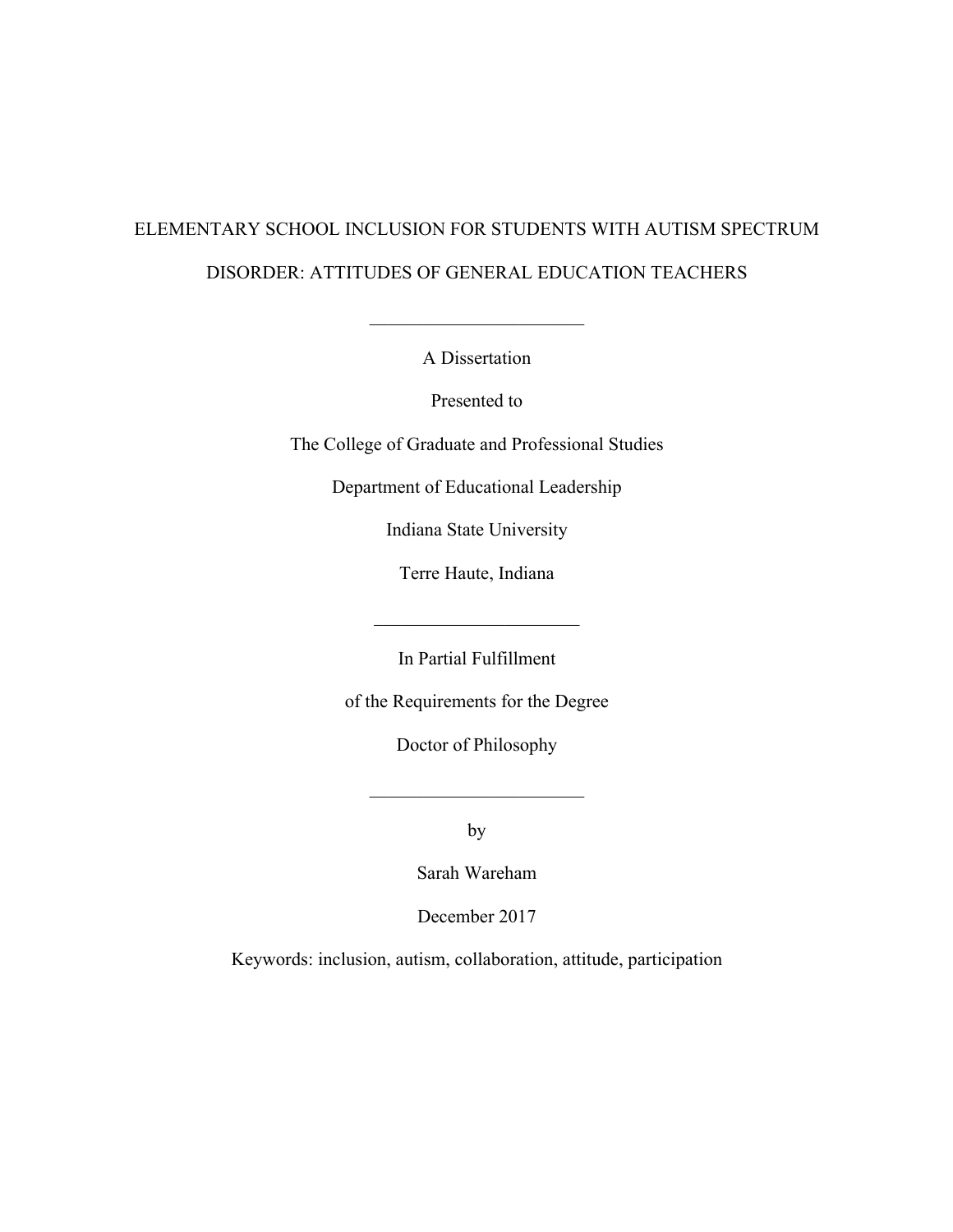# VITA

# Sarah Wareham

#### **Education**

**Educational Leadership, Ph.D.** Indiana State University, 2014-2017

**Special Education, M. Ed.** Indiana University, Indianapolis, 2005-2009

**Bachelor of Arts,** Elementary Education Hanover College, 1999-2003

#### **Working Experience**

**District Behavior Specialist** MSD of Wayne Township, 2012-2017

**Lead Teacher, Connections Program** MSD of Wayne Township, McClelland Elementary, 2010-2012

**Cooperating Teacher** Special Education, University of Indianapolis, 2007-2010

**Primary Inclusion Teacher** MSD of Wayne Township, Westlake Elementary, 2004-2010

#### **Professional Achievements**

**2011-2012 Indiana Special Education Teacher of the Year** Indiana Council for Exceptional Children

**2007 Teacher of the Year**, Westlake Elementary MSD of Wayne Township

#### **Peer Reviewed Presentations**

**Wayne Learns Conference, MSD Wayne Township**

*What's New with PBIS*

*Increasing Engagement, Independence and Learning of Inclusion Students*

**Indiana Association of School Principals, Annual Conference**

*Courageous Conversations* 

**Indiana Council for Exceptional Children, Annual Conference**

*Classroom Practices for Students with Autism*

#### **Professional Activities**

**Indiana Council for Children with Behavioral Disorders** Board Member – Treasurer **Indiana Council for Exceptional Children** Board Member – Representative Assembly Member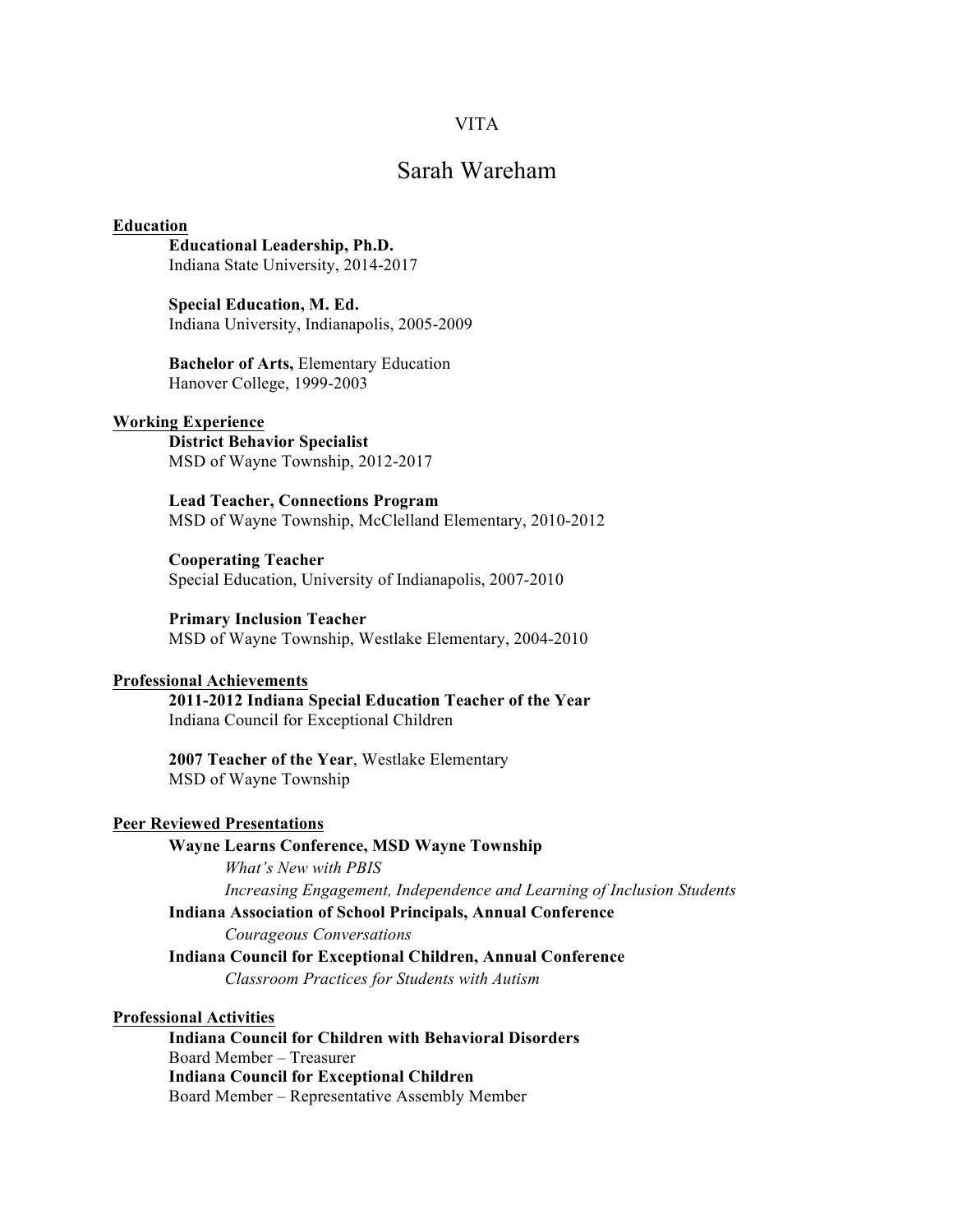# COMMITTEE MEMBERS

Committee Chair: Steve Gruenert, Ph.D.

Department of Educational Leadership

Indiana State University

Committee Member: Mark Frederick, Ph.D.

Department of Educational Leadership

Indiana State University

Committee Member: Tara Rinehart, Ph.D.

Director of the Office of Special Services

MSD of Wayne Township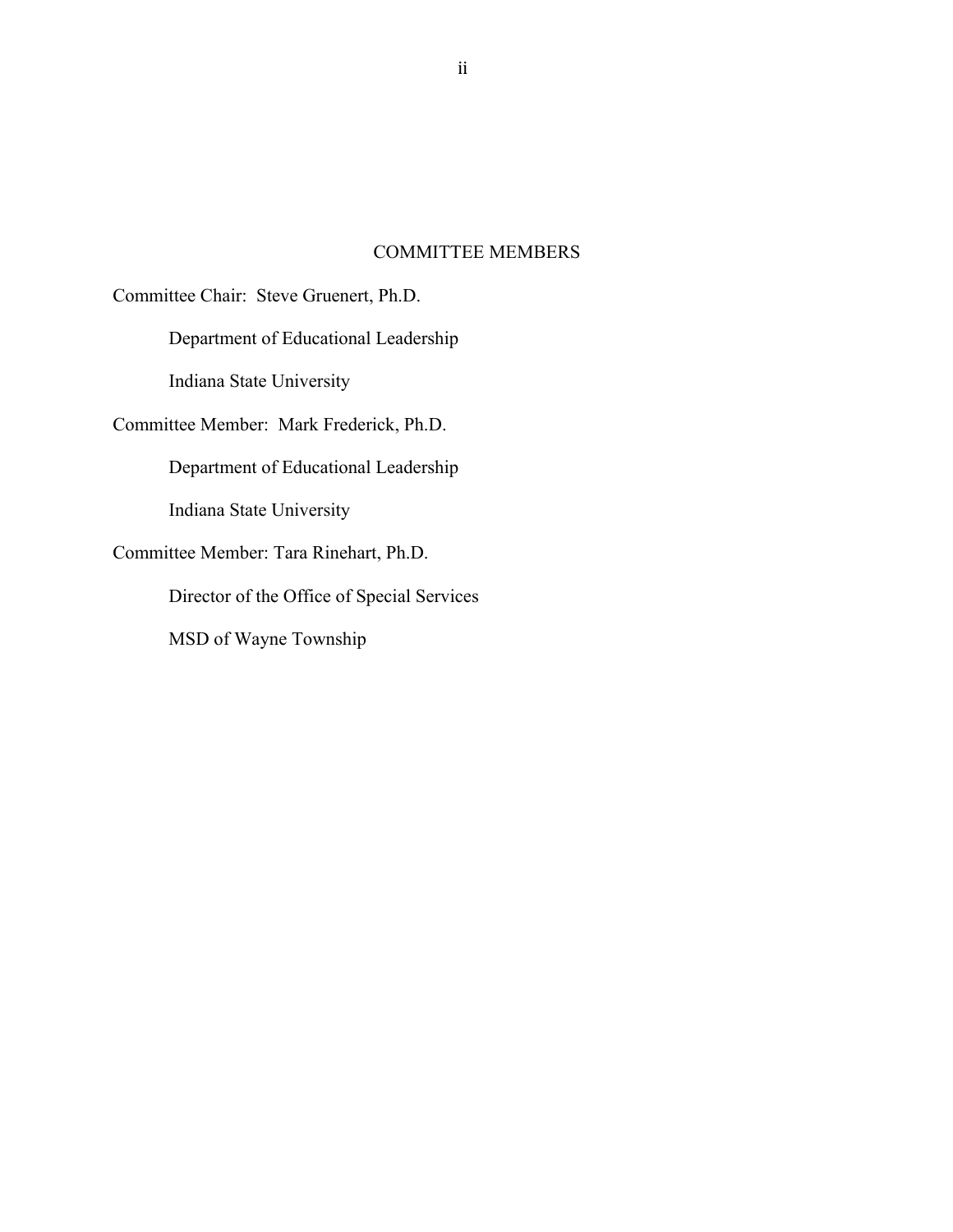#### ABSTRACT

The emphasis on teaching all students in the general education setting requires school personnel to reimagine the delivery of service for students with disabilities, including those with autism spectrum disorder (autism). This delivery of service relies heavily on the general education teacher's ability to meet the varying learning needs of his or her students. This study explored if the general education teacher's attitude toward students with autism in his or her classroom is related to participation of students with autism in the general education classroom as well as collaboration between the general education and special education teacher. These variables and their relationships were studied by administering an electronic survey to general education teachers in Indiana elementary schools. The findings of this study show that there is a relationship between attitude and participation and collaboration.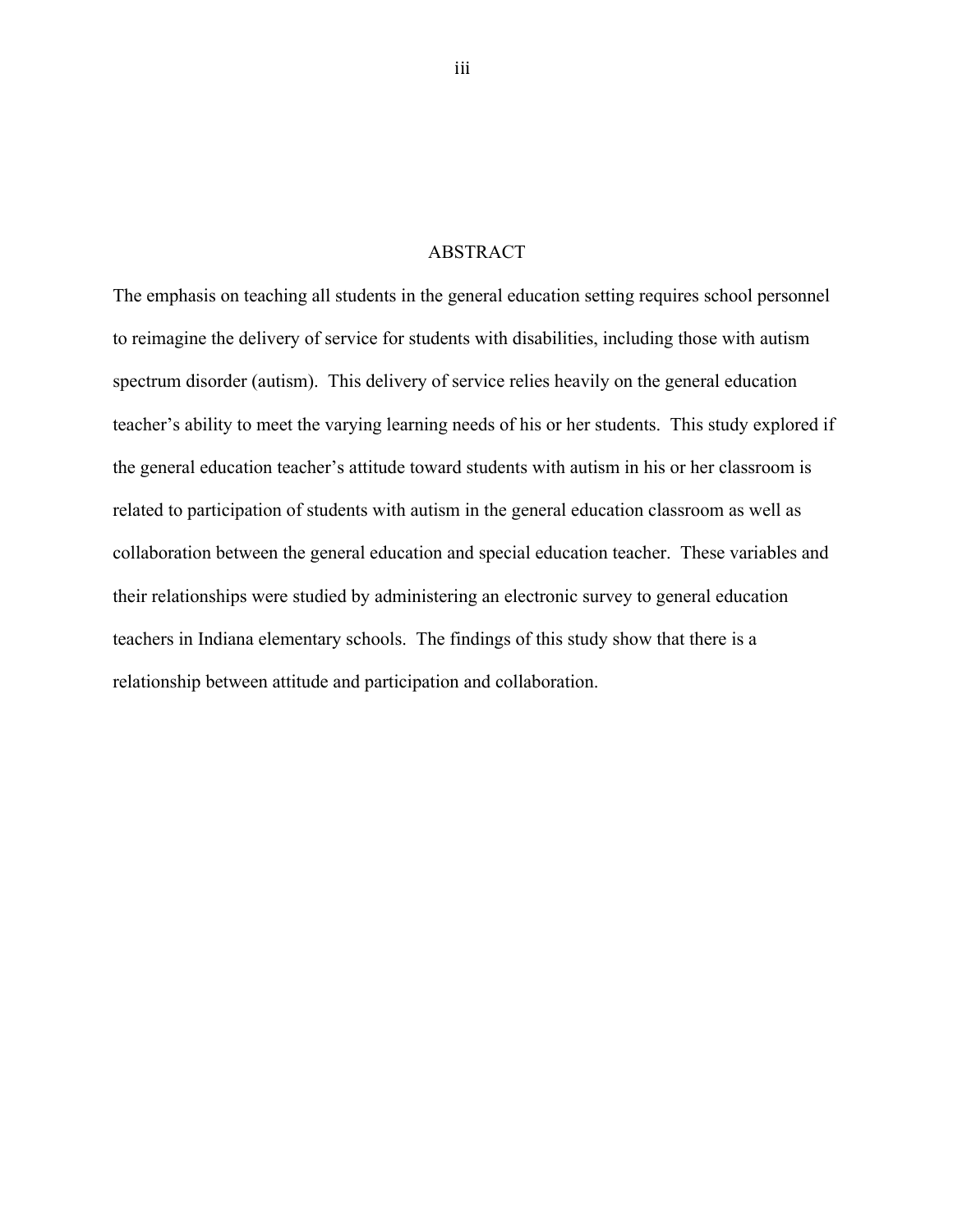# TABLE OF CONTENTS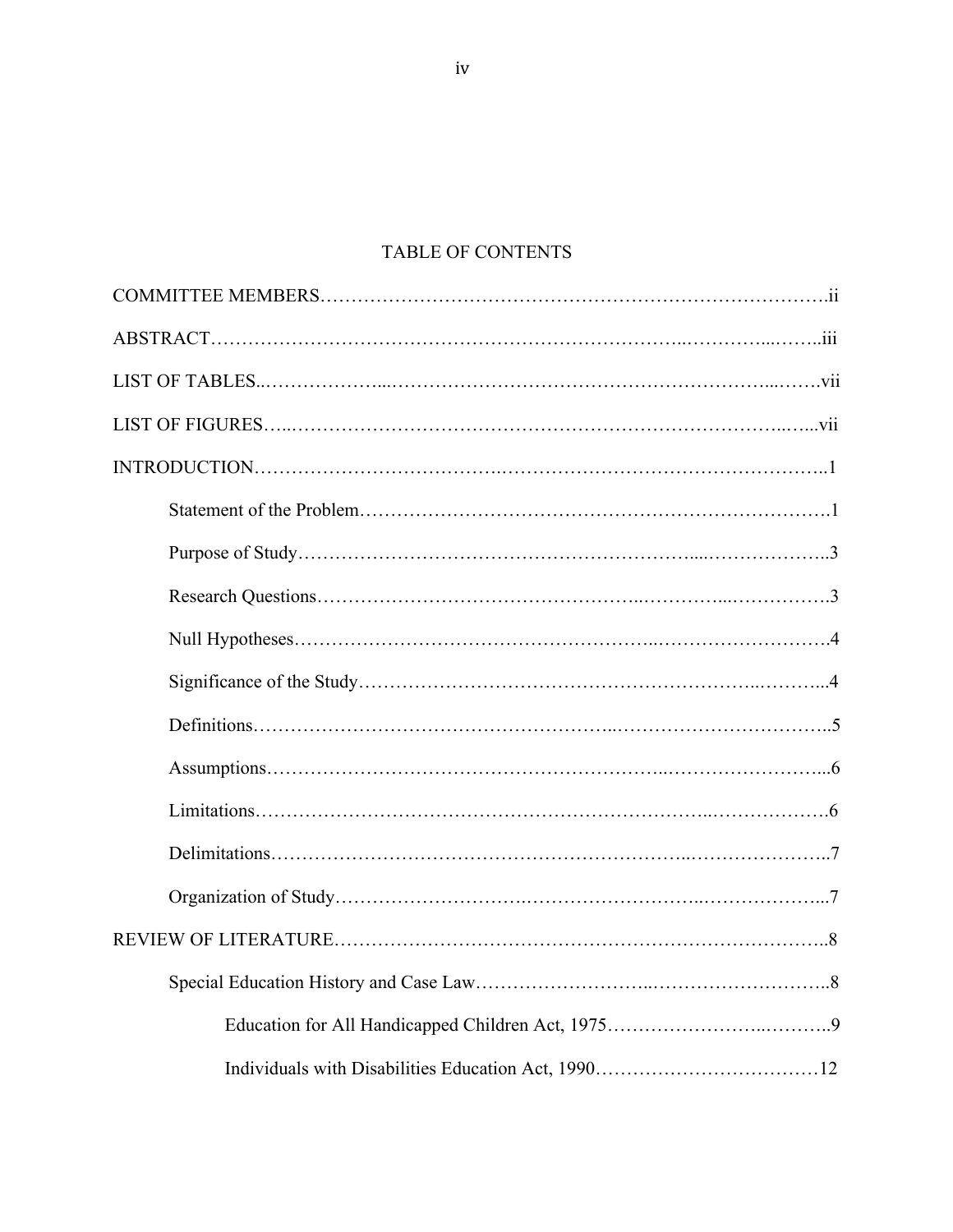| $\Omega$ |
|----------|
|          |
|          |
|          |
|          |
|          |
|          |
|          |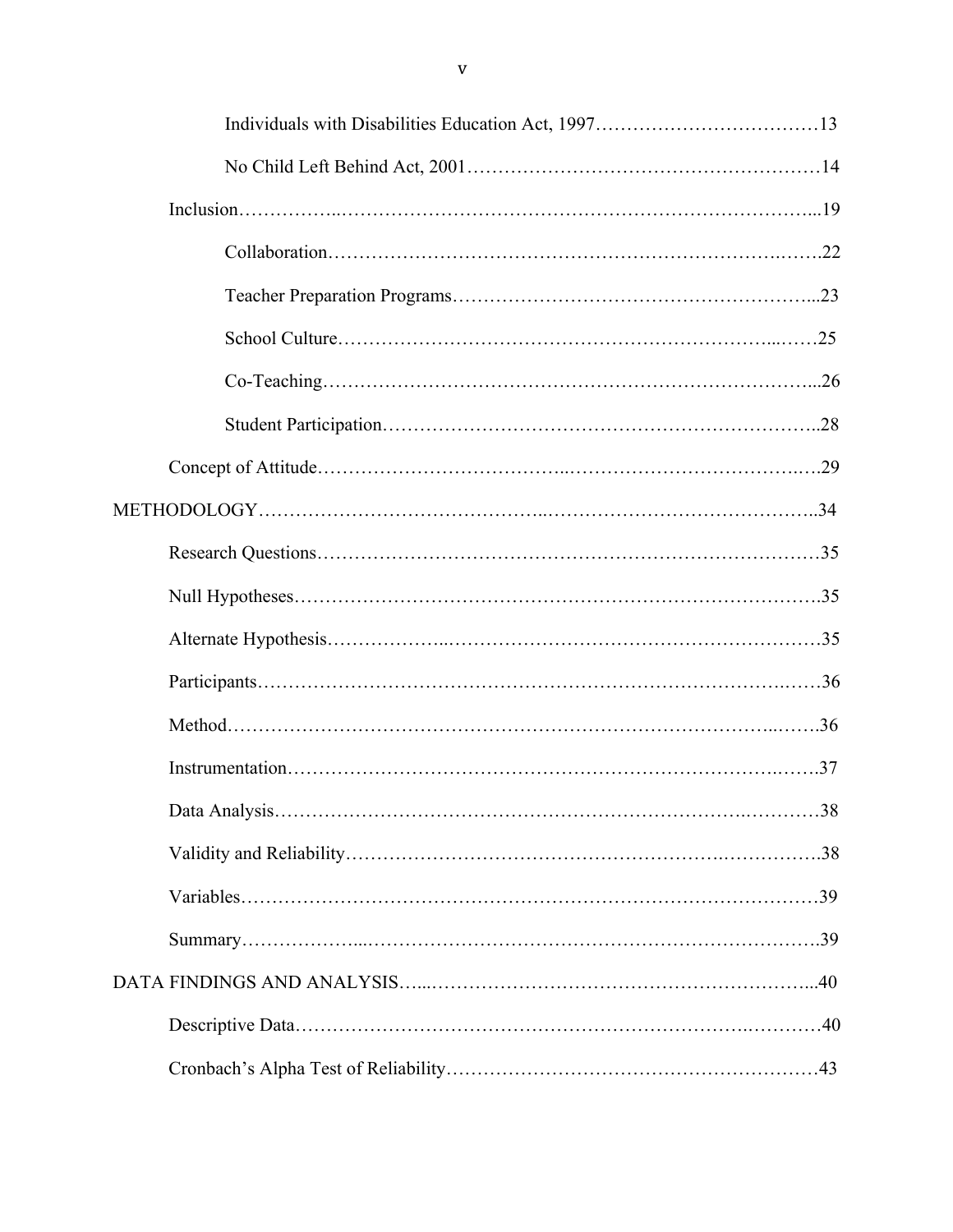| APPENDIX A: STUDENTS WITH AUTISM IN THE GENERAL EDUCATION |  |
|-----------------------------------------------------------|--|
|                                                           |  |
|                                                           |  |
|                                                           |  |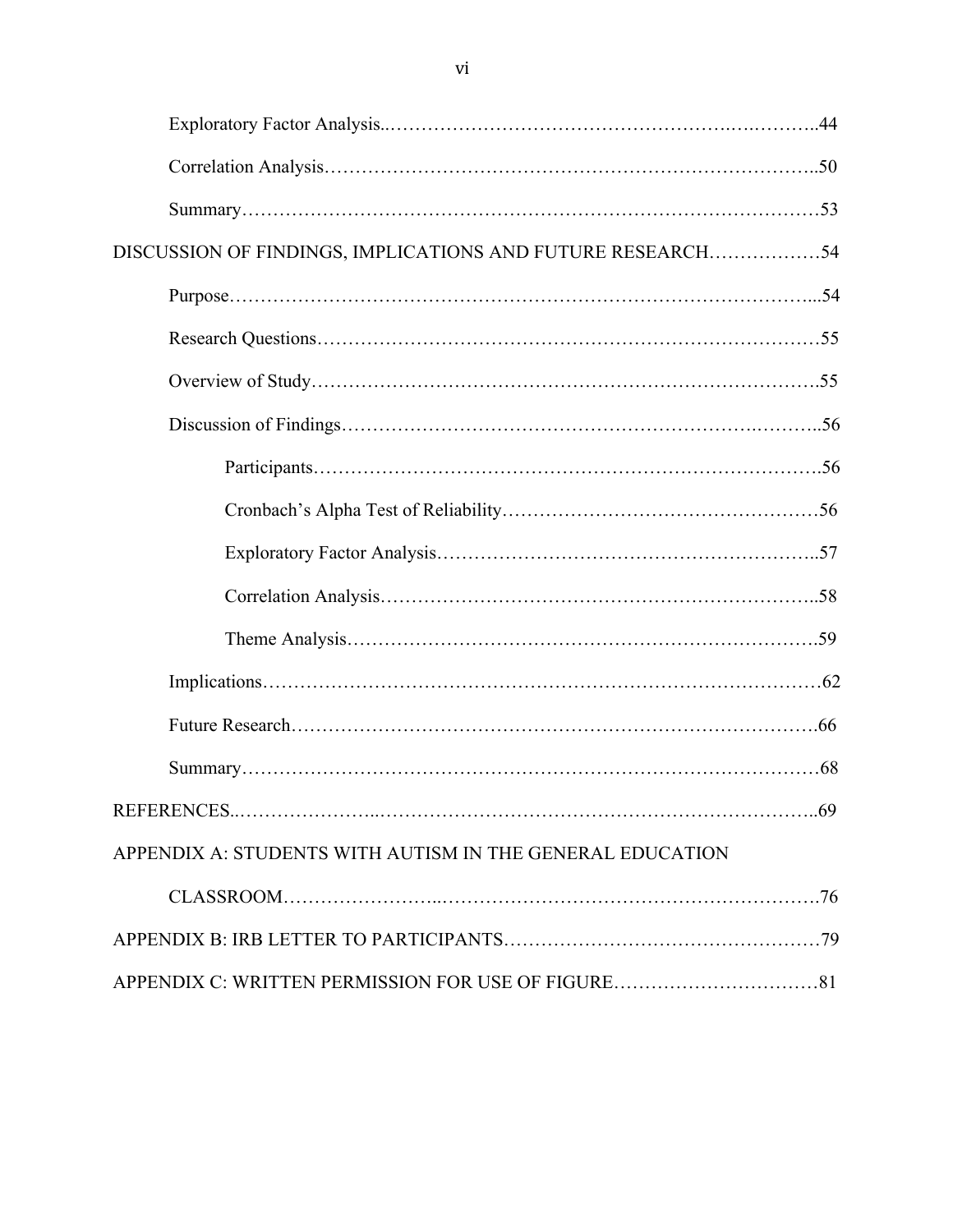# LIST OF TABLES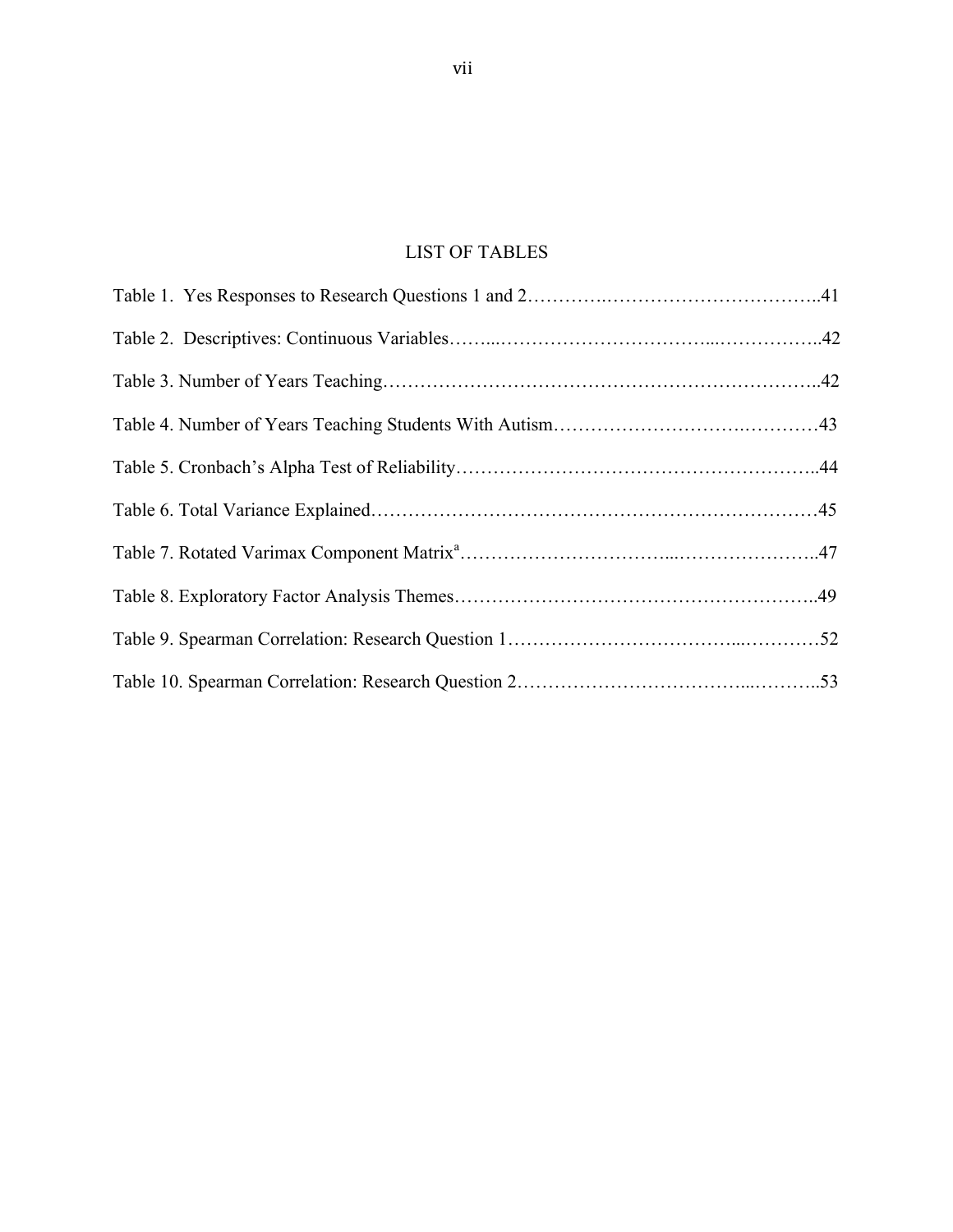# LIST OF FIGURES

| Figure 3. Understanding the differences in support along the collaborative continuum27 |  |
|----------------------------------------------------------------------------------------|--|
|                                                                                        |  |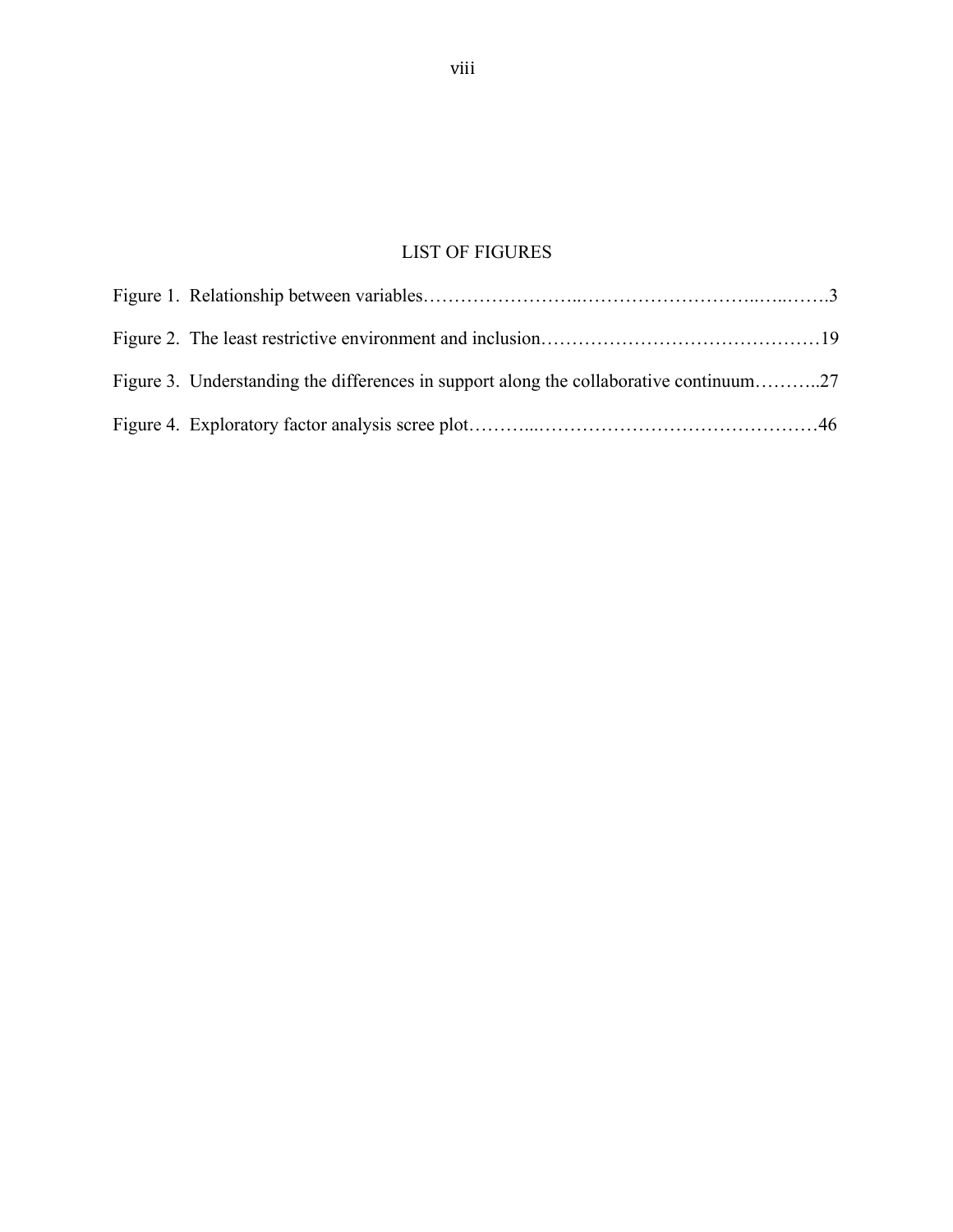# CHAPTER 1

### **INTRODUCTION**

Beginning in the 1950s disability advocates worked to extend equal protections for education beyond race to include individuals with disabilities (Alquraini, 2013). The efforts of disability advocates have been successful in pushing legislators to create laws that work toward equal education for all (Alquraini, 2013). Most recently, Congress reauthorized the Individuals with Disabilities Education Act (IDEA) in 2004, with the intention of aligning it to the No Child Left Behind Act (NCLB; Huefner, 2008). IDEA and NCLB emphasize the need for highly qualified teachers to work with students with disabilities in the general education setting "to the maximum extent appropriate" (Howard, 2004, p. 167). This means that now, more than ever, general education teachers are working alongside special education teachers to educate students with disabilities (Murawski, 2010).

#### **Statement of the Problem**

The emphasis on teaching students in the general education setting requires school personnel to reimagine the delivery of service to students with disabilities. General education teachers are left on their own for most of the day to teach their students, including those with disabilities (Miller, Wienke, & Savage, 2000). Therefore schools rely heavily on collaboration between general education and special education teachers in order to meet the needs of all students (Idol, 2006); however, the outcomes of this collaboration are not always positive. The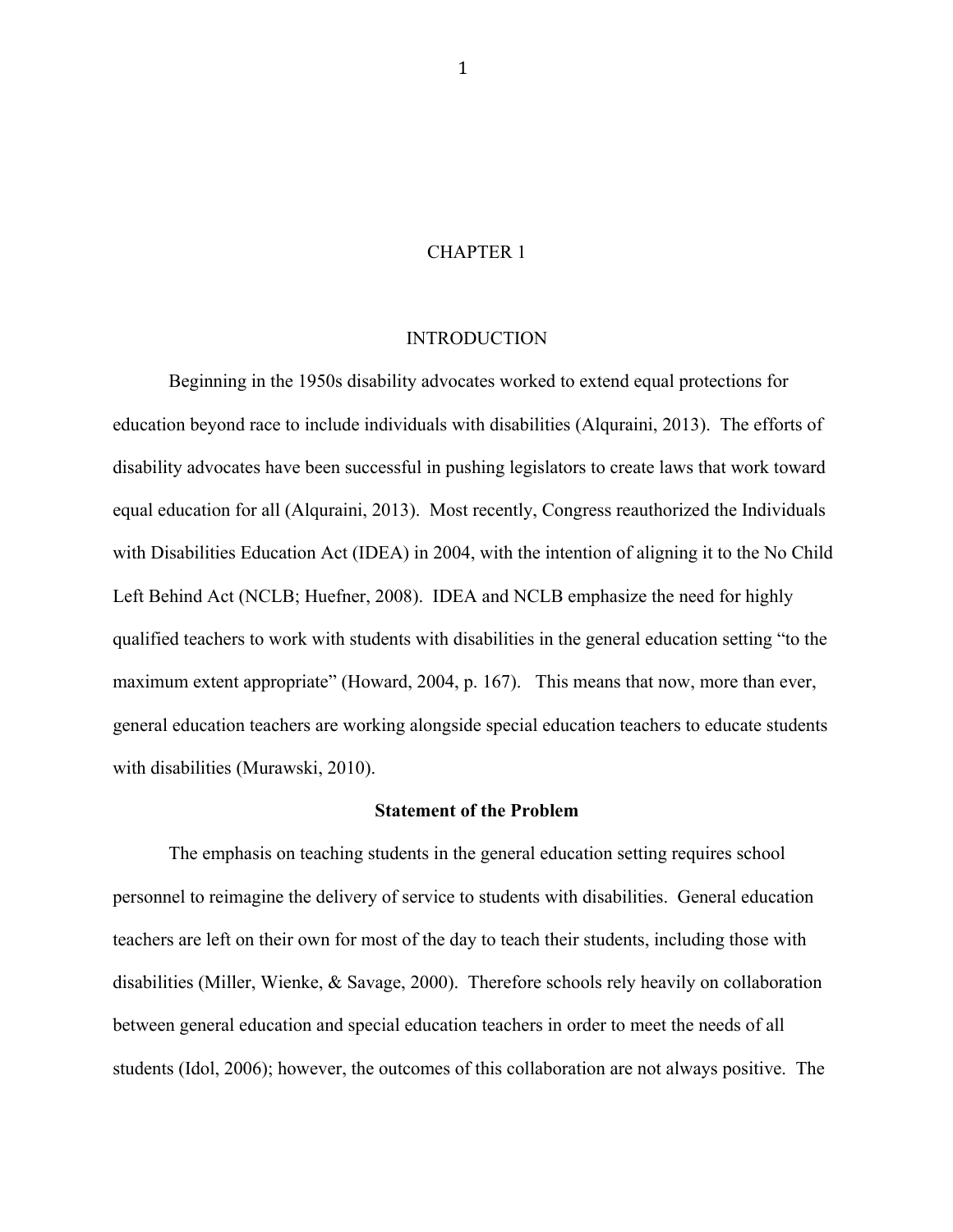extent to which general education and special education teachers lack common experiences affects their ability to collaborate in the school setting and truly understand each other's perspectives. This causes both groups to make assumptions about one another and creates rifts in the working relationship (Robinson & Buly, 2007). Effective collaboration requires "joint planning, decision making and problem solving directed toward a common goal" (Stanovich, 1996, p. 40).

Attitudes of teachers are also essential to the delivery of effective educational services for students with disabilities (Allday, Neilsen-Gatti, & Hudson, 2013; Friend, 2000; Idol, 2006; Stanovich, 1996). Teachers' attitudes are critical because in many instances general education teachers are providing the majority of instruction to students with disabilities (Park & Chitiyo, 2011). Due to the substantial increase in identification of students with autism spectrum disorder (autism) learning in the general education setting, it is important to explore how general education teachers' attitudes toward students with autism influence the participation of these students in the general education classroom as well as collaboration between general education teachers and special education teachers.

Research on attitudes, collaboration, and participation as they relate to students with autism is critical due to the undesirable outcomes individuals with autism are currently facing in the educational setting. The measures we use to evaluate student success include scores on standardized tests, graduation rates, and employment after high school. Unfortunately, these measures have shown little to no significant increase for students with disabilities since the emphasis has recently been placed on inclusive education (Lipsky, 2005). As educators, we must figure out how to make the most of inclusion for students with autism and turn the tide of negative outcomes for these individuals.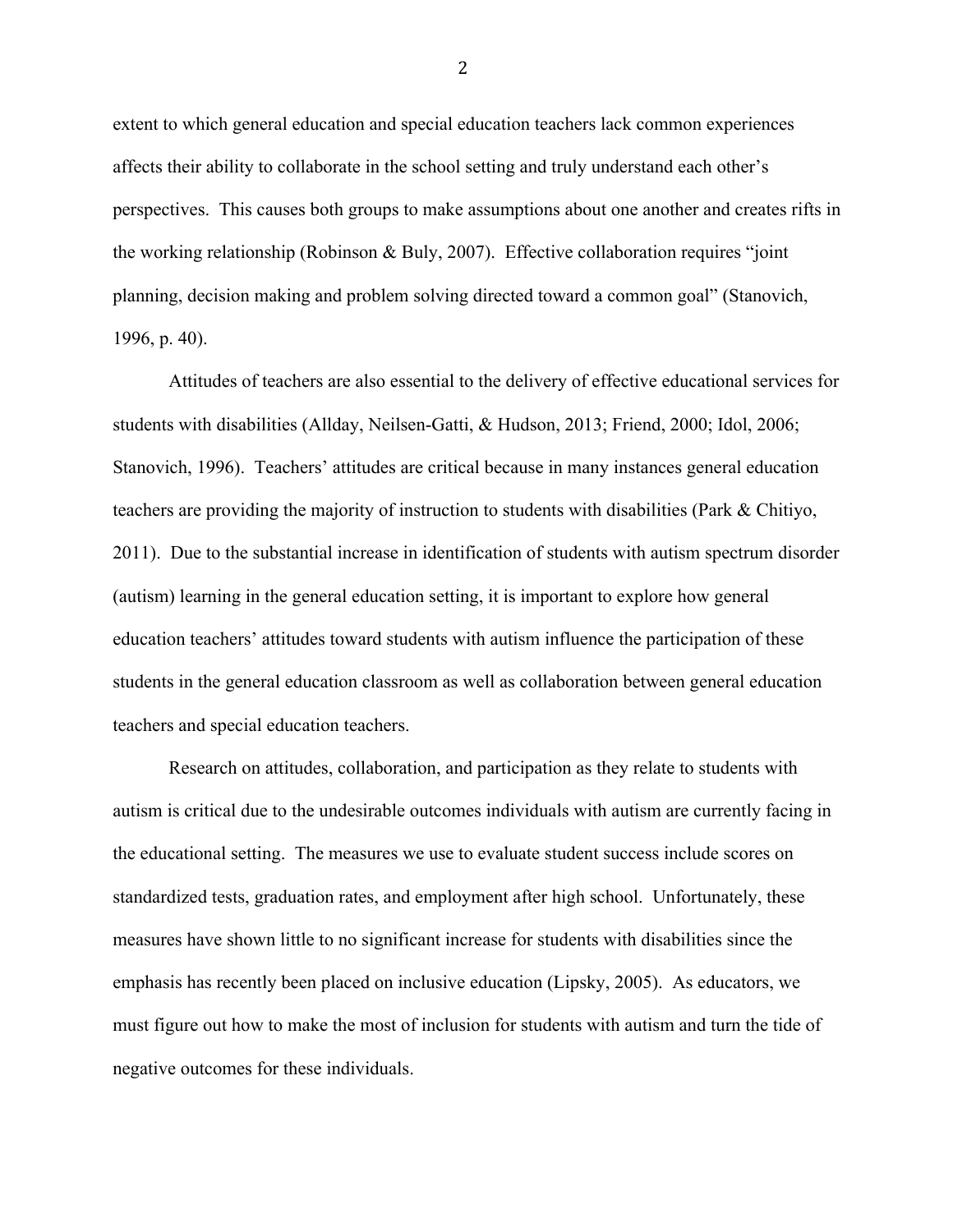### **Purpose of Study**

The purpose of this quantitative study was to determine if the attitude of the general education teacher toward students with autism is related to collaboration between the general education teacher and special education teacher, as well as participation of students with autism in the general education classroom (Figure 1). This study utilized a web-based survey to assess Indiana elementary general education teachers' attitudes toward students with autism as they relate to collaboration with the special education teacher and participation of students with autism in the general education classroom. The independent variable for this study was the attitude of the general education teacher toward students with autism. The two dependent variables in this study were collaboration between the general education teacher and special education teacher and participation of students with autism in the general education classroom.



*Figure 1.* Relationship between variables.

# **Research Questions**

RQ1: Does the attitude of the general education teacher toward students with autism relate to participation of students with autism in the general education classroom?

RQ2: Does the attitude of the general education teacher toward students with autism relate to collaboration between the general education teacher and special education teacher?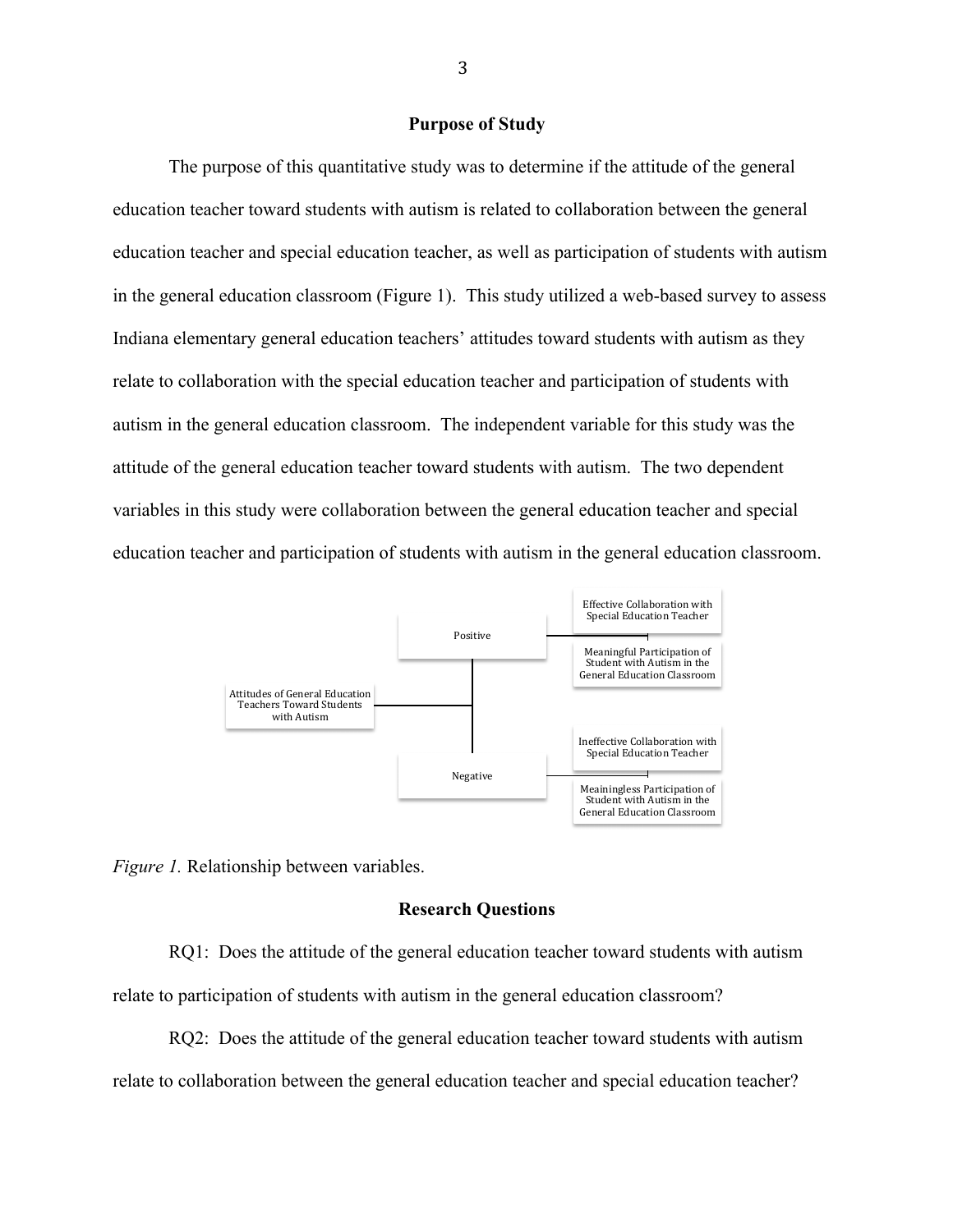# **Null Hypotheses**

 $H_0$ 1: The attitude of the general education teacher toward students with autism does not impact participation of students with autism in the general education classroom.

 $H<sub>0</sub>2$ : The attitude of the general education teacher toward students with autism does not impact collaboration between the general education teacher and special education teacher.

# **Significance of Study**

This study was significant because adds to the body of research regarding supporting students with autism in the general education classroom. There is research that looks at how attitudes of general education teachers are developed (Park & Chitiyo, 2011) and this study was intended to expand on that research by investigating relationships between attitudes, collaboration, and student participation. The research surrounding co-teaching and collaboration between general education teachers and special education teachers in an inclusive setting is extensive (Cook & Friend, 2010; Forlin, Earle, Loreman, & Sharma, 2011; Murawski, 2010). However, how these relate specifically to students with autism still needs to be examined further due to the increase in students with autism learning in the general education classroom. Additionally, there is research regarding participation of students with disabilities in general education classrooms (Jorgensen & Lambert, 2012), but there is room for further research regarding meaningful participation of students with autism in the general education classroom.

It was my intention to contribute to the body of research regarding attitudes, collaboration, and student participation in the general education setting. Through my research administrators, general education teachers, and special education teachers are able to gain insights to improve outcomes for students with autism.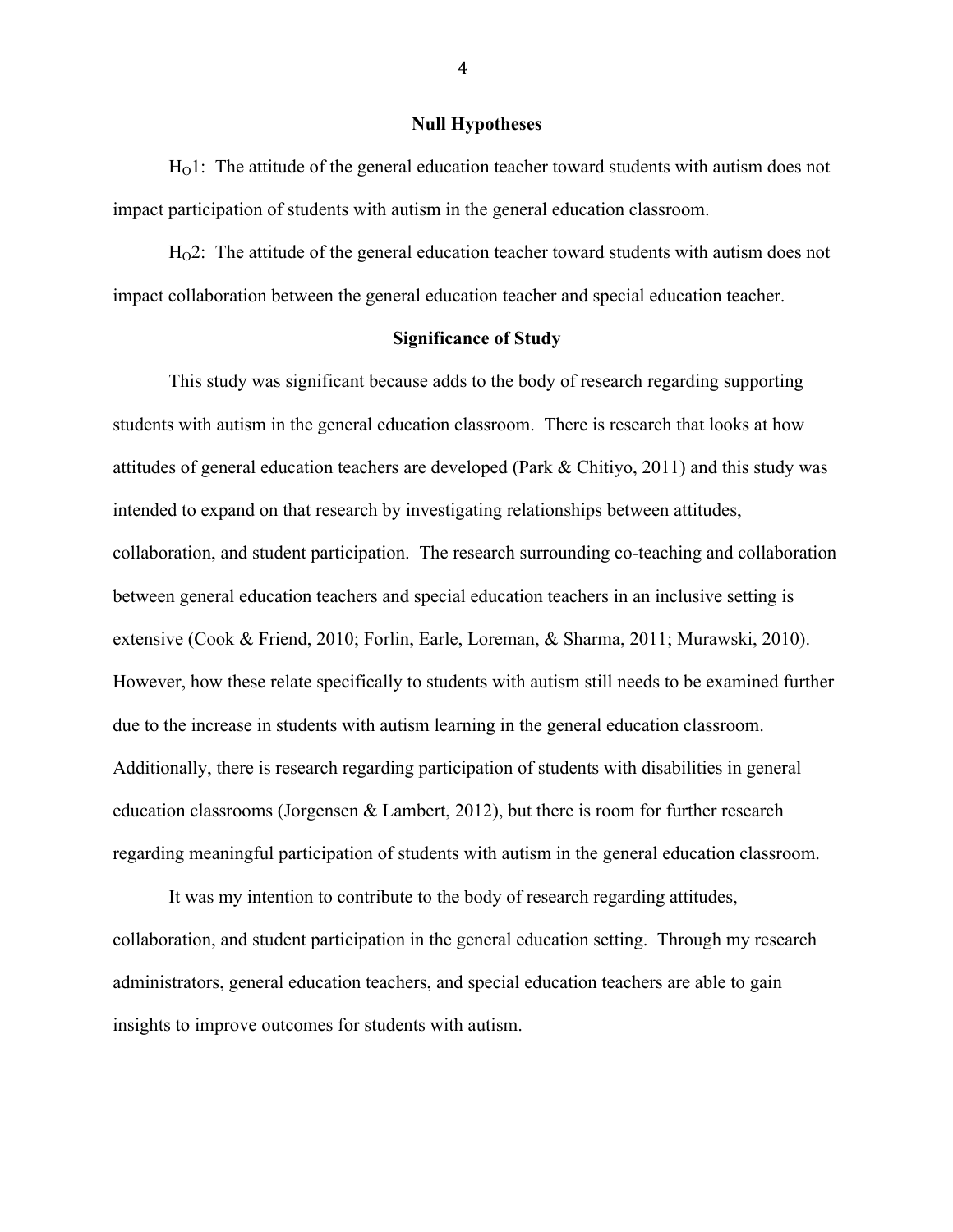### **Definitions**

For the purpose of this study, the following terms were defined to support clarity in understanding this study. These definitions were developed through literature review and my personal experience.

*Individualized Education Program* (IEP) is defined as a written document created by the case conference committee that describes how the student will access grade-level content and the special education and related services the student requires to participate in the educational environment (Individuals with Disabilities Education Act, 2004).

*Case conference committee* (CCC) is defined as the group of people responsible for developing, reviewing, revising, and implementing a student's Individualized Education Program (Individuals with Disabilities Education Act, 2004).

*Least restrictive environment* (LRE) is defined as the extent to which it is appropriate for students with disabilities to be educated with their nondisabled peers (Individuals with Disabilities Education Act, 2004).

*Student with disability* is defined as a student who meets eligibility criteria for special education services (Individuals with Disabilities Education Act, 2004).

*General education setting* is defined as a classroom in which students with and without disabilities learn general education curriculum alongside one another.

*Special education setting* is defined as a classroom in which students with disabilities are provided specialized instruction by a special education teacher in order to progress in the general education curriculum or alternative curriculum.

*Elementary* is defined as any school educating students in grades K-6, or any combination thereof.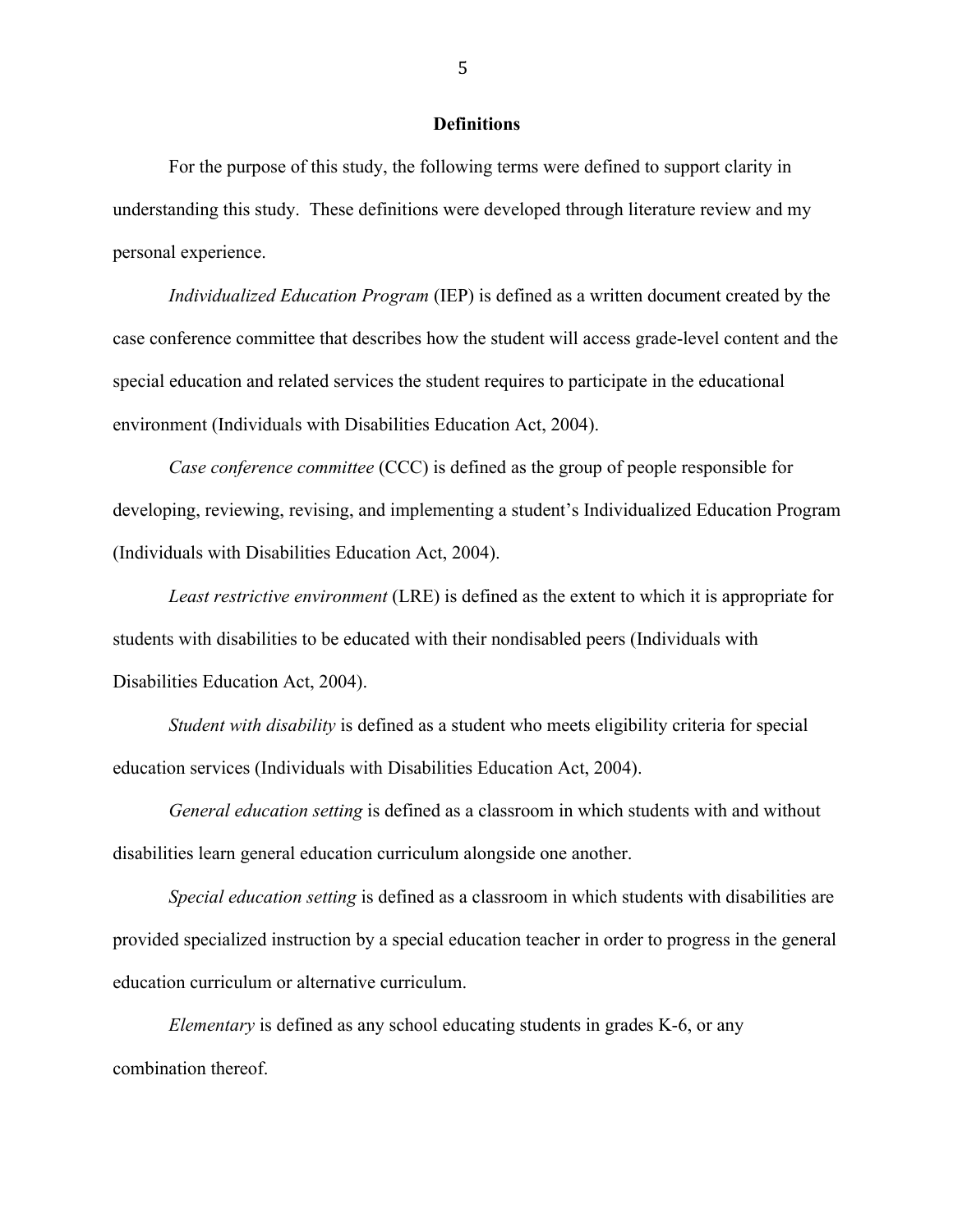*Attitude* is defined as the cognitive, behavioral, and affective influences on the way a person perceives others.

*Participation* is defined as taking on a meaningful role in learning and social activities in the general education environment.

*Autism Spectrum Disorder (autism)* is defined as a lifelong developmental disability, according to the Diagnostic Statistical Manual of Mental Disorders, Fifth Edition (American Psychiatric Association, 2013).

# **Assumptions**

Assumptions of this study included

- 1. The sample represents the population of Indiana elementary general education teachers who have students receiving special education services with an eligibility of autism in their classrooms.
- 2. The self-reporting tool is a valid measure.
- 3. Self-reporting of the general education teacher's attitudes toward students with autism is accurate.
- 4. Self-reporting of student participation in general education setting is accurate.
- 5. Self-reporting of the collaboration between the general education teacher and special education teacher is accurate.

#### **Limitations**

Limitations of this study included

1. The elementary general education teachers who participate in this study were a sample of Indiana elementary general education teachers, not a national sample.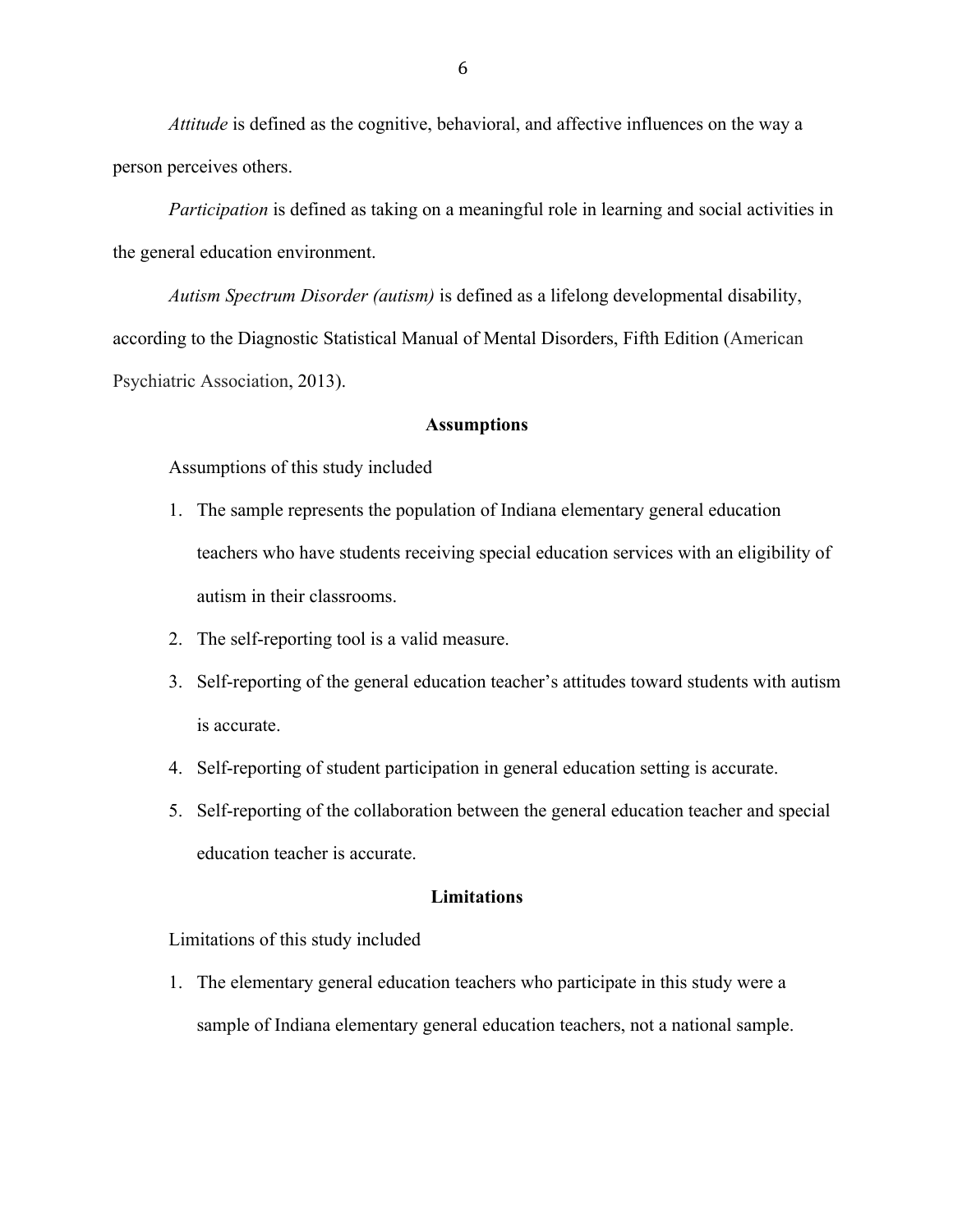- 2. The self-reporting web-based survey instrument was distributed to Indiana elementary general education teachers on the Indiana Department of Education 2015- 2016 roster of general education teachers. The teachers had the option of whether or not to participate.
- 3. Participants' self-reporting may not reflect reality.
- 4. Participants were not asked to rate the severity of the impact autism has on students.

# **Delimitations**

This study was limited to elementary general education teachers in Indiana who have students with autism who were educated for at least part of the day in his or her classroom.

### **Organization of the Study**

This document is organized into five chapters. Chapter 1 contains an introduction, statement of the problem, purpose of the study, research questions, null hypotheses, significance of the study, definitions of terms, assumptions, limitations, delimitations, and organization of the study. Chapter 2 contains a literature review including (a) special education history and case law, (b) inclusion, and (c) concept of attitude. Chapter 3 contains the research questions, the study's theoretical base, research design, methodology, and data analysis. Chapter 4 contains the correlation analysis of the variables and the measures of reliability and validity for the survey instrument. Chapter 5 contains my explanation of the results including implications for practitioners and areas for future research.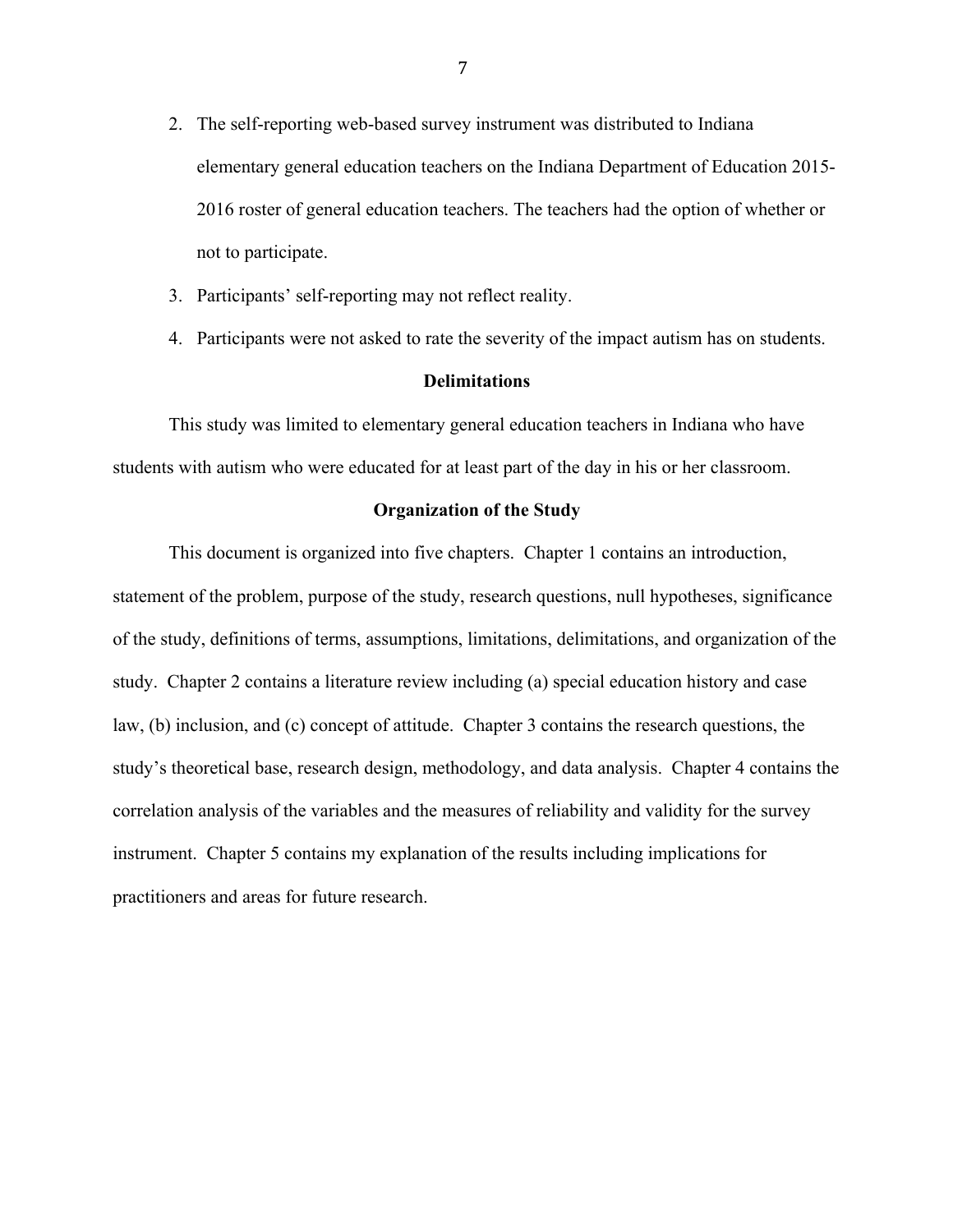### CHAPTER 2

### REVIEW OF LITERATURE

This review of literature focuses on these major areas: (a) special education history and case law, (b) inclusion, and (c) concept of attitude.

#### **Special Education History and Case Law**

Flaws in the education system raise serious issues of inequality as they pertain to meeting the diverse needs of students. Inequalities and flaws are part of the system, yet systematic changes are not made to rectify these issues. Changes that tinker around the edges do nothing to address the specific needs of all students (Florian, 2008). These inequalities are especially stark when considering the needs of special education students.

School systems are utilitarian in structure and are organized around the discredited but widely held idea that intelligence is fixed, measurable and normally distributed. Thus, in the familiar educational parlance, what is ordinarily provided will meet the needs of most learners, while a few at the tail ends of the distribution may require something "additional" to or "different" from that which is ordinarily available. (Florian, 2008, p. 203)

Special education was created to address these inequalities for individuals with disabilities and provide specialized instructional strategies to meet their educational needs. Historically, students with disabilities have been segregated in our schools due to the risk of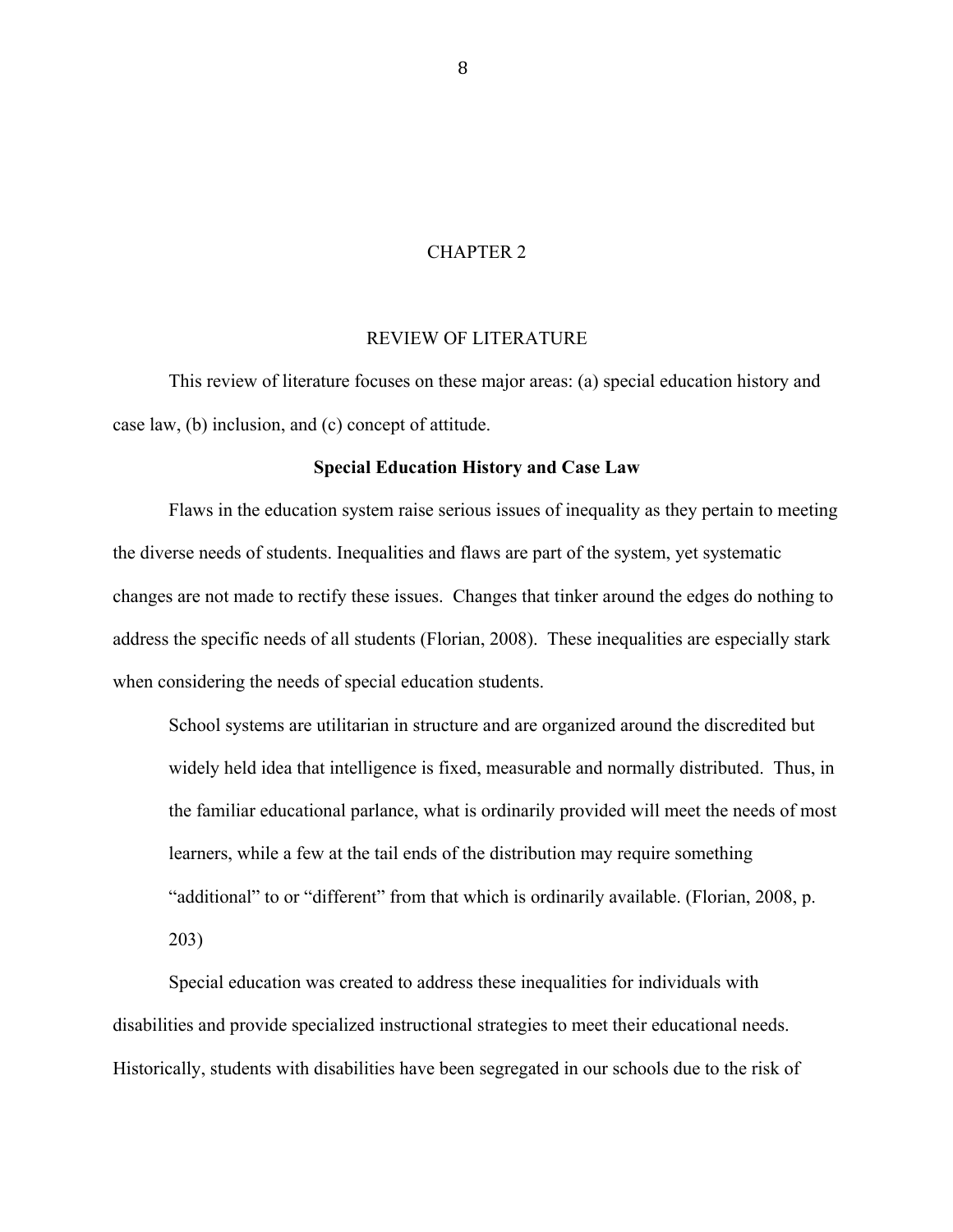disruption to the learning of general education students (Howard, 2004). It is only recently through legislation and court rulings that special education students have been welcomed into the general education setting.

#### **Education for All Handicapped Children Act, 1975**

The civil rights movement of the 1950s and 1960s was a catalyst for the creation of equal educational opportunities for all, including those with disabilities. When the *Brown v. Board of Education* (1954) court case determined that separate schools are inherently unequal because they negate both equality and opportunity, disability advocates saw an opening to push for an agenda of education equality (Howard, 2004). In the early to mid 1960s advocates for individuals with disabilities pressed for inclusion into neighborhood communities and schools and out of institutions (Alquraini, 2013). By the early 1970s courts began considering the extent to which students with disabilities should be educated in general education schools as opposed to special, separate schools (Alquraini, 2013). In the 1972 *Pennsylvania Association for Retarded Children (PARC) v. Commonwealth of Pennsylvania* court case, the ruling stated that "placement in a regular public school is preferable to placement in a special school class [and that] placement in a special school class is preferable to placement in any other type of program of education and training" (Alquraini, 2013, p. 153). This opened the door for Congress to pass the 1975 Education for All Handicapped Children Act (EHA) and provide funding for special education services (Connor & Ferri, 2007; Murawski, 2010). This federal law ensures "specially designed instruction, at no cost to parents, to meet the unique needs of a child with a disability" (Connor & Ferri, 2007, p. 67). This has come to be known as a free appropriate public education (FAPE; Connor & Ferri, 2007). All 50 states were required to comply with the law due to the funding that was tied to implementation of the new educational requirements (Howard, 2004).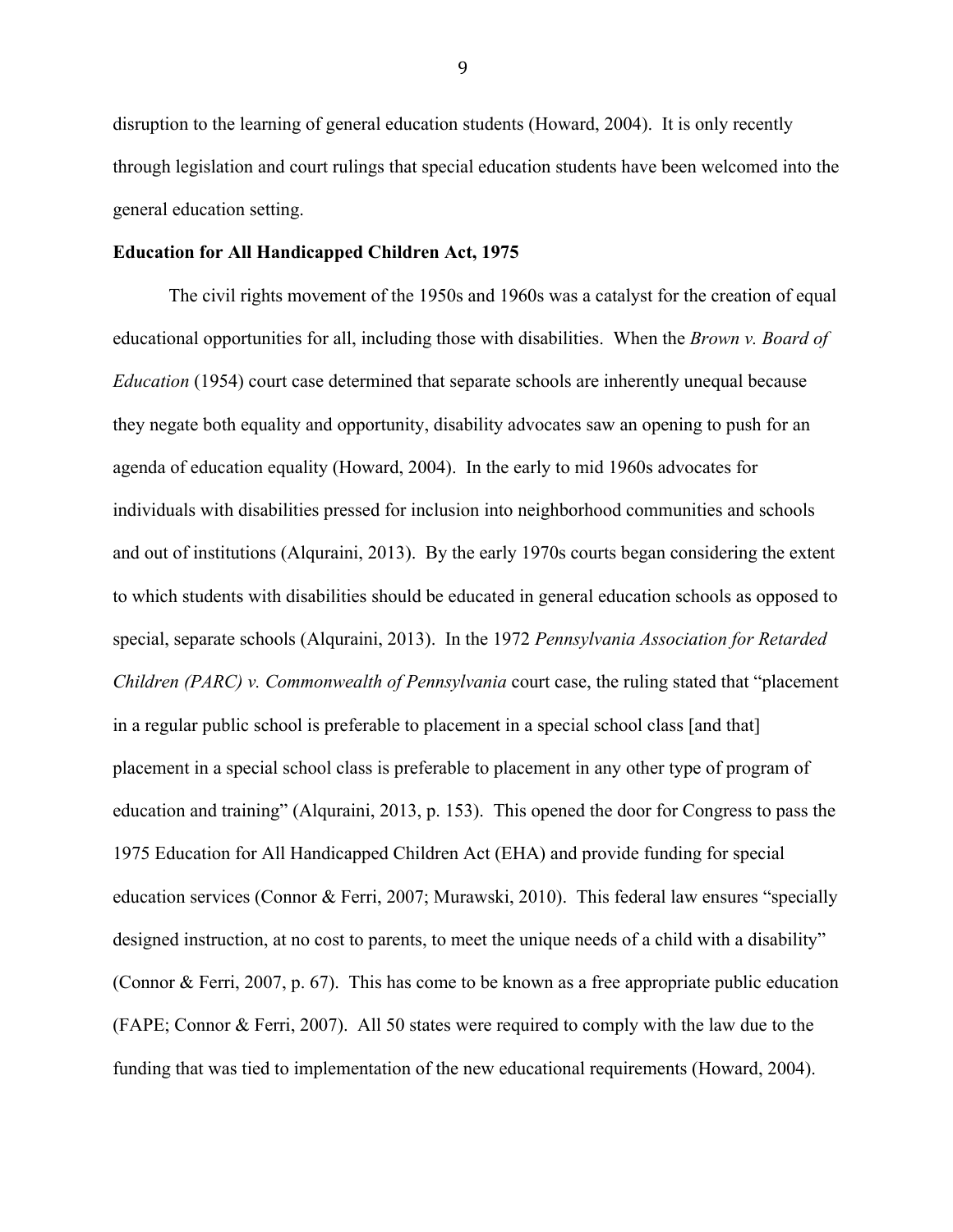Even though the EHA mandated that students with disabilities must be educated in general education schools, the classrooms in which students with disabilities received their instruction were largely separate from their general education peers. The EHA provided little guidance on where students with disabilities were to be educated other than stating that educating them in separate schools does not afford them an equal education (Howard, 2004). The EHA stated that students with disabilities should be educated in the least restrictive environment (LRE) that provides ample opportunities for them to interact with their general education peers (Howard, 2004). Parents and special education advocates have been working to clarify the LRE for students with disabilities through a series of lawsuits brought against school districts (Alquraini, 2013). Federal circuit courts have been interpreting Congressional intent of EHA and the LRE provision (Howard, 2004). This has caused a lack of uniformity of interpretation and implementation of LRE across the nation (Marx et al, 2014). Through these court rulings tests have been created to determine if a student is being educated in his or her LRE.

The first of these court rulings came in 1982. In *Board of Education v. Rowley*, the United States Supreme Court ruled on the appropriateness of placement and the restrictiveness of placement (Marx et al., 2014). The court determined that in order meet the LRE provision of EHA, equivalent learning opportunities have to be provided to both students with disabilities and general education students and that all services received in special education must have educational benefit (Marx et al., 2014). This guideline for equity and benefit came to be known as the Rowley Test (Howard, 2004). One year later in 1983, this test was challenged in *Roncker v. Walter*. This time the Sixth Circuit Court of Appeals ruled that while the placement may be educationally beneficial, the school system has to show that the same learning could not take place in a less restrictive setting (Marx et al., 2014). The court stated that the benefits of a more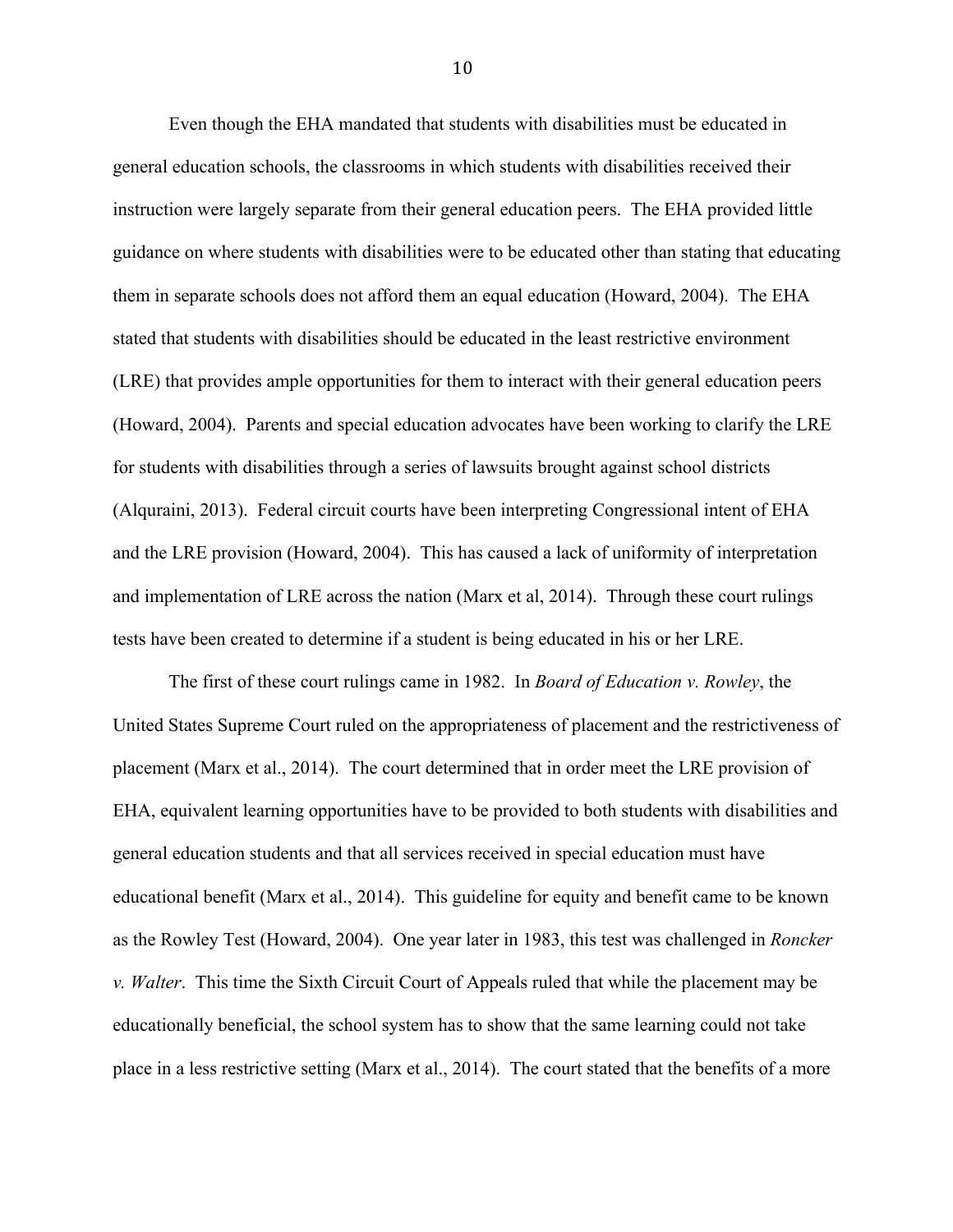restrictive placement have to significantly overshadow the benefits of the general education setting. Furthermore, *Roncker v. Walter* (1983) took into consideration the impact of the student's participation on other students as well as the cost implications for educating the student with a disability in the general education setting (Howard, 2004). The third consideration of the ruling said that the school must consider if the services provided in a segregated setting could be provide in a general education setting (Alquraini, 2013). This three-part ruling is known as the Roncker Portability Test (Marx et al., 2014). The implications of these decisions are important due to the fact that while they provided guidance on LRE, the final decision for special education services is still left up to the local school district (Marx et al., 2014).

Through these court interpretations of the LRE provision and advances in special education advocacy, the model of education for students with disabilities began to change. By the mid 1980s, it was determined that the model of pull-out instruction in a special education setting created barriers to academic success for students with disabilities based on the fact that available data did not show significant academic growth among students with disabilities (Zigmond, Kloo, & Volonino, 2009). Educators and advocates started pushing the model of mainstreaming, where students with disabilities spend part of their day in the special education setting and part of their day in the general education setting (Idol, 2006). The philosophy of mainstreaming is built on the idea that if a student is not able to learn in a general education classroom, then the student should spend as much non-academic time with general education peers as possible (Howard, 2004).

Along with the development of the mainstreaming philosophy, advocates and parents continued to push for more integration for students with disabilities in the general education school community. In 1989, the Fifth Circuit Court of Appeals ruled in *Daniel R. R. v. State*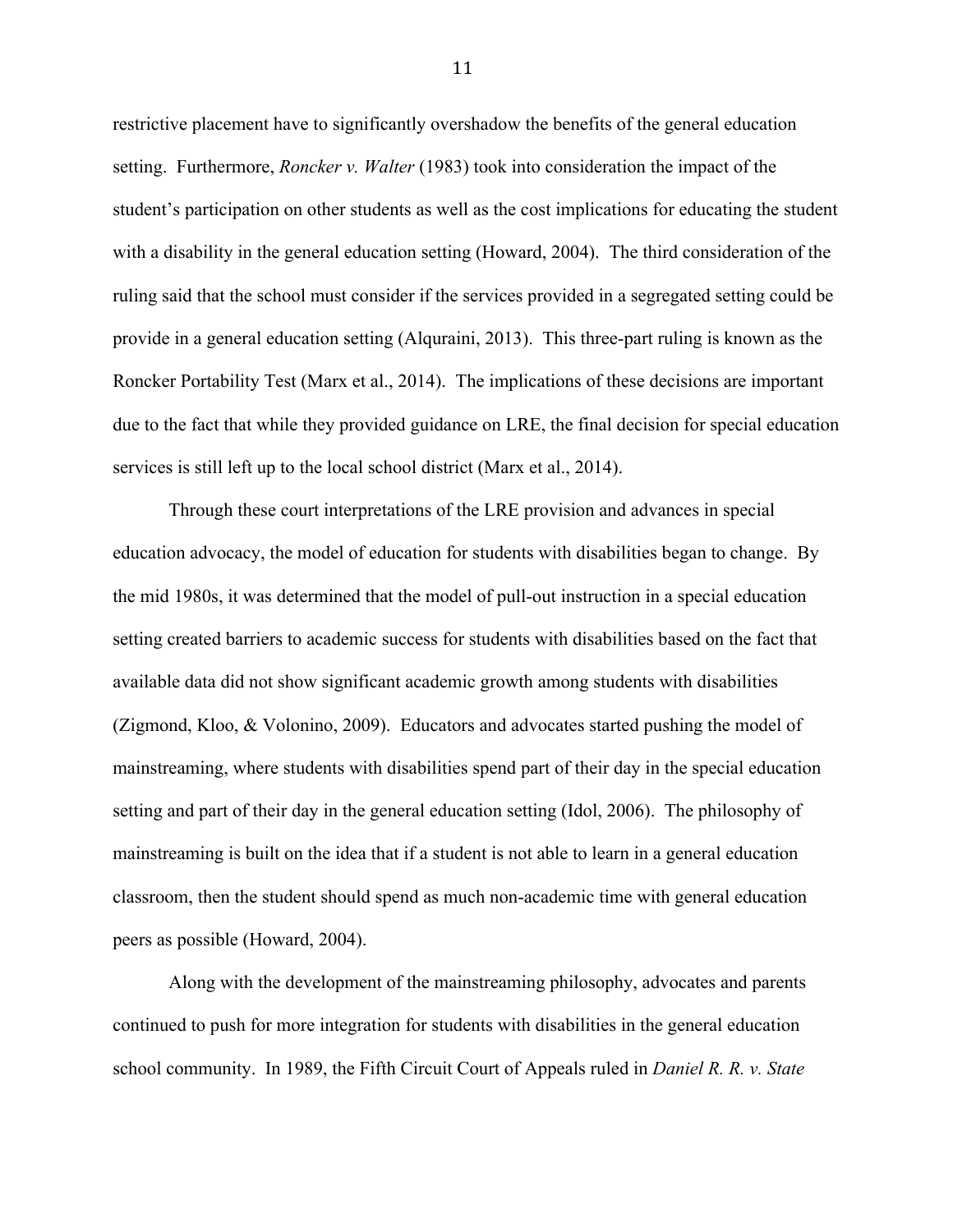*Board of Education* to give school systems more direction in their implementation of LRE (Howard, 2004). The court created a two-part test for the provision of LRE. First, if supports and services can be provided in a general education setting and provide the student a sufficient education, then the student should be included. The second part of the test determined that if the student is attending a general education school, but being taught in a special classroom, the student should be integrated with general education students to the maximum extent appropriate (Alquraini, 2013). This came to be known as the Daniel Two-Part Test (Howard, 2004).

#### **Individuals with Disabilities Education Act, 1990**

It became clear through court rulings and movements in education that the EHA legislation required reauthorization. In 1990, Congress renamed EHA the Individuals with Disabilities Education Act (IDEA) to provide more clarity on FAPE and LRE provisions (Howard, 2004). The intent of IDEA was to expand access to the general education setting and further educational rights of individuals with disabilities. It largely met this goal by increasing access to general education settings and addressed provision of services for students with disabilities (Connor & Ferri, 2007). "IDEA merely presumes inclusion (in a general education setting) unless such placement is inappropriate for that child" (Howard, 2004, p. 176). It included a mandate that the school team and family come together once per year to discuss the student's Individual Education Plan (IEP) and determine services needed for the student to be successful (Huefner, 2008). "The language of IDEA required that state plans must provide that 'to the maximum extent appropriate, children with disabilities, including children in public or private institutions or other care facilities, are educated with children who are not disabled'" (Howard, 2004, p. 168).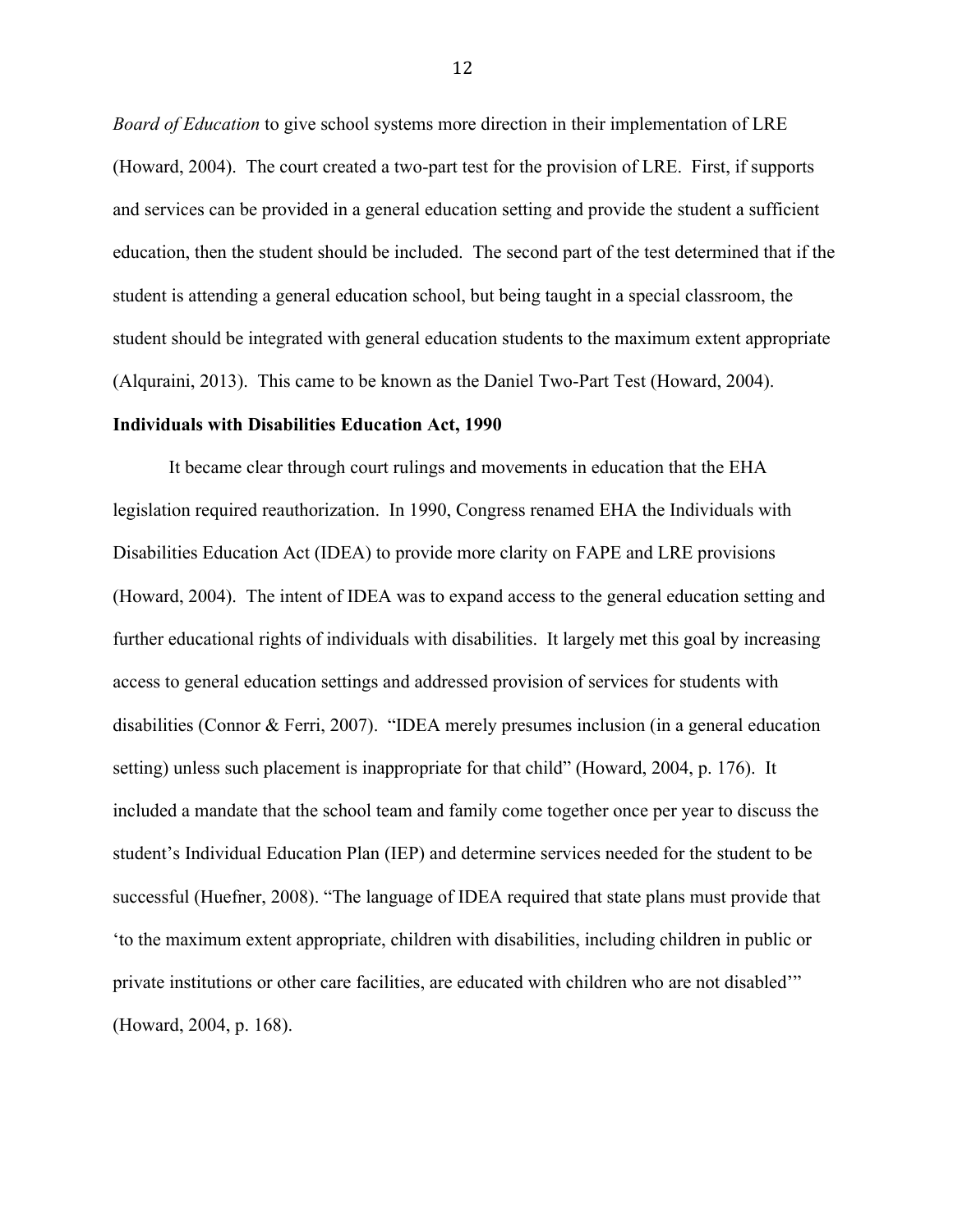Further clarification on LRE came from the 1994 Ninth Circuit Court of Appeals ruling in the *Sacramento City Unified School District v. Rachel H* case (as cited in Alquraini, 2013). This court combined the Daniel Two-Part Test and the Roncker Test. The ruling stated that consideration should be given to (a) whether the educational benefits in the general education setting outweigh those of the special education setting, (b) whether there are non-academic benefits to all students, (c) the impact of participation on the student with a disability on the general education setting, and (d) the cost of supplementary aids and services provided (Alquraini, 2013). This court case is significant to the interpretation of LRE because the court sided with the plaintiff in saying that the student could be provided an appropriate education alongside her general education peers regardless of her cognitive disability (Alquraini, 2013).

### **Individuals with Disabilities Education Act, 1997**

Congress reauthorized IDEA in1997 to rectify some of the shortcomings of IDEA 1990 (Huefner, 2008). According to the existing FAPE provisions progression from grade to grade alongside the student's same age peers appeared to meet the requirements, however it was clear upon further review that this system of promotion was not paired with academic progress of students with disabilities and therefore did not meet the threshold for FAPE (Huefner, 2008). In order to address this lack of academic progress, the 1997 amendments to IDEA included adding measurable, annual goals and benchmarks to the student's IEP, measuring and reporting student progress toward these goals, and student participation in statewide achievement testing (Huefner, 2008).

Also included in IDEA 1997 is a description of LRE:

To the maximum extent appropriate, children with disabilities . . . are educated with children who are not disabled, and special classes, separate schooling, or other removal of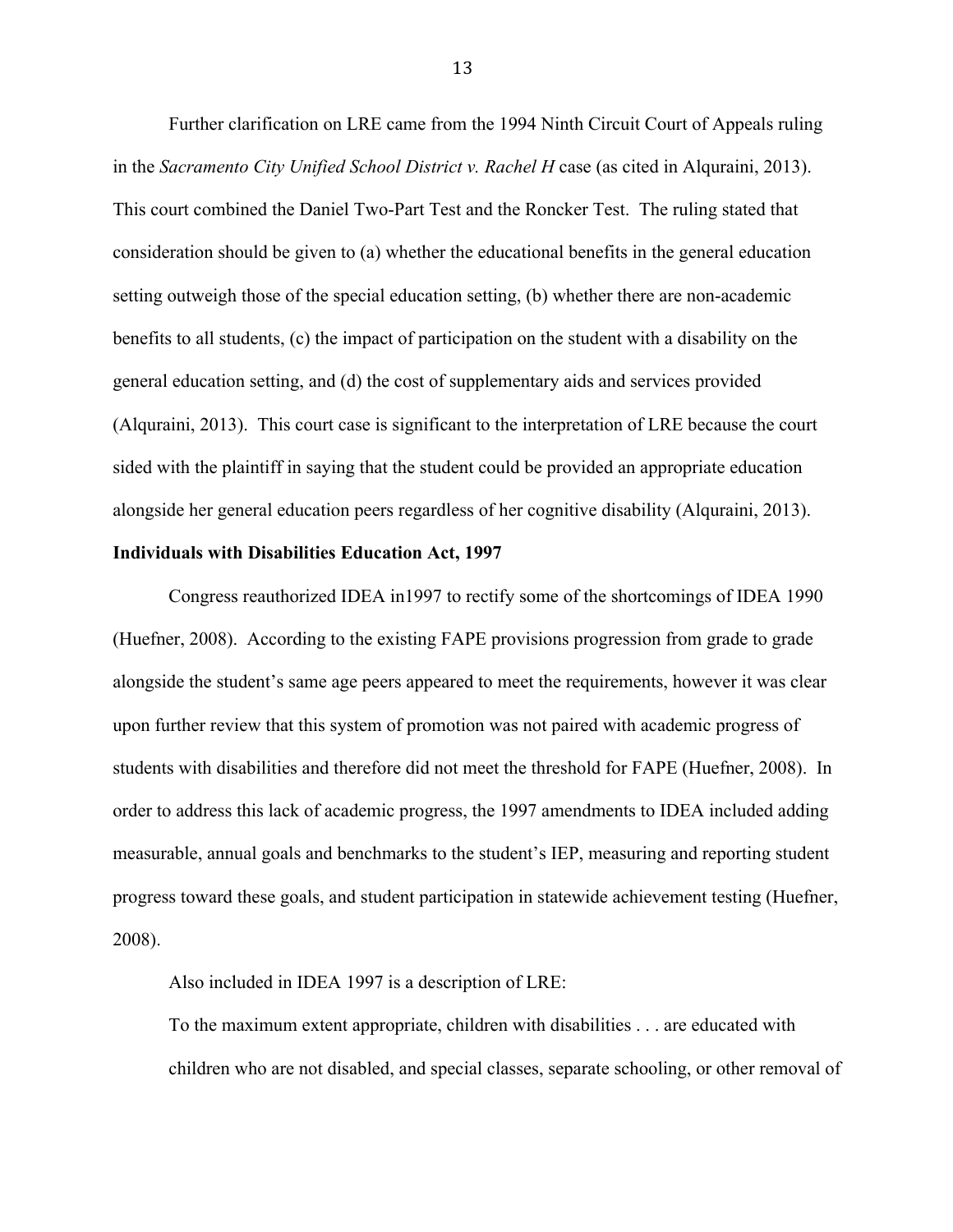children with disabilities from the regular educational environment occurs only when the nature or severity of the disability of a child is such that education in regular classes with the use of supplementary aids and services cannot be achieved satisfactorily. (Alquraini, 2013, p. 153)

The Federal law also mandates that the school has to justify why a student is removed from the general education setting to receive his or her education. IDEA defaults to the general education setting as the LRE and any placement outside the general education setting must be justified (Marx et al., 2014).

#### **No Child Left Behind Act, 2001**

Congress reauthorized the Elementary and Secondary Education Act (ESEA) in 2001 with the completion of the No Child Left Behind Act (NCLB; Connor & Ferri, 2007). The intention of NCLB was to improve academic achievement of all students, including those with a disability (Connor & Ferri, 2007). The three main tenets of NCLB are (a) all students have access to the general education curriculum, (b) all students are taught by highly qualified teachers, and (c) all students are included in accountability measures (Cook & Friend, 2010). NCLB opened the door further to considering educational outcomes for students with disabilities in the LRE, moving away from LRE being defined as a place. This meant that students with disabilities

"would be taught the same content as all other students are taught, be held responsible for the same coverage of the general education curriculum without any reduction in breadth or depth, and be expected to master the same academic standards as all other students" (Zigmond et al., 2009, p. 194).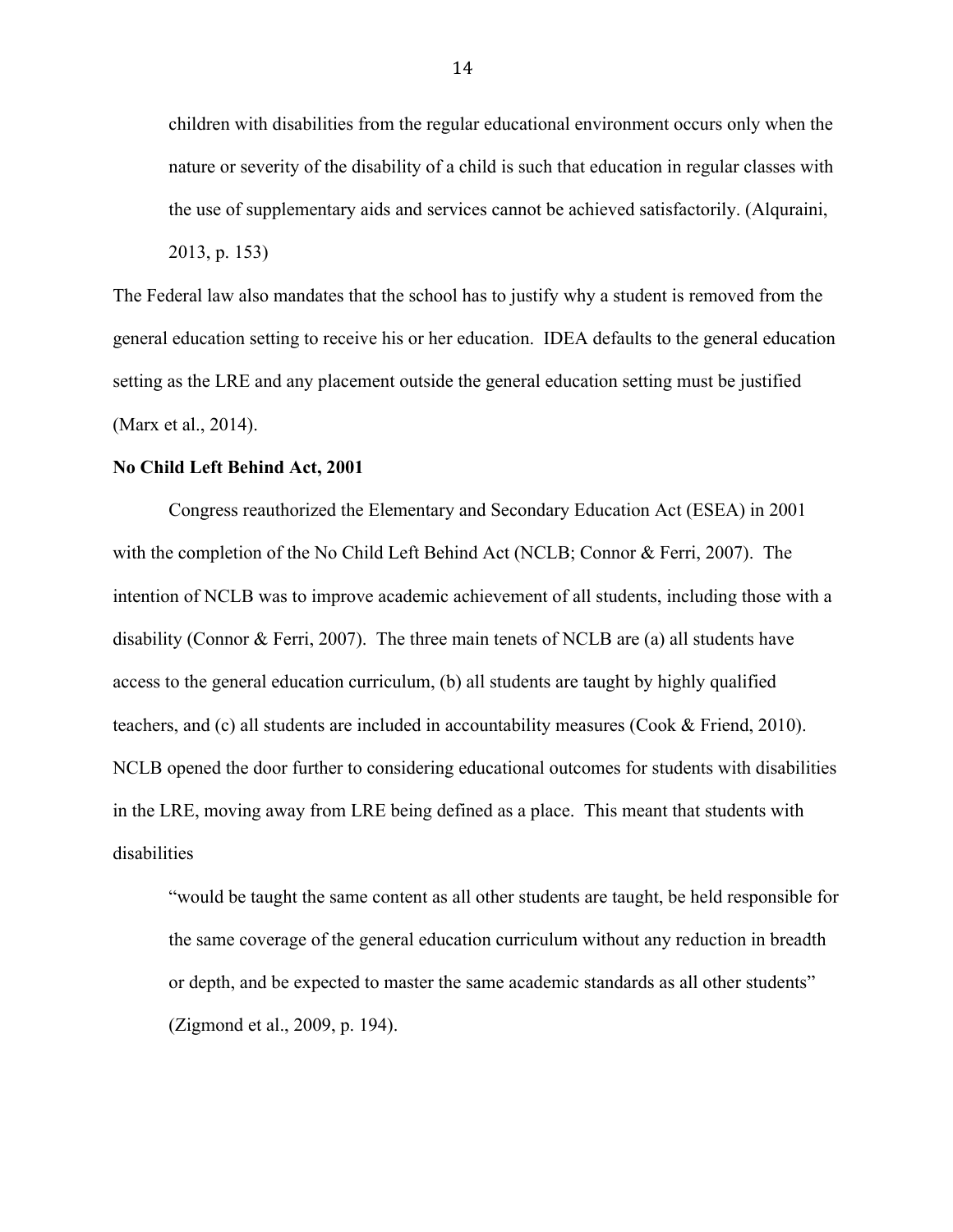A connection was made between low academic performance of special education students and a lack of expectations in special education settings. NCLB legislation was an attempt to address the issue of low performance and low expectations (Zigmond et al., 2009). This emphasis on participation in and accountability for general education curriculum required teachers and schools to rethink their service model for special education students (Griffin, Kilgore, Winn, & Otis-Wilborn, 2008).

In 2004, Congress again reauthorized the IDEA legislation, this time with the intention of aligning it to NCLB (Huefner, 2008). First, since there is an emphasis on progress in the general education curriculum, all IEPs must now include academic present levels of performance in addition to any other skill areas to be addressed for the student. Second, because all students are required to participate in state mandated testing, IDEA created a provision for alternate assessments that are parallel to the general education state assessments. The third step toward alignment is the inclusion of research-based strategies for addressing attainment of IEP goals and progression in the general education curriculum (Huefner, 2008). While court cases and Federal law continue to provide guidance for the LRE, it remains the role of local public agencies, school systems, to provide educational services as they deem in accordance with current statutes (Alquraini, 2013).

**Special education eligibility.** In order to determine if a student is eligible to receive special education services, the multi-disciplinary team at the child's school must complete an educational evaluation (Yell & Katsiyannis, 2004). The educational evaluation is used to determine if the student meets eligibility requirements according the guidelines in IDEA. The evaluation includes the student's strengths and needs that result from the disability and determine whether or not the disability negatively affects the student's ability to progress within the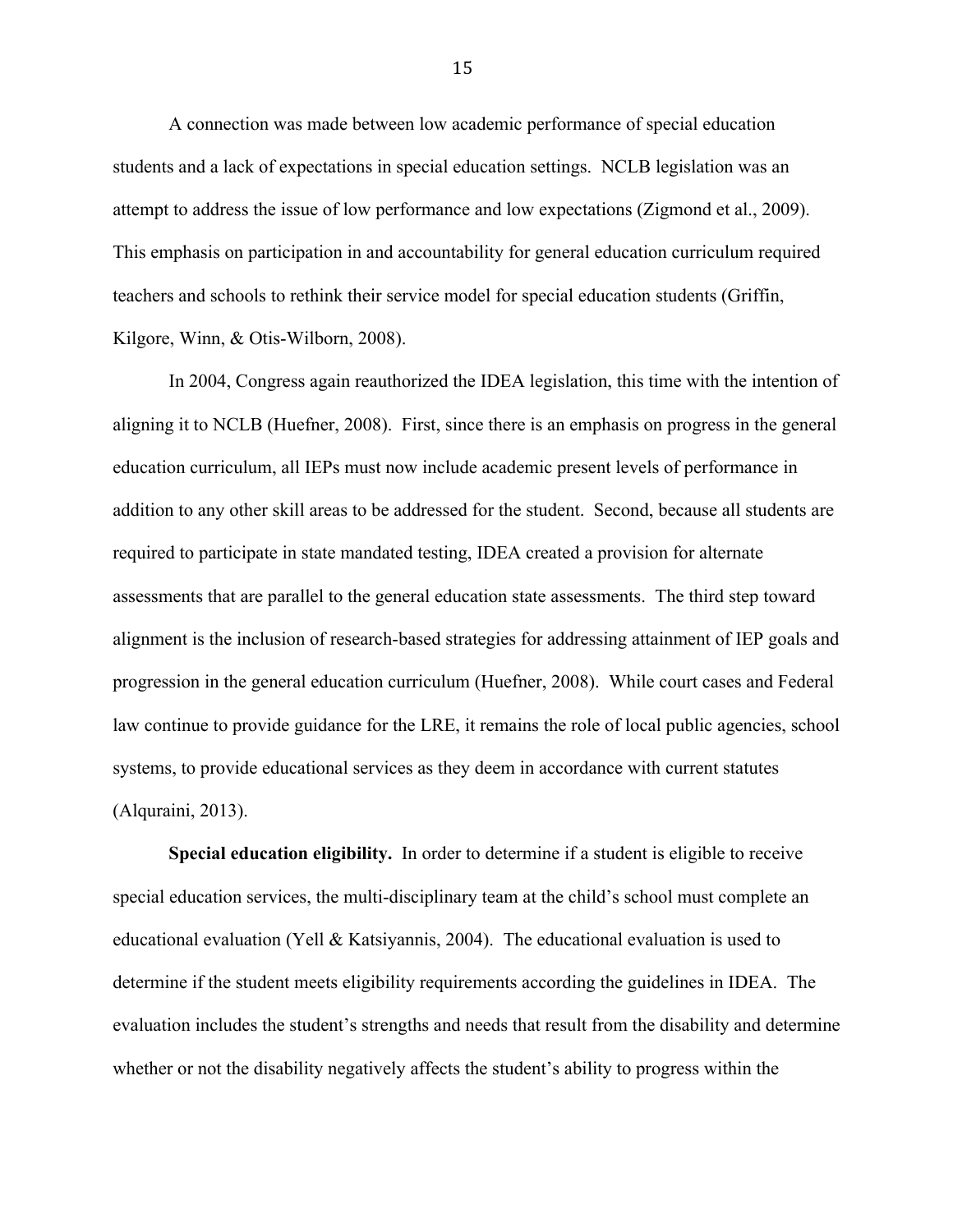curriculum (Yell & Katsiyannis, 2004). If it is determined that the student does meet criteria as a student with a disability, the school staff and family will come together to create an IEP (Zigmond et al., 2009). The student's special education teacher, general education teacher, and family members are integral members of the case conference committee, along with the public agency representative and any related service providers (Huefner, 2008).

One area of eligibility in special education is autism. The Centers for Disease Control and Prevention (2014) estimated that 1 in 68 eight-year-olds in the United States have been diagnosed with autism. These children present challenges in school due to their difficulties with communication, behavior, and learning. These challenges influence the ways teachers and students interact with students with autism (Robertson, Chamberlain, & Kasari, 2003). With the increase in the incidence of autism in US schools, it is important to examine the extent to which these students participate in their general education classrooms and the effect attitudes and collaboration among their teachers have on their participation.

Although the promise of the LRE is education in a general education classroom, according to the U.S. Department of Education (2015) students with autism on average are being educated in a more restrictive placement when compared with students with disabilities in general. When looking specifically at the least restrictive placement of 80% or more time spent in the general education classroom, 61.1% of all students with disabilities participate in this LRE, contrasted with 39% of students with autism (U.S. Department of Education, 2015). The LRE of separate school also illustrates how students with autism are educated in more restrictive settings, given that only 3% of students with disabilities attend these schools while 7.7% of students with autism are educated in these facilities (U.S. Department of Education, 2015).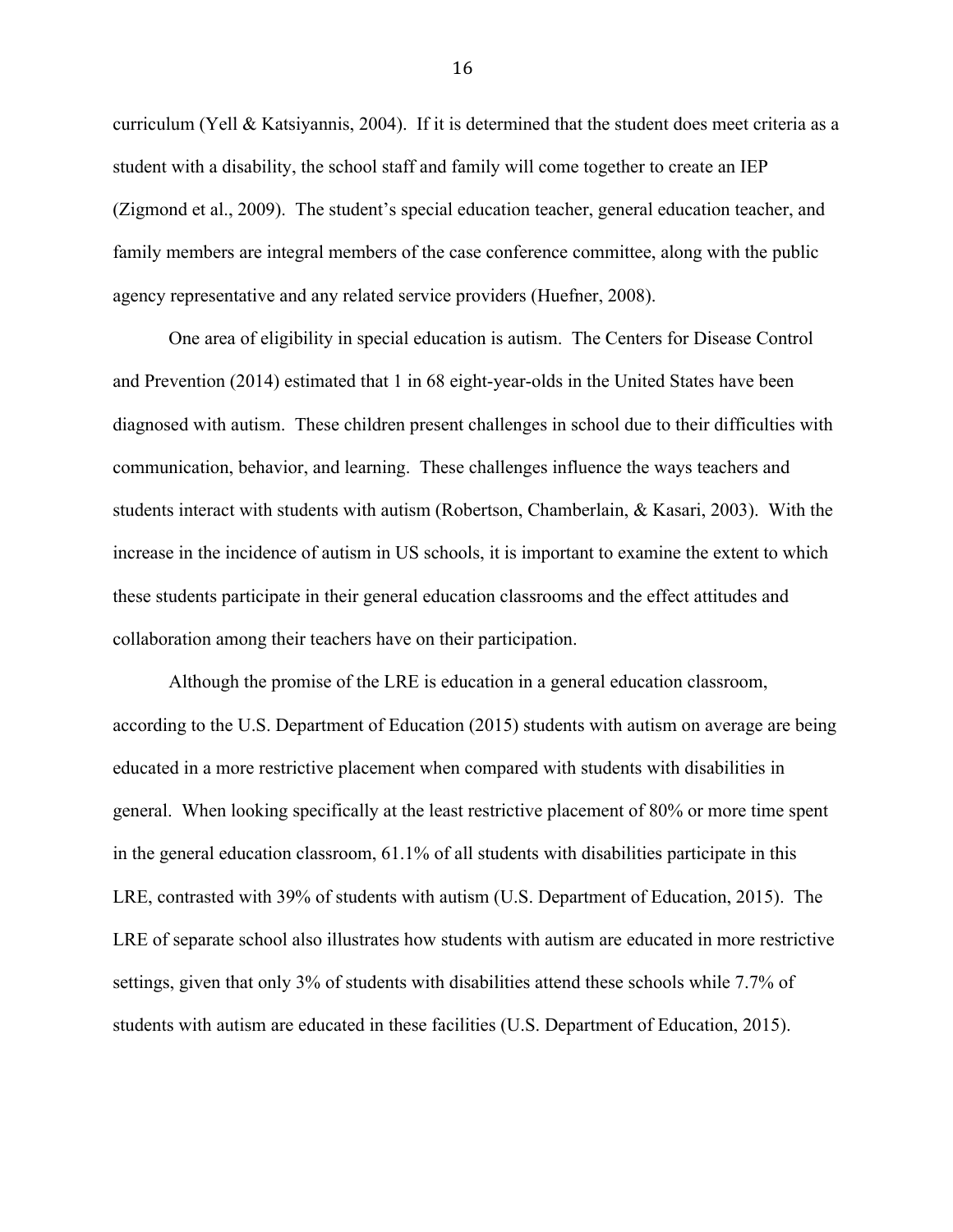**Case conference committee**. The IEP team, or case conference committee (CCC), uses data to determine the student's strengths and needs as they pertain to his or her school performance. These strengths and needs will guide the IEP goals and determine appropriate programming to help the student progress in the academic curriculum (Yell & Katsiyannis, 2004). The IEP outlines the specialized programming, including instructional strategies, supplemental services, and curriculum the student needs in order to gain meaningful educational benefit from school (Zigmond et al., 2009). It is important to note that this programming and services are determined by individual needs, not disability category (Marx et al., 2014). The CCC then decides in which setting(s) the student's programming can best be provided. The CCC uses the developed IEP to determine the most appropriate placement, which is the specific setting in which the IEP can best be implemented, or the student's LRE (Yell & Katsiyannis, 2004).

**Least restrictive environment.** In order to comply with advances in legislation, schools are considering the historical context of special education services and adapting to meet the needs of students and legislative guidance. Since instruction provided exclusively in a pullout setting was deemed ineffective for most students with disabilities, general education classrooms have been restructured to meet the needs of diverse learners (Zigmond et al., 2009). Students with disabilities must be educated with typically developing peers to the maximum extent appropriate and can be moved to a special education setting only if they cannot fully benefit from the education being provided in the general education setting (Alquraini, 2013).

Students with disabilities have the right to be educated in the general education setting when the nature of the severity of the disability allows them; however, if this is not an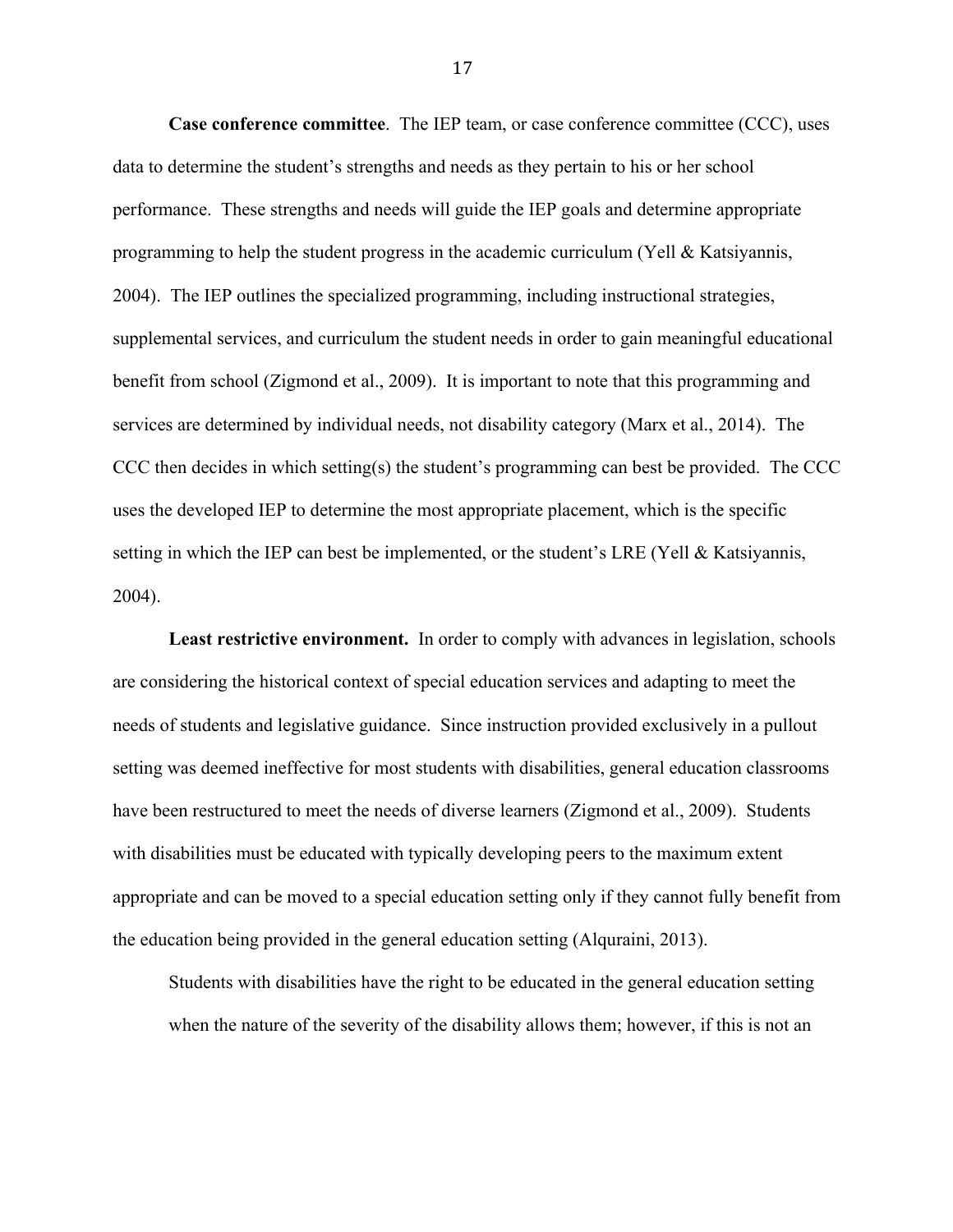appropriate setting for the student, another continuum of alternative placement should be considered. (Alquraini, 2013, p. 154)

IDEA requires that school systems provide a full continuum of services to meet the needs of all students (Howard, 2004). This continuum is measured from least restrictive to most restrictive (Obiakor, Mateba, Rotatori, & Algozzine, 2010). Any LRE placement that is outside the general education setting is considered restrictive and must be justified by the school (Marx et al., 2014).

Continuum of Services placement options include "*inclusion*, where students are serviced within the general education environment with their nondisabled peers, from the general education curriculum; *resource* where students are pulled out of the regular education environment and serviced outside of the regular environment, usually in the special education classroom; *self-contained* or most restrictive placement (MRP) where students, with moderate to profound needs, remain in a special education classroom for the majority of their school day, *alternative* placements where students are serviced outside of the general public school, and the institution where services are provided to children in a day or residential treatment center or the like. (Obiakor et al., 2010, p. 144)

Due to the emphasis on the general education setting as the starting point for the LRE, schools are forced to determine how to provide students with disabilities both access to and progression in the general education curriculum (Allday et al., 2013) while still providing specialized services needed to address skill deficits associated with the disability (Zigmond et al., 2009).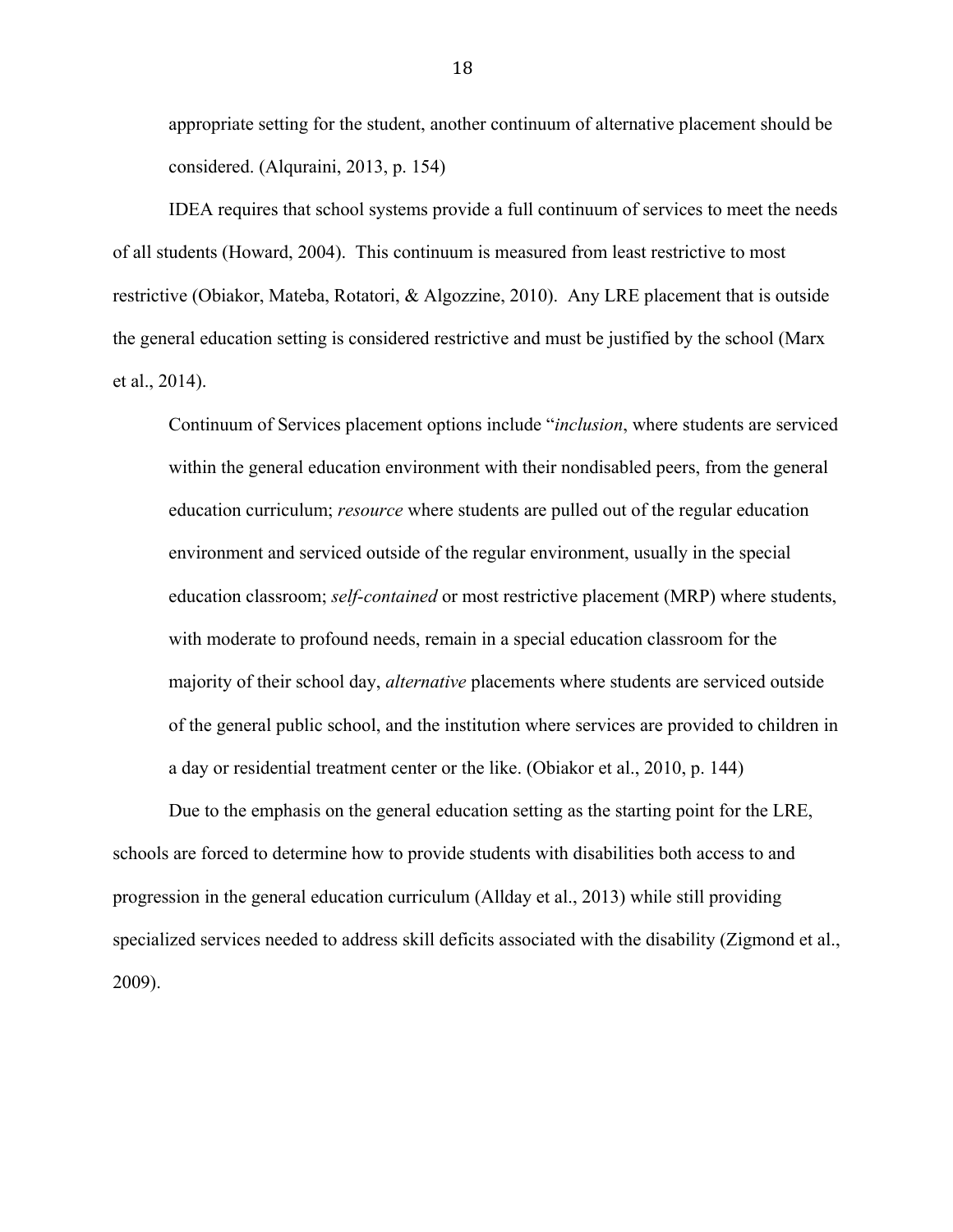# **Inclusion**

In order to meet these guidelines, many schools are choosing to educate students with disabilities through an inclusive model (Howard, 2004).

An inclusive approach is understood as meaning that the education of all students covering the spectrum of diversity takes place in adequately supported regular classrooms in the educational context that would be attended if the form of diversity were not present, normally the neighbourhood school. (Forlin et al., 2011, p. 50)

This pertains to students with disabilities and the spectrum of needs they present including social, emotional, cultural, and linguistic differences (Florian, 2008). Through inclusion in the general education setting, students with disabilities are provided access to general education curriculum alongside typically developing peers. However, a student with a disability's participation in and learning of the general education content varies (Figure 2) (de Boer, Pijl, & Minnaert, 2011).



*Figure 2.* The least restrictive environment and inclusion

In addition to curricular access, inclusive models are preferred solely on the basis of the principles of social justice (Obiakor et al., 2010). "A policy of inclusion is generally understood around the world as part of a human rights agenda that demands access to, and equity in,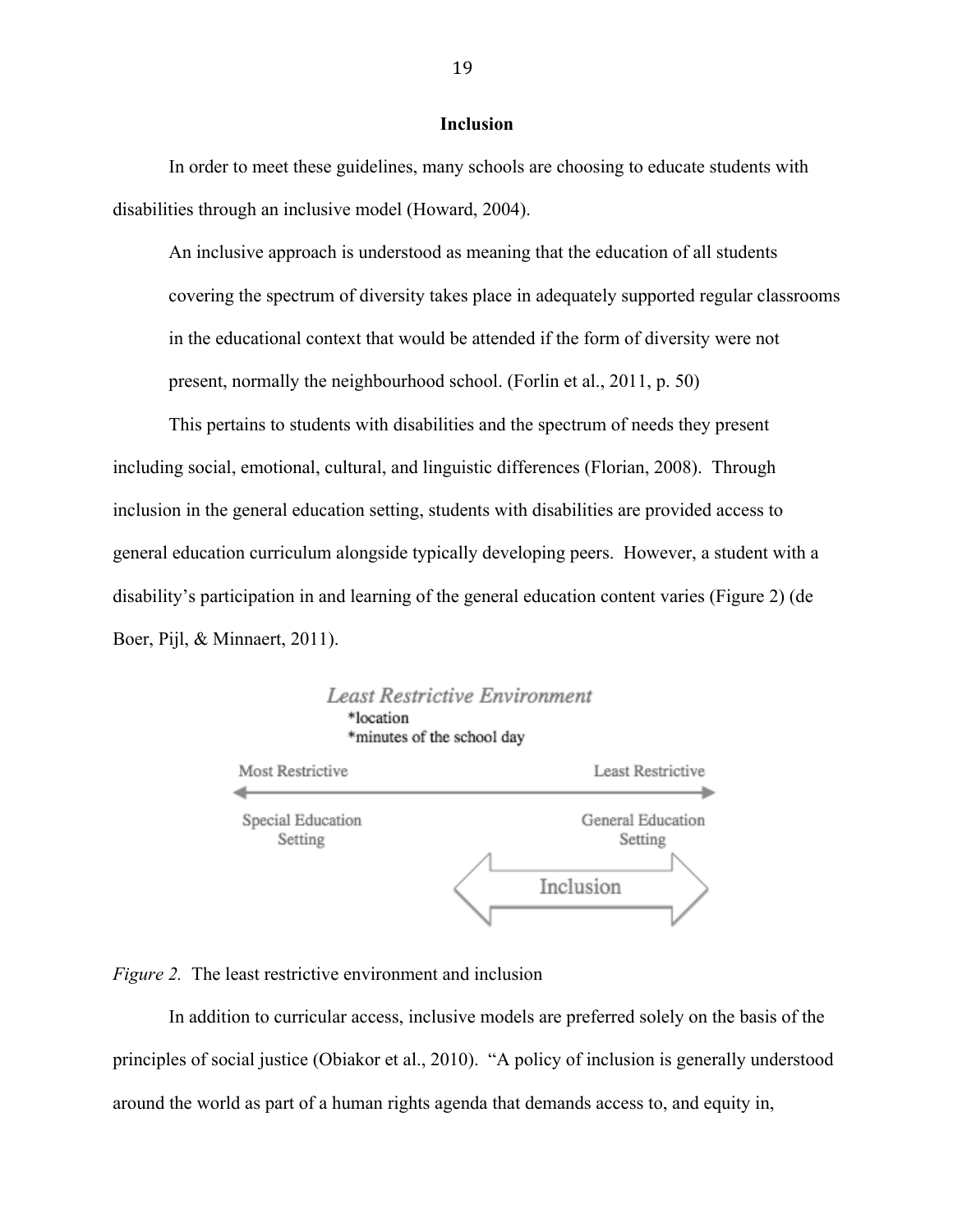education" (Florian, 2008, p. 202). "Inclusion is not simply a service placement, but 'a way of life, a way of living together, based on a belief that each individual is valued' and belongs" (Connor & Ferri, 2007, p. 64). It is about accepting our differences (Florian, 2008), creating democratic individuals and services a set of political values (Reindal, 2010). Across many countries, inclusive models of education represent the most equitable way of educating children (Forlin et al., 2011). Through inclusion, all persons are welcomed and valued as participants and members of the school and community (Cook & Friend, 2010).

Similarly to the dilemma of operationally defining FAPE and LRE as they pertain to special education students, inclusive practices are also ambiguous in their nature. There are ideals of inclusion, but the day-to-day implementation varies to the point that inclusion is "virtually meaningless, a catchword used to give a patina of legitimacy to whatever program people are trying to sell or defend" (Connor & Ferri, 2007, p. 64). It is unclear whether inclusion meets the promise of FAPE including all of the specialized services students with disabilities need (Zigmond et al., 2009). "Inclusion has been viewed (by some) as a cost-cutting device, not motivated by humanistic reform, but rather a means to bureaucratic fiscal prudence" (Connor  $\&$ Ferri, 2007, pp. 72-73).

Beyond apprehensions about defining inclusion and specifically outlining services that can be described as inclusive, there are concerns regarding whether the promise of inclusion goes far enough. There is a full inclusion movement that advocates for the discontinuation of any pullout services for special education students. They advocate for a restructuring of the educational landscape to reshape instructional and educational services (Howard, 2004). However, opponents of full inclusion argue that the general education setting is not always the best for all students and that the specialization that students can receive in a special education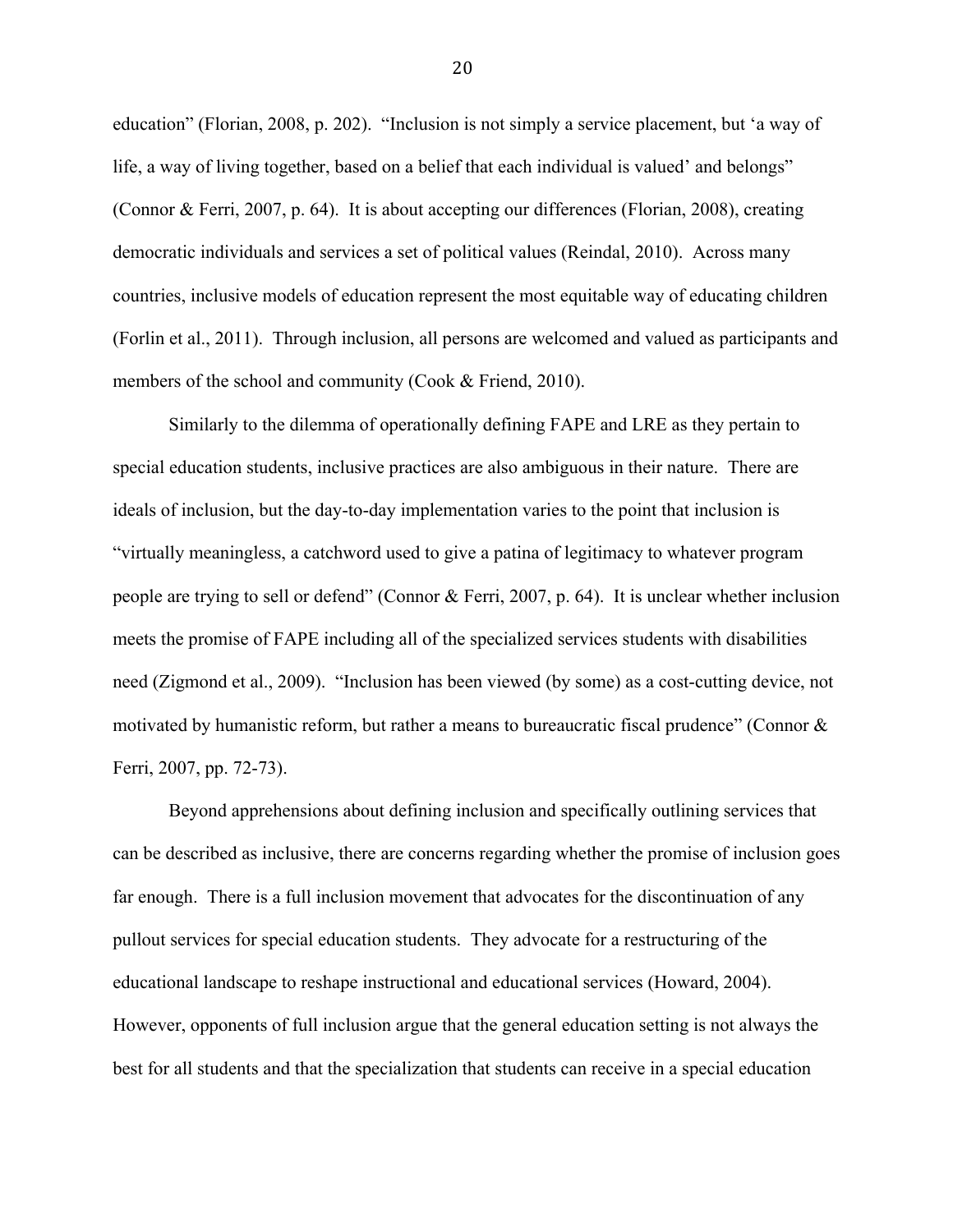setting is important. The greater intent of IDEA and FAPE should be recognized beyond the push toward inclusion (Howard, 2004). There is the belief that inclusion is an important part of special education, however full inclusion may go too far in that it restricts a student's ability to receive specialized instruction to address his or her learning needs (Zigmond et al., 2009). A full inclusion environment is "essentially devoid of special education . . . providing a restructured and unified system of special and general education" (Kavale & Forness, 2000, p. 283). In order for this to be successful teachers must have the appropriate training to effectively collaborate to meet student needs (Murawski, 2010).

If the overarching purposes of inclusion are access to and progression in general education curriculum (Allday et al., 2013) as well as fostering a level of understanding and acceptance of individual differences among students (Florian, 2008), guiding principles for the implementation of inclusion must be identified and addressed. Obiakor et al. (2010) identified six principles for successful inclusive practices:

- Students receive instruction in general education content by the general education teacher at the student's regularly assigned school.
- Resources are implemented to support the learning of all students and the school itself is organized in a way that supports the learning of all.
- Positive behavior supports are implemented as a way to address social development and citizenship for all students.
- All members of the school community, including parents, administrators, teachers and staff work together to address the learning of all students.
- Schools are responsive to the culture of the community and welcome parent participation in the school's decision-making process.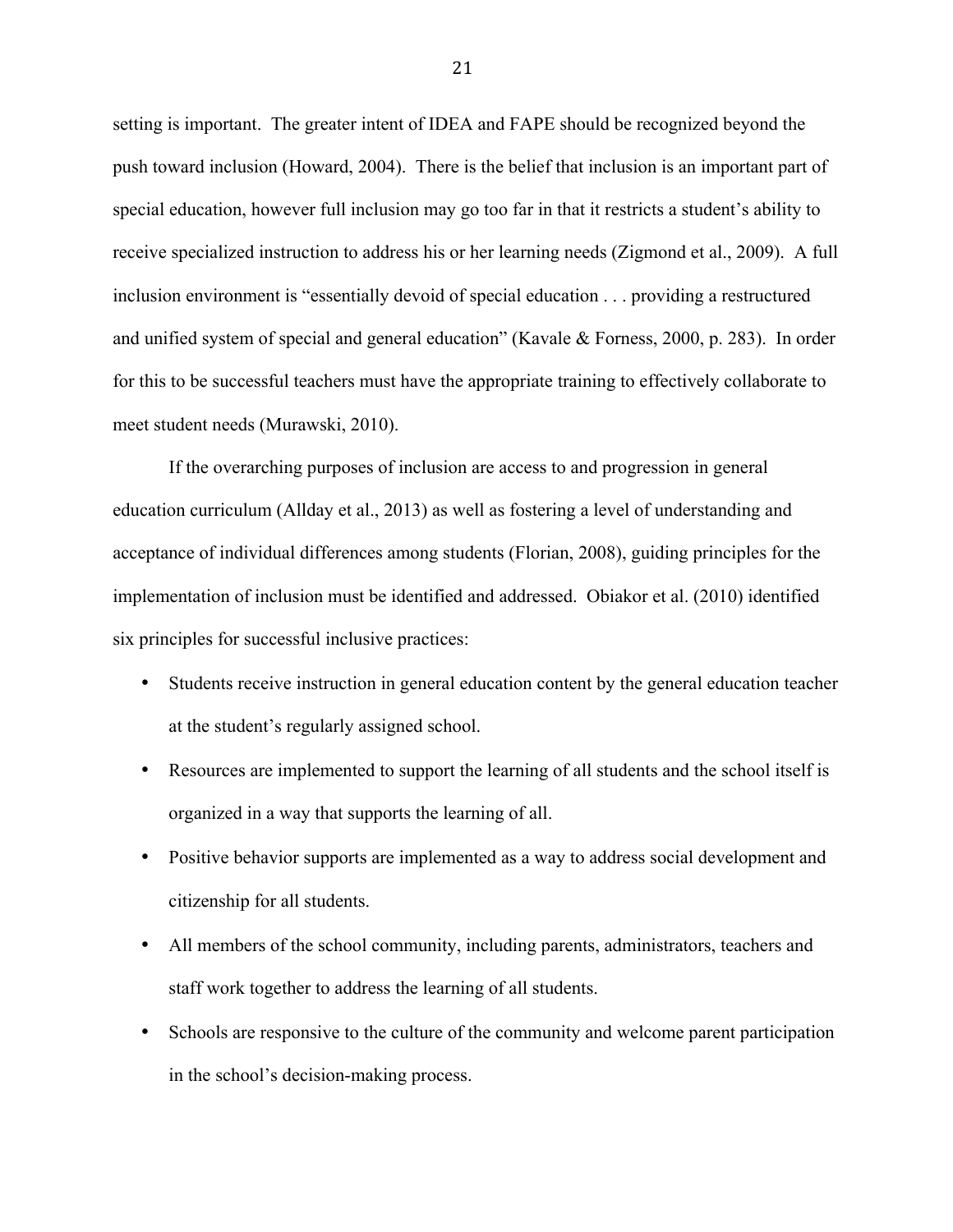• Systems change is supported by district level administration in order to foster meaningful and sustainable progress. (pp. 149-150)

With the emphasis on inclusive practices within US schools, it is important to define inclusion beyond the number of minutes students with disabilities spend in general education and special education settings. Creating meaningful participation of students within the general education classroom starts with effective collaboration between the general education teacher and special education teacher.

### **Collaboration**

Effective collaboration between general education and special education teachers requires the development of shared goals that both professionals work toward achieving (Allday et al., 2013; Stanovich, 1996). This leads to a reconceptualization of inclusive practices and roles of both the general education and special education teachers (Idol, 2006). Through collaboration, the general education teacher can depend on others to lend their expertise specifically related to educating the student with a disability as well as the other students in the classroom (Smith & Leonard, 2005; Stanovich, 1996).

Due to a general lack of criteria by which to determine if an activity requires a collaborative process, teachers feel like they do not have time to collaborate because everything is deemed worthy of collaboration (Cook & Friend, 2010; Friend, 2000). There are, in fact, many tasks that do not require collaboration, yet they are made into collaborative exercises (Cook & Friend, 2010). According to Cook and Friend (2010), "collaboration is the style professionals select to employ based on mutual goals; parity; shared responsibility for key decisions; shared accountability for outcomes; shared resources; and the development of trust, respect, and a sense of community" (p. 3). Successful collaboration requires respect among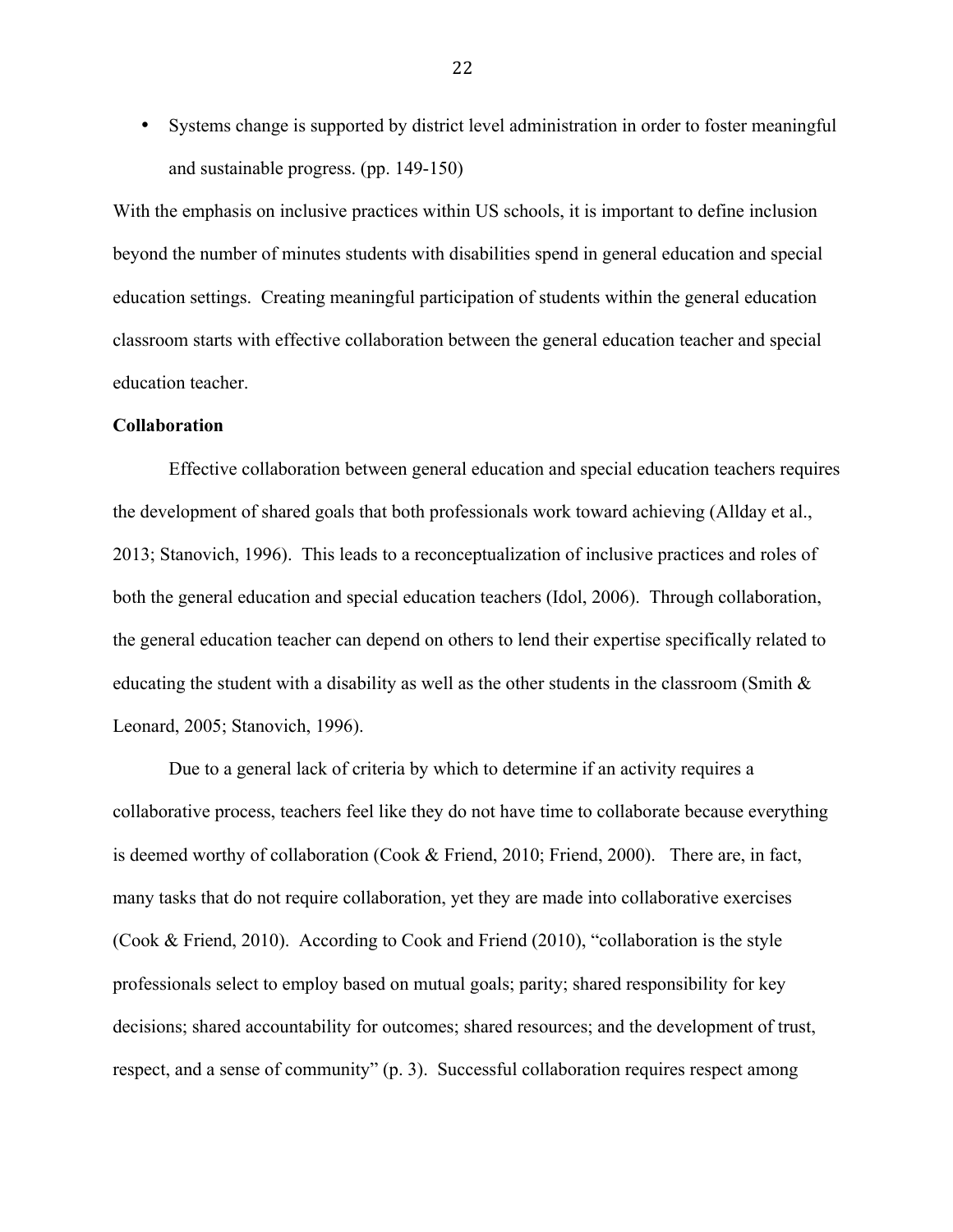participants, but not necessarily positive feelings (Friend, 2000). Formal and informal collaboration can be seen as a means to an end through which students with disabilities receive the most effective educational services (Friend, 2000). When collaborative working relationships are healthy, students receive high quality educational services. Studying the impact of this relationship is significant when measuring participation of students with autism in the general education classroom.

# **Teacher Preparation Programs**

One obstacle to inclusion and effective collaboration among general education and special education staff members is the teacher preparation program for each discipline (Hobbs  $\&$ Westling, 1998). The National Board for Professional Teaching Standards (2001) includes a standard for collaboration stating "accomplished teachers contribute to the effectiveness of the school by working collaboratively with other professionals on instructional policy, curriculum development and staff development" (Smith & Leonard, 2005, p. 269). However, Allday et al. (2013) found that only six percent of universities required a course on collaboration. In general education and special education teacher preparation programs, credit hours dedicated to collaboration between the two groups constituted less than 0.3% of the education coursework (Allday et al., 2013). Teacher preparation programs for general and special education teachers do little to model or integrate collaboration (Robinson & Buly, 2007).

General education and special education teacher preparation programs have been developed separate from one another, providing dual certification programs rather than an integrated teaching certification (Cochran-Smith & Dudley-Marling, 2012). Therefore, when teachers from the two programs work together in a school setting, their understanding of theory and research varies. This leaves them with a "lack of a shared language" and "lack of similar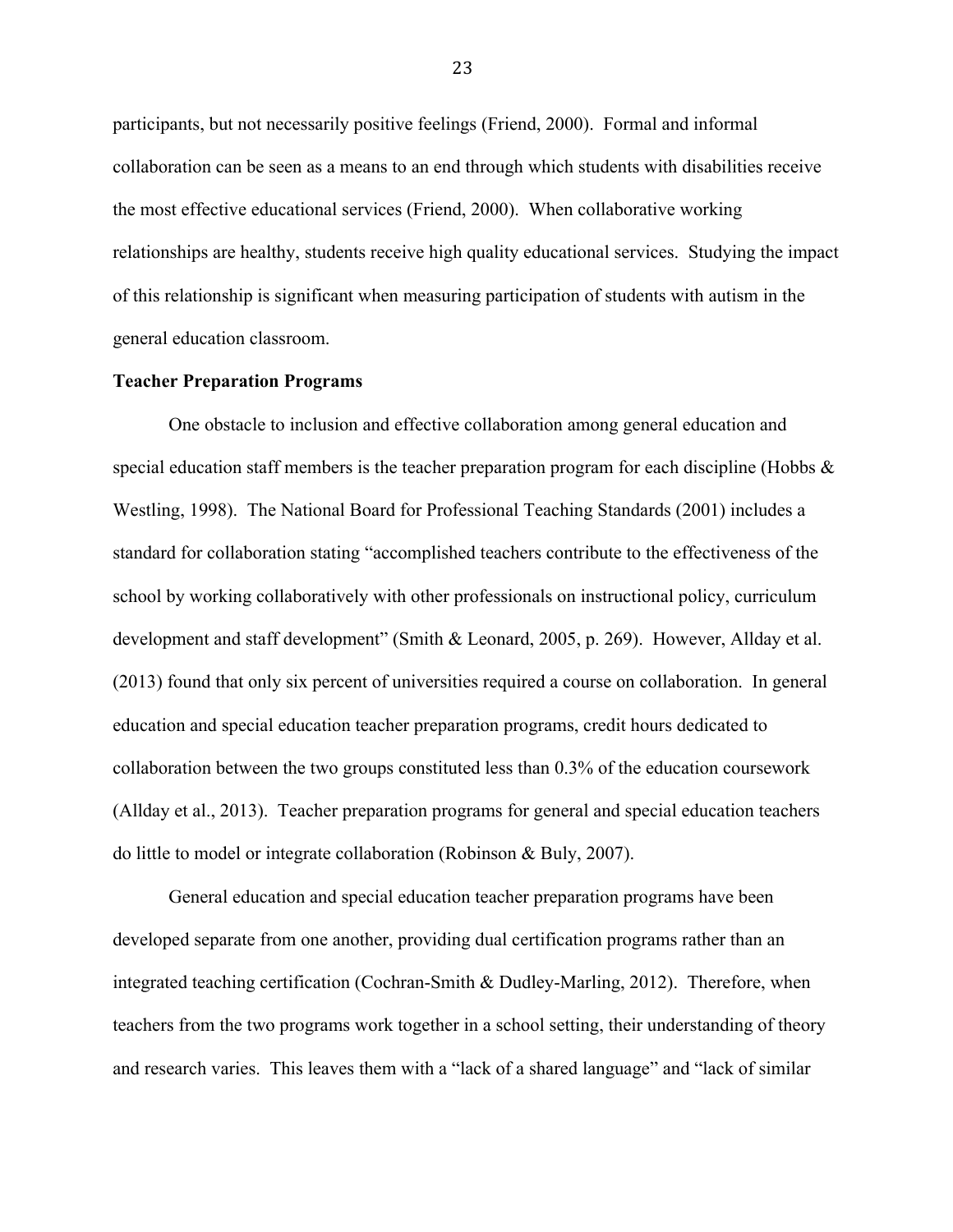definitions for shared concepts" (Robinson & Buly, 2007, p. 85). This absence of commonality makes successful collaboration difficult, creating misconceptions and mistrust among teachers (Robinson & Buly, 2007). Candidates in general education and special education preparation programs typically do not participate in similar conversations and learning opportunities as they pertain to education policy and research (Cochran-Smith & Dudley-Marling, 2012). This creates a divide among educators around major issues of curriculum, instruction, and the overall structure of the school environment (Cochran-Smith & Dudley-Marling, 2012).

**General education.** Historically, general education theory has been rooted in constructivism (Robinson & Buly, 2007). General education teachers work from a social justice perspective, drawing on social sciences for influence (Cochran-Smith & Dudley-Marling, 2012). These "social justice educators work from a sociocultural theory of learning, which holds that learning cannot be reduced to sets of autonomous skills stripped from the sociocultural contexts in which they are used" (Cochran-Smith & Dudley-Marling, 2012, p. 239). They tend to reject deficit thinking, opting instead to address the problems present due to the disability within a cultural context (Cochran-Smith & Dudley-Marling, 2012). General educators think of the structures of schools as barriers to full inclusion and students' access to the general education curriculum. They consider how to adjust curriculum to be inclusive of all points of view in order to allow all students more access (Cochran-Smith & Dudley-Marling, 2012).

When working in a school setting, general education teachers need to move from being isolated in their respective classrooms to being interdependent connected members of the special education team (Stanovich, 1996). As general educators become more responsible for the instruction and learning of students with disabilities, they should play an active role in the development of the student's special education plan and services (Stanovich, 1996).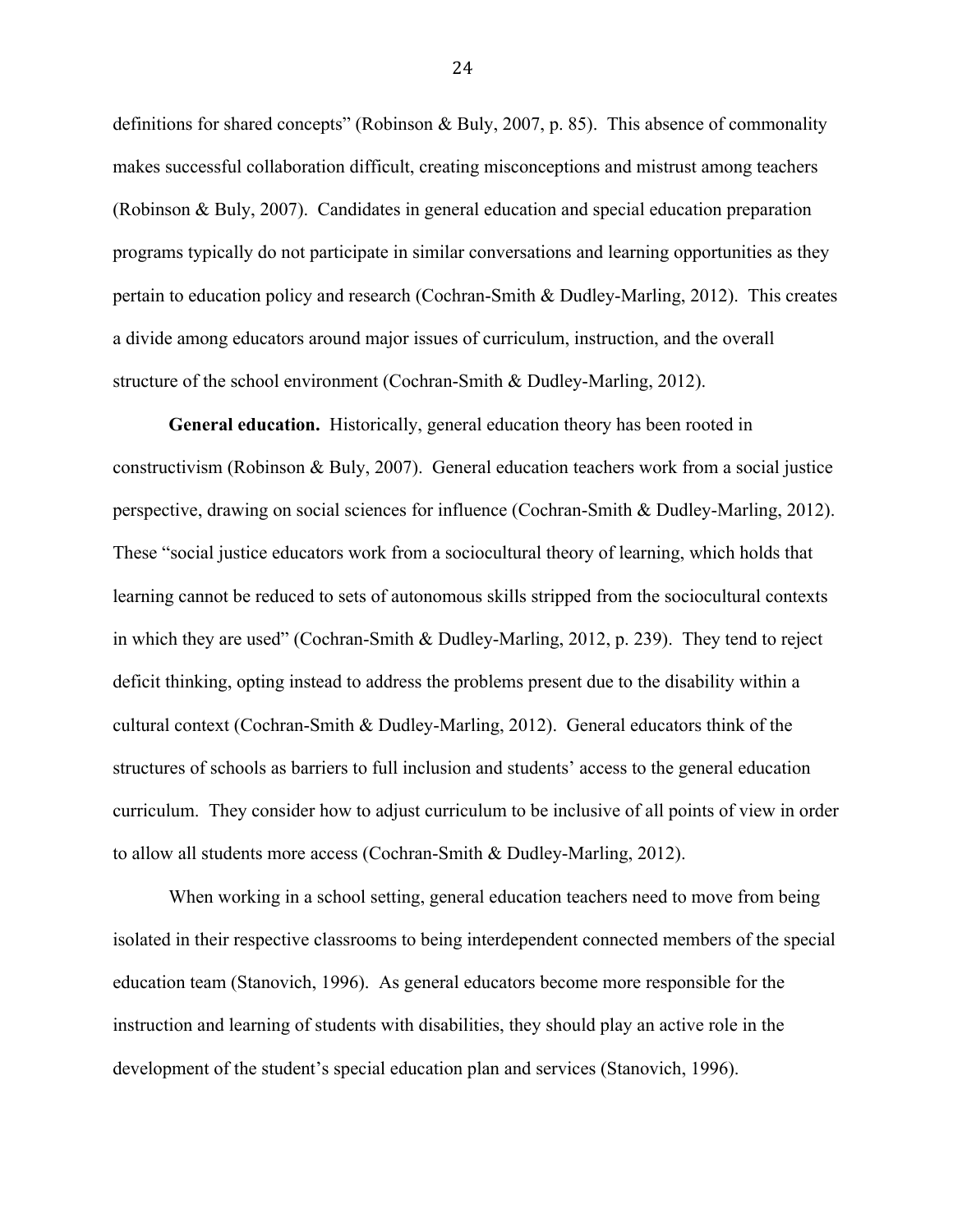**Special education.** Theories of special education, on the other hand, were established in the behaviorist theory (Robinson & Buly, 2007). The influence of behavioral psychology and the medical model lend themselves to a focus on skill deficits (Cochran-Smith & Dudley-Marling, 2012). Through this lens, "any behavior can be broken down into a finite set of component skills and subskills that, in turn, are the focus of remediation" (Cochran-Smith & Dudley-Marling, 2012, p. 238). When students fail to progress and learn in the expected ways, special education teachers identify the student's skill deficits and work to remediate them. This is the basis for identification for special education services. "Diagnosis (in special education) has focused on the identification of disabilities and the specific skill deficits that presumably underlie these conditions" (Cochran-Smith & Dudley-Marling, 2012, p. 239). Diagnosticians use psychometric tools in order to "promise objectivity and precision in determining effective, research-based instructional strategies for ameliorating student deficits" (Cochran-Smith & Dudley-Marling, 2012, p. 239).

It is these deep-seated differences in theoretical frameworks that make collaboration among general education teachers and special education teachers difficult (Cochran-Smith & Dudley-Marling, 2012). It is important to understand these differences in order to best support the development of a positive relationships among general and special education teachers. The relationship between the general education and special education teacher has the potential to directly impact, both positively and negatively, participation of students with autism in the general education classroom and the larger school environment.

#### **School Culture**

The concept of school culture was developed based on the principles of organizational culture, a set of values shared by members of an organization (Karadağ, Kılıçoğlu, & Yılmaz,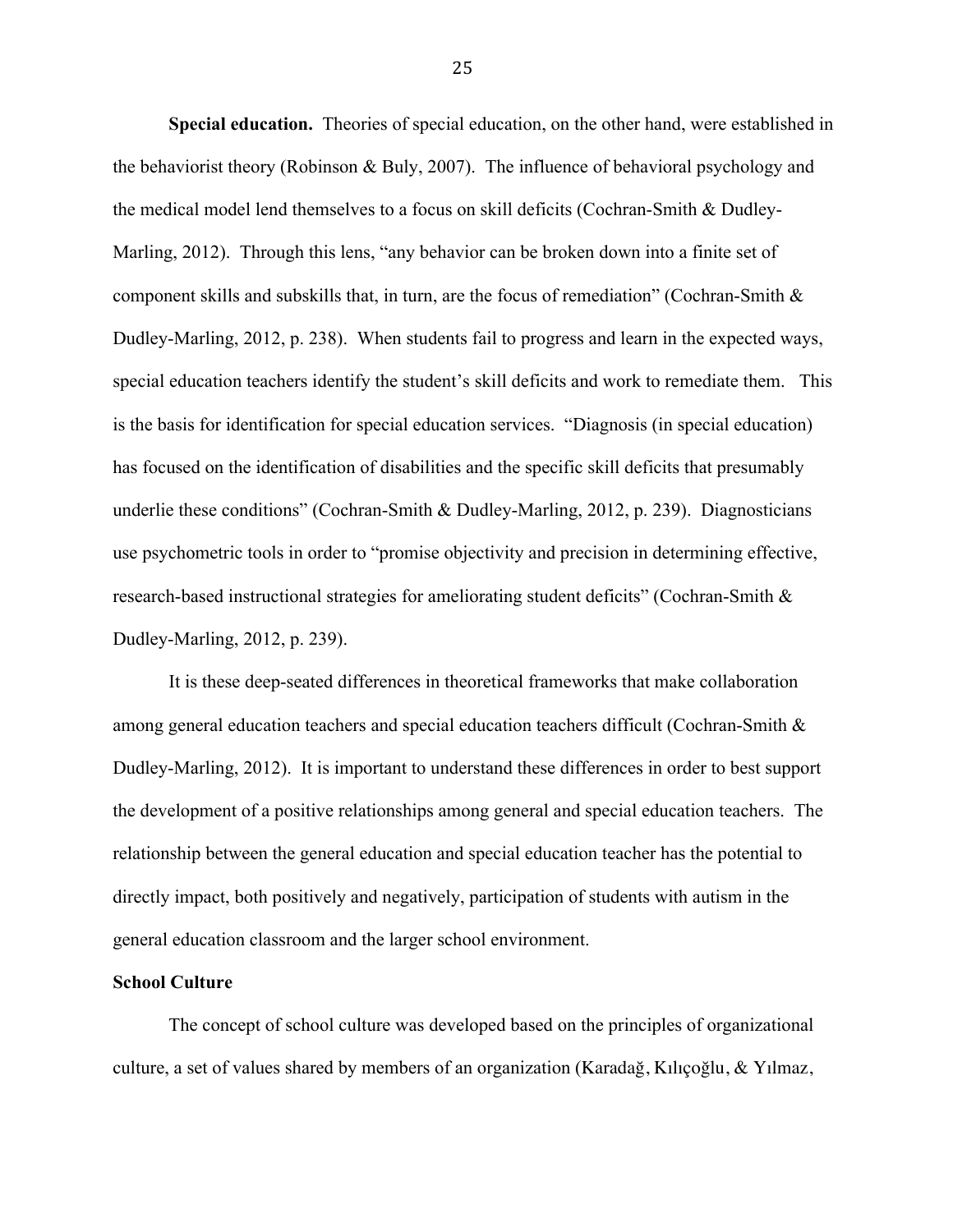2014). Thereby, school culture can be defined as the shared values of staff members within any school. Culture among schools varies depending on the factors impacting the staff and community. One such factor is the leadership of the school principal (Lee  $& Li$ , 2015). The school principal shapes the school's culture through his or her personality, attitudes, and behaviors, which in turn influence the attitudes and behaviors of teachers and staff (Lee & Li, 2015).

For students with autism, a school culture that values their membership in the learning community is crucial. Students with disabilities realize the benefits of a school culture that promotes collaboration among staff in order to meet the needs of diverse learners (Griffin et al., 2008). When the school culture has embedded collaborative practices the collaboration is more effective and sustainable. Conversely, when collaboration taking place between teachers is not part of the culture it is fragile and often unsustainable (Hubermann, Navo, & Parrish, 2012). Therefore the role of the principal in creating an inclusive, collaborative environment is a critical piece of educating students with autism.

# **Co-Teaching**

One approach to implementing inclusion is co-teaching in teaching partners, usually a general education teacher and special education teacher. Co-teaching is designed to deliver students with disabilities access to the general education curriculum while still providing the specialized instruction of special education services (Friend, Cook, Hurley-Chamberlain, & Shamberger, 2010). There are many teaching models that include the use of more than one teacher to educate students, however these models do not include all of the elements of coteaching. Murawski (2010) explained co-teaching as co-planning, co-instructing, and coassessing between two teachers who teach the same general education classroom of students,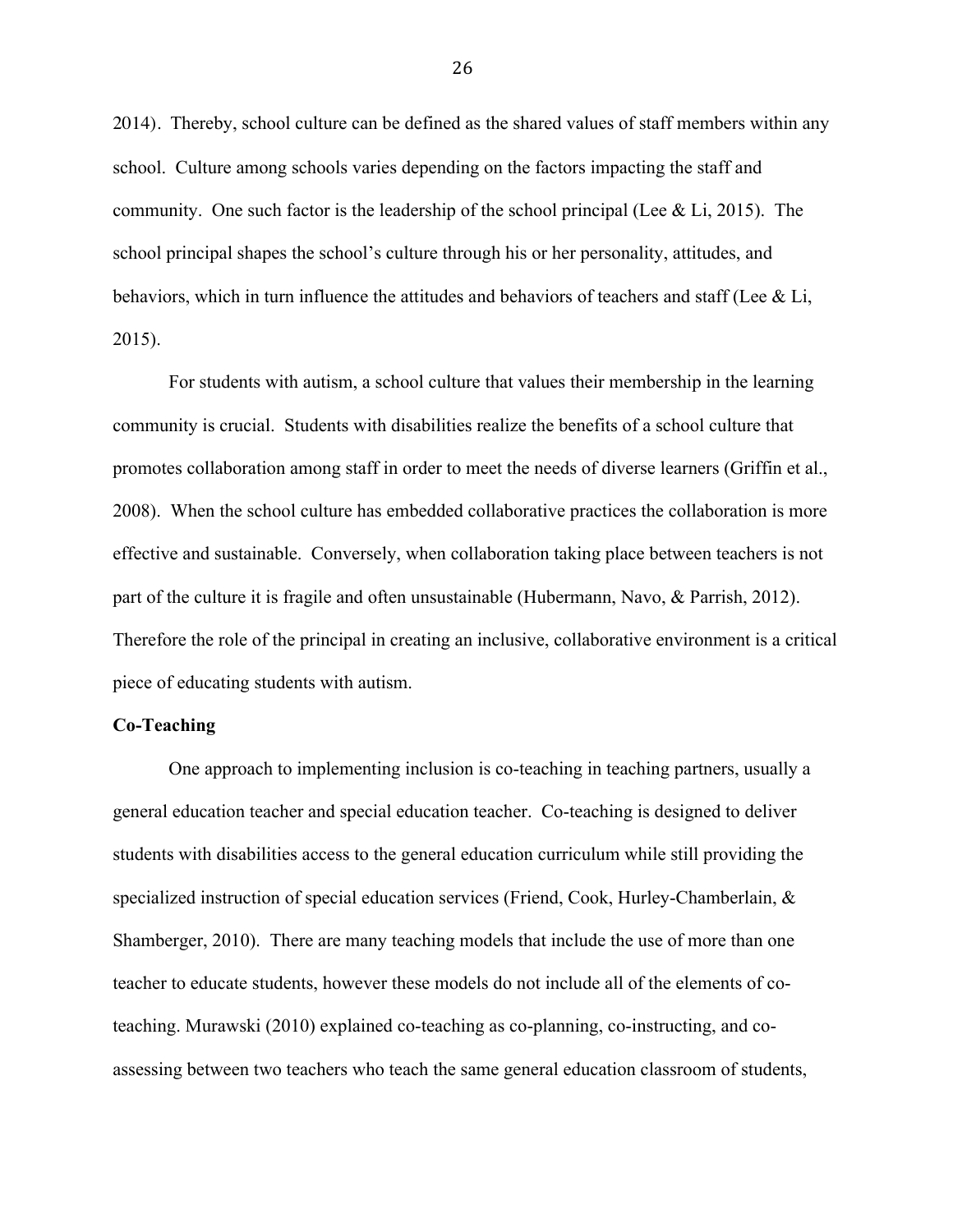including students with disabilities. The ability of these two teachers to work together and effectively collaborate is essential to the success of students in a co-teaching model. Murawski (2010) illustrated this in Figure 3.



*Figure 3.* Understanding the differences in support along the collaborative continuum. From *Collaborative teaching in elementary school: Making the co-teaching marriage work!* (p. 23) by W. W. Murawski, 2010, Thousand Oaks, California: Corwin. Reprinted with permission.

Few researchers are evaluating the effectiveness of co-teaching based on educational

outcomes for students with disabilities who learn in a co-taught classroom (Friend et al., 2010).

Researchers who have looked at student standardized assessment scores in co-taught classrooms

found no significant increases in student scores (Friend et al., 2010; Idol, 2006). A lack of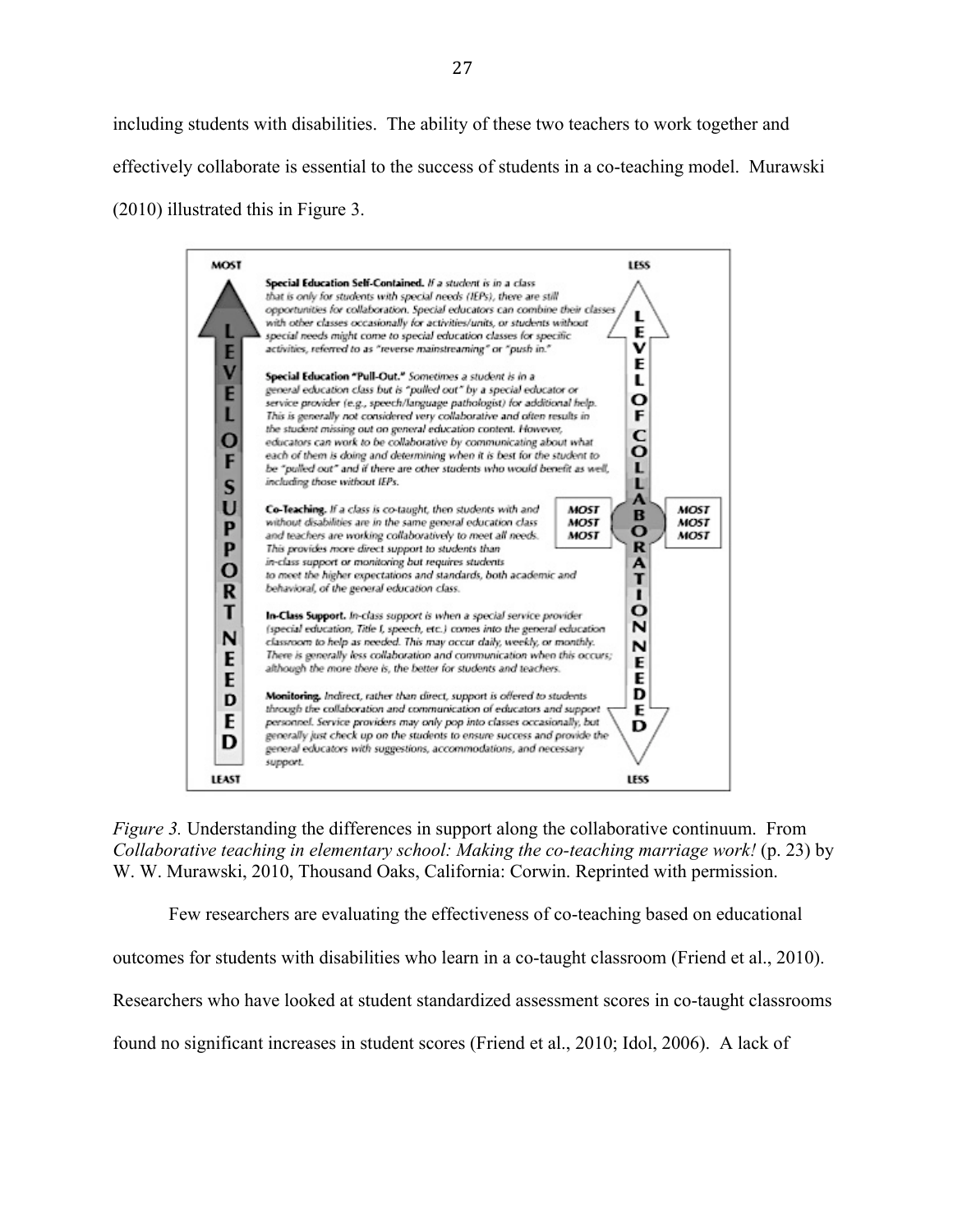consistent implementation and training for teachers could be contributing to the lack of evidence within student test scores (Murawski, 2010).

# **Student Participation**

Regardless of the extent to which a school is implementing inclusion, it is important to identify how students with disabilities can meaningfully participate in learning opportunities when they are in the general education classroom. In order to evaluate meaningful participation, one has to first understand what is happening for students with disabilities when they are learning in general education classrooms. Researchers have found that generally "although they were treated much like other students, students with disabilities did not receive differentiated instruction or adaptations" (Kavale & Forness, 2000, p. 285). General education classrooms tend to be places where large group instruction is the primary mode of teaching, where conformity is valued over meeting individual students' needs (Kavale & Forness, 2000, p. 285).

In addition to the inherent large group structure of a general education classroom, students with disabilities suffer when the components of the IEP are not followed (Kavale  $\&$ Forness, 2000). General education teachers are responsible for implementing the student's IEP when the special education teacher is not providing instruction. Therefore, the general education teacher requires training on the needs of individual students and the elements of the IEP (Jorgensen & Lambert, 2012).

One approach to ensuring students will receive accommodations that support participation in the general education classroom is the Beyond Access Model. The Beyond Access Model prompts school staff to identify what is happening in the general education classroom; describe participation for non-disabled students; determine if the student with a disability requires an alternative way to participate; describe supports needed; and determine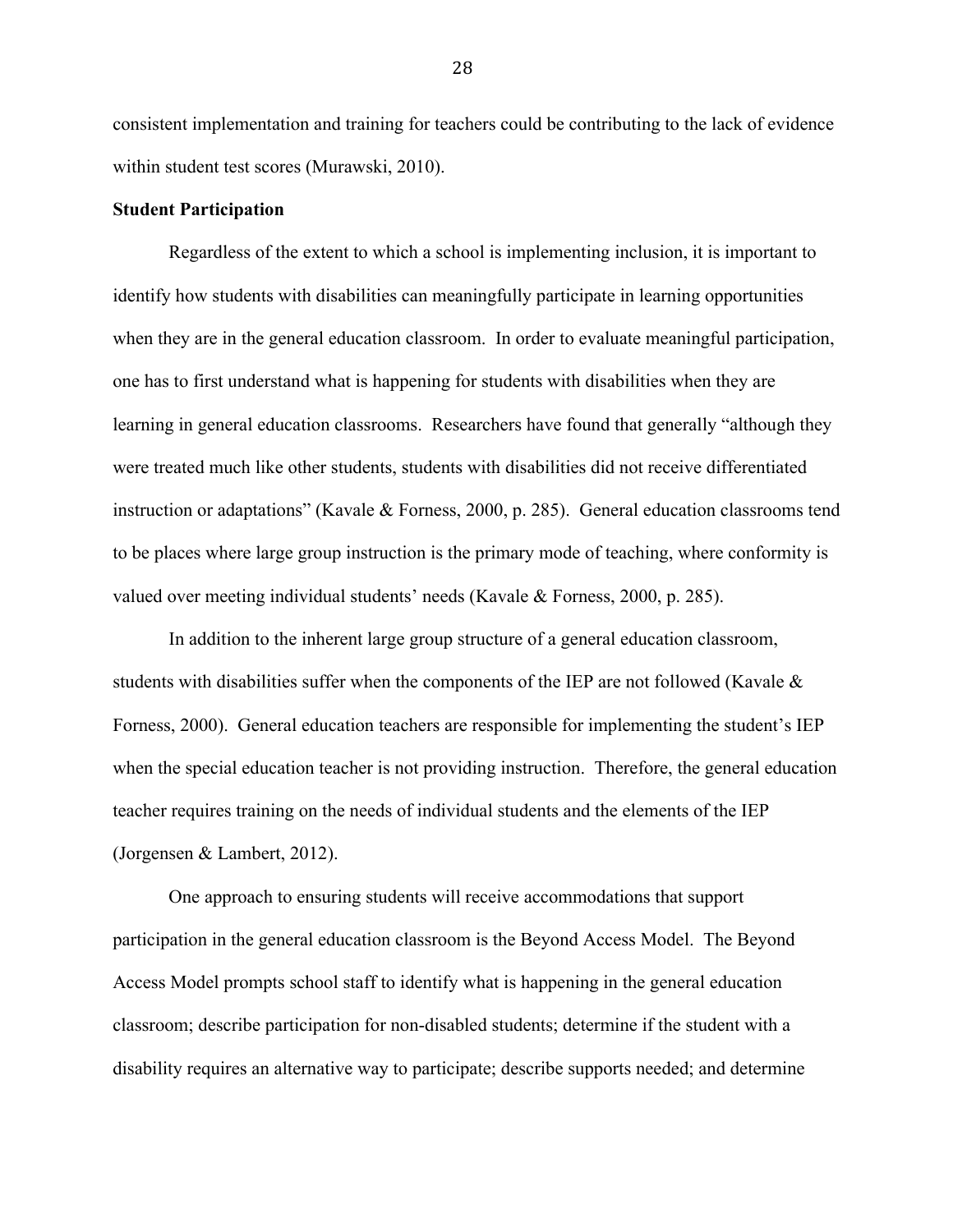who is responsible for preparing those supports (Jorgensen  $&$  Lambert, 2012). This model provides a framework for planning a student's full participation in the classroom rooted in the concepts of presumed competence, building supports within common routines, and matching as closely as possible those activities already being done by non-disabled students (Jorgensen & Lambert, 2012). The Beyond Access Model allows students with disabilities to be integrated in meaningful ways in learning opportunities, while requiring minimal planning and prepping on the part of the general education teacher. The amount of responsibility of the general education teacher for planning to teach students with disabilities has been shown to directly impact teacher attitudes toward inclusion (Kavale & Forness, 2000).

# **Concept of Attitude**

It is important to understand how attitudes are developed because attitudes can be indicators of future behavior (Glasman & Albarracín, 2006). The stronger one's attitudes are, the more likely they are to predict one's actions (Glasman & Albarracín, 2006). Attitudes toward objects or concepts are formed based on current and previous experiences and provide a framework for decision-making (Hiriyappa, 2008; Shank, 2002). Boone and Kurtz (2002) defined attitude as "a person's enduring favorable or unfavorable cognitive evaluations, emotional feelings, and action tendencies toward some object or data" (pp. 281-282). This definition relates attitude to feelings, thoughts, and actions; these three components being affective, cognitive, and behavior (Boone & Kurtz, 2002; Hiriyappa, 2008; Shank, 2002). The affective component describes feelings or emotions associated with stimuli and has been shown to have the greatest influence on attitude (Boone & Kurtz, 2002; Hiriyappa, 2008; Shank, 2002). The cognitive component is most generally referred to as one's beliefs, which are neither right nor wrong and are specific to individuals (Boone & Kurtz, 2002; Hiriyappa, 2008; Shank, 2002).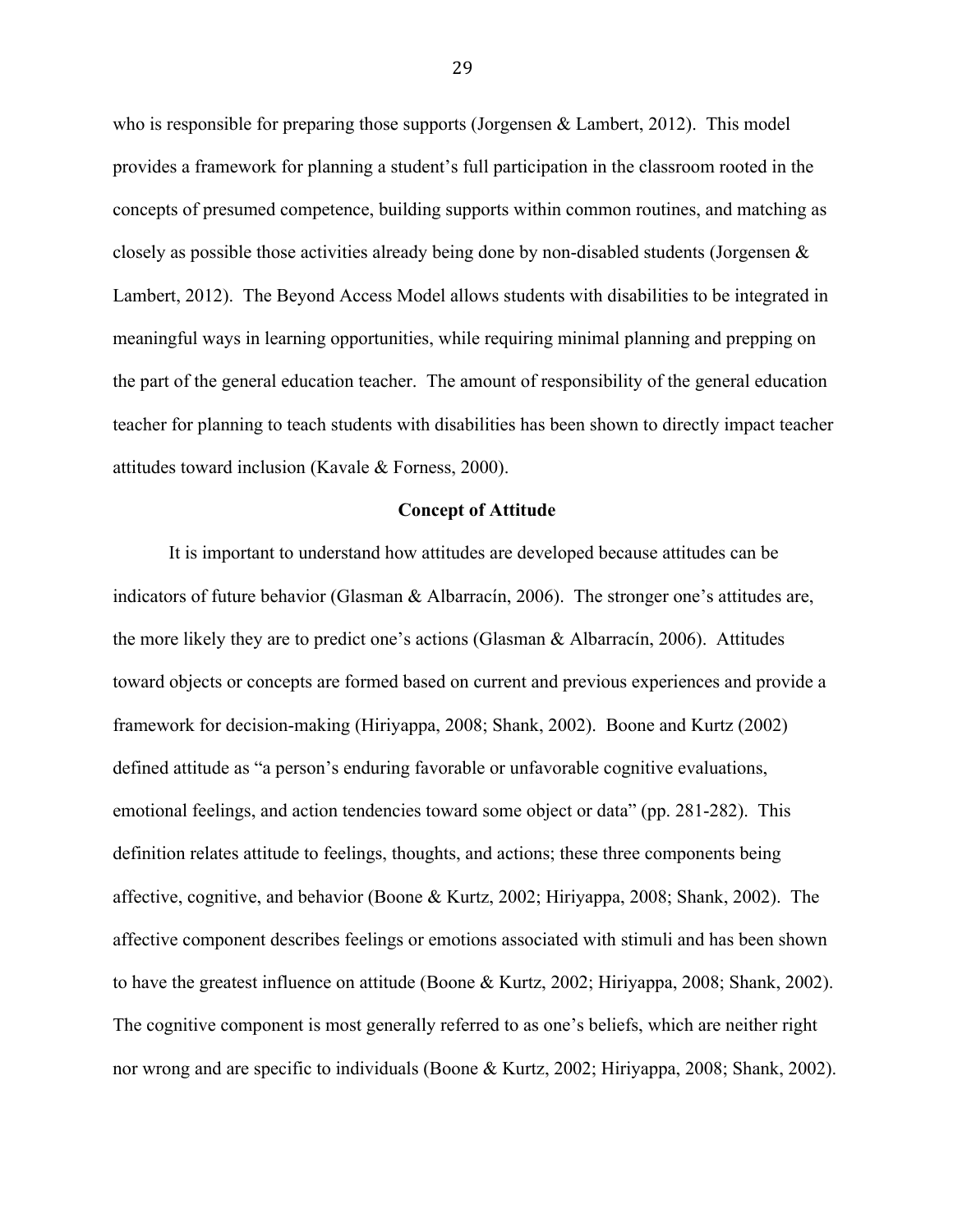One forms beliefs based on the information available, whether those beliefs are positive or negative (Hiriyappa, 2008). The last component, behavior, is explained by one's actions (Boone & Kurtz, 2002; Shank, 2002) and can be shaped by a person's positive or negative beliefs (Hiriyappa, 2008). It is essential to take all three of these components into consideration when trying to understand general education teachers' attitudes toward students with disabilities and specifically toward students with autism.

As with individual teacher attitudes, it can be helpful to understand the collective development of attitude given that teaching is an interpersonal discipline. The components of affect, cognition, and behavior still apply to the collective development of attitude according to a review completed by Thompson and Fine (1999). Through this review, Thompson and Fine (1999) categorized theories of social cognitive development into four broad categories: symbolic representation and situated cognition, socially shared meaning, supraindividual approach, and communication approach. The researchers found that these classes of models maintain that through cognitive, affective, and behavioral experiences, groups and individuals within those groups create collective meaning and attitudes toward objects or concepts (Thompson & Fine, 1999). Identifying and understanding individual attitude development as well as collective attitude development can help us better understand teacher's attitudes toward students with disabilities in the classroom.

General education teachers' beliefs and attitudes ultimately impact how they support students with disabilities in the classroom (Fuchs, 2010). General education teachers' attitudes toward inclusion of students with disabilities are mixed; some have positive attitudes toward inclusion while others have more negative views (de Boer et al., 2011). General education teachers who have experience working in inclusive education have more positive attitudes than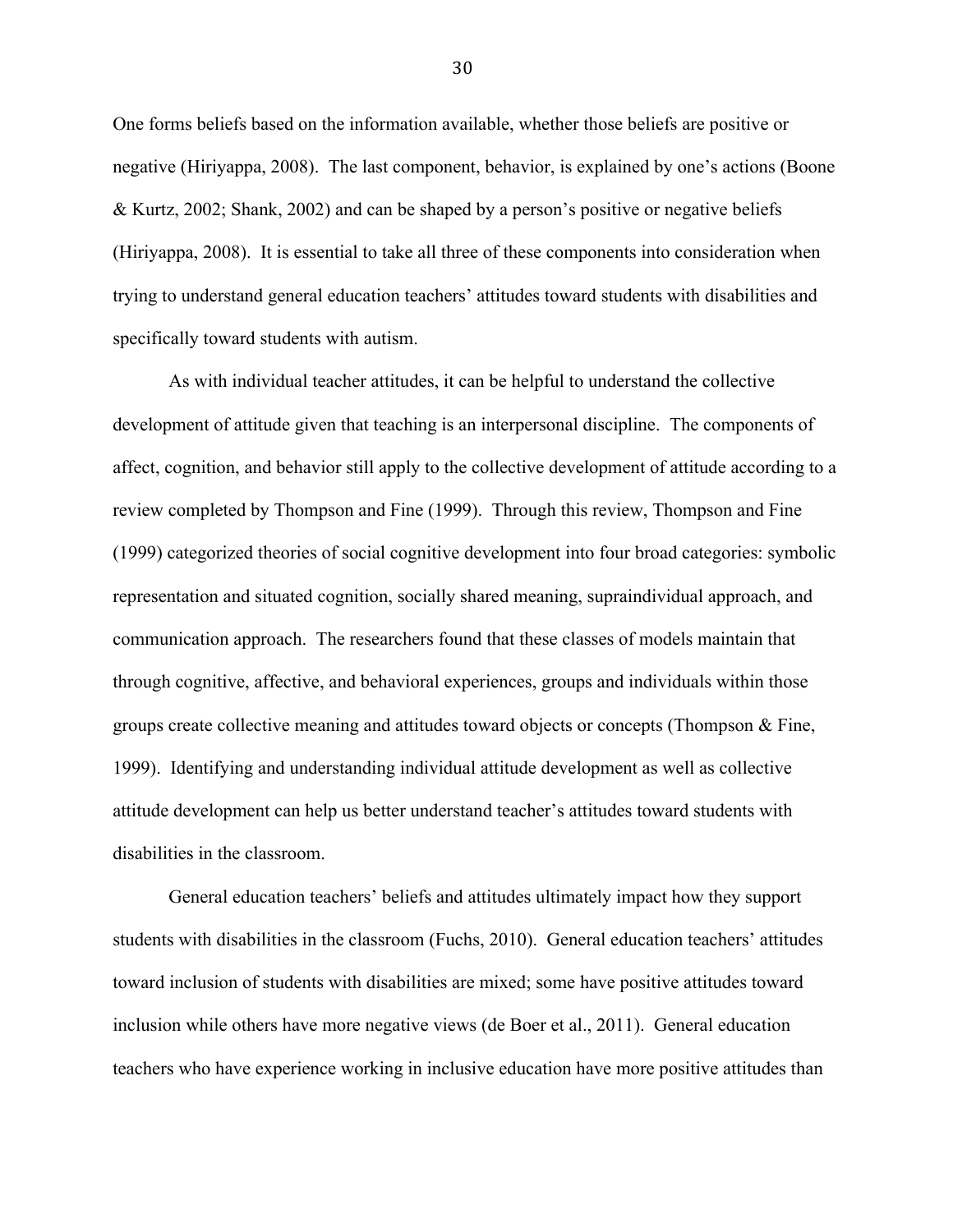those teachers who have limited experience. Also, a smaller class size correlates with more positive teacher attitudes toward inclusion (de Boer et al., 2011). "Teachers seem to endorse inclusive education in general, but do not like to be involved when it concerns their own teaching practices and vary their opinion according to the type of disability" (de Boer et al., 2011, p. 333).

General education teachers' attitudes are trending more positively toward inclusion and they have a generally favorable impression of students with disabilities. However, there are generally more negative views of students with disruptive behaviors in inclusion (Idol, 2006). These teachers tend to hold neutral to negative attitudes toward inclusion when considering the inclusion of students with severe cognitive and behavioral disabilities (de Boer et al., 2011). However, there are more favorable attitudes among general education teachers when discussing inclusion of students with more mild to moderate learning disabilities (de Boer et al., 2011). Students with autism exhibit a wide range of cognitive and behavioral skills, including those that teachers report to be the most challenging and therefore the least favorable to have in their classrooms (Park & Chitiyo, 2011).

There is a documented connection between attitudes and actions within psychological research; therefore it is easy to see how teachers' attitudes towards students with autism can affect their behavior. This has a significant impact on outcomes for individuals as well as programs (Park & Chitiyo, 2011). According to Park and Chitiyo (2011), these outcomes can determine the effectiveness of inclusion policies in schools both in relation to individual students and school-wide inclusion efforts. Studying the impact of teacher attitudes on participation of students with autism is significant when determining if inclusive services really serve the intent of FAPE and students' LREs.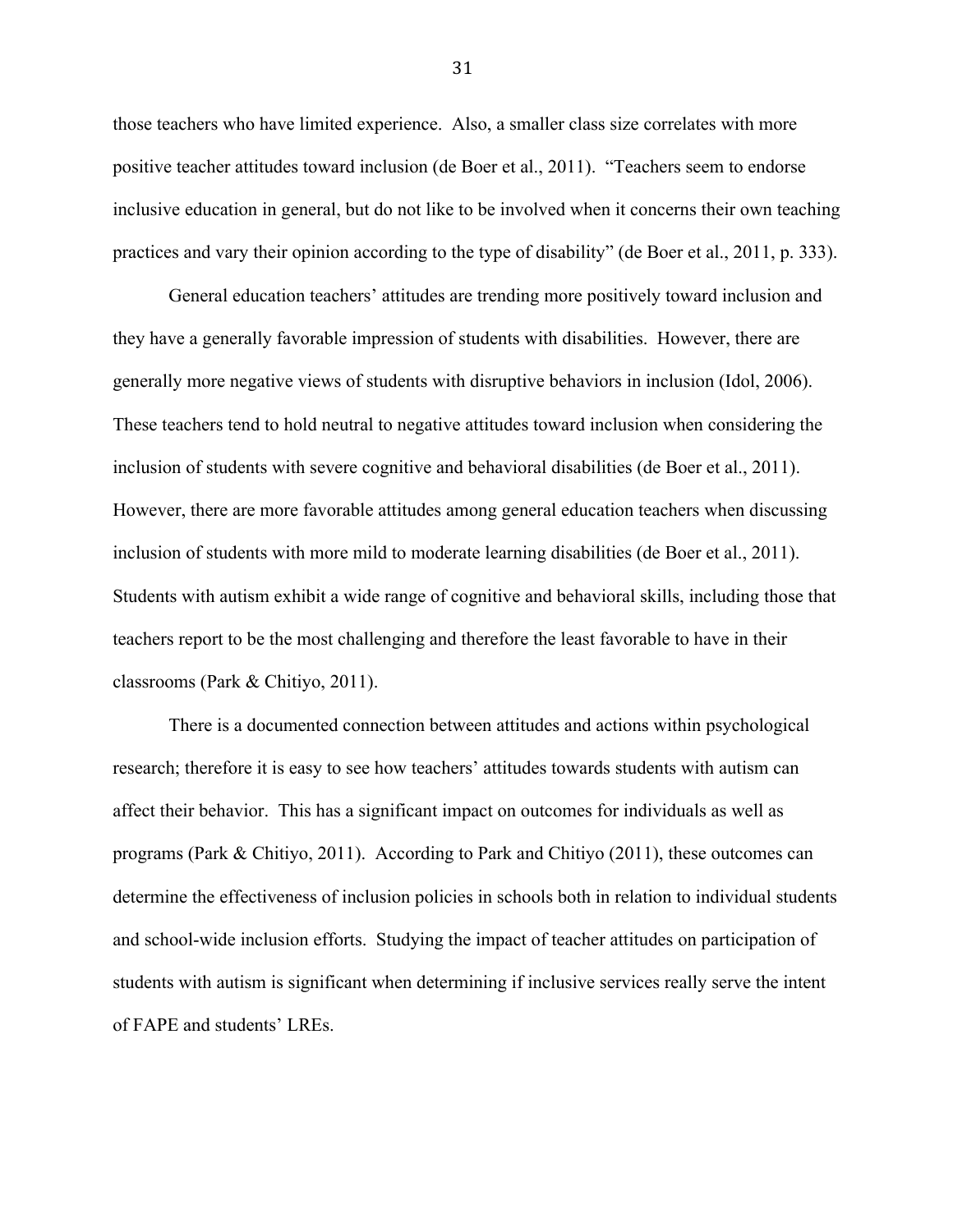Researchers have shown that the relationship between the general education teacher and the special education teacher is central for the achievement of students in an inclusive classroom (Stanovich, 1996). When general education teachers have positive feelings toward their students' success, they are more likely to collaborate with and have a positive relationship with the special education teacher (Jones, Youngs, & Frank, 2013). The extent to which general education teachers and special education teachers lack common experiences impacts their ability to collaborate in the school setting and truly understand each other's perspective. This causes both groups to make assumptions about one another and create rifts in the working relationship (Robinson & Buly, 2007). "Children are affected in negative ways when the relationship between general education and special education teachers is unfavorable" (Griffin et al., 2008, p. 151).

Researchers have identified many barriers to positive relationships between these groups of teachers, some of which are perpetuated by teacher training programs; others are symptomatic of the school environment. It is reported that there is tension between general education and special education teachers (Fuchs, 2010). These tensions include a constant power struggle over resources and information. General education teachers believe that the special education teacher has all of the information and makes the programming decisions, yet the general education teacher is the one left with the responsibility of making it all happen (Fuchs, 2010). Perceptions of an unequal distribution of responsibility are also present, leaving both groups to resent one another and the work they do. A lack of shared ownership for student learning creates tensions between general education and special education teachers because they each feel like they are only responsible for pieces of the student's learning and tend to place blame on one another when the student does not make progress (Fuchs, 2010).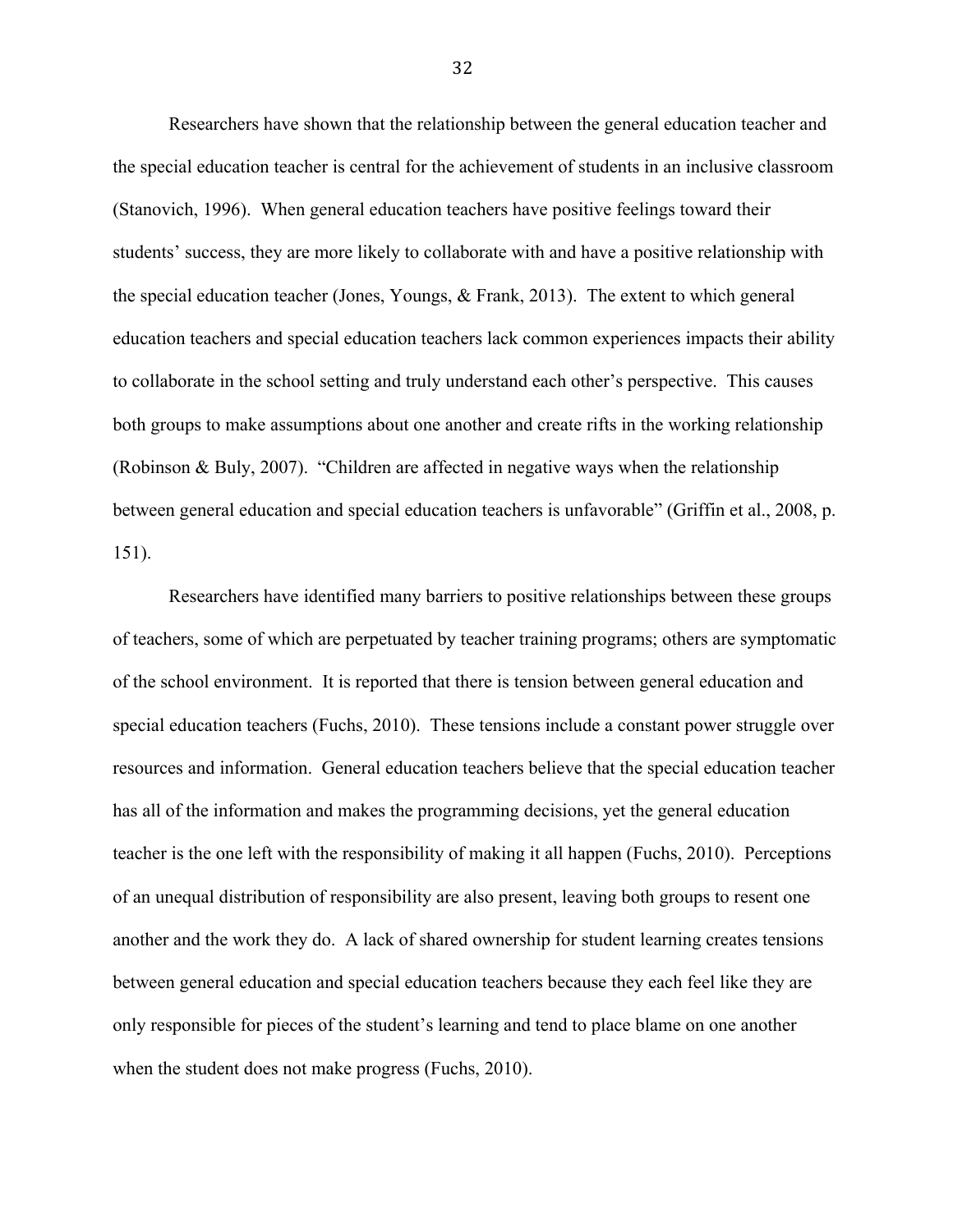Furthermore, strain is put on the relationship between the general education teacher and special education teacher because it is perceived that the assistance general education teachers receive from special education teachers in inadequate (Fuchs, 2010). They would like more support to plan instructional activities, grade assignments, implement accommodations, and work directly with special education students (Fuchs, 2010).

This accumulation of research indicates a need for inquiry in the area of the general education teacher's attitude toward students with autism in order to better understand if attitude relates to collaboration between teachers and participation of students with autism in the general education classroom. This literature review focuses on these three major areas: (a) special education history and case law, (b) inclusion, and (c) concept of attitude. Chapter 3 contains a description of the methodology, data collection process, and statistical analysis used in this study.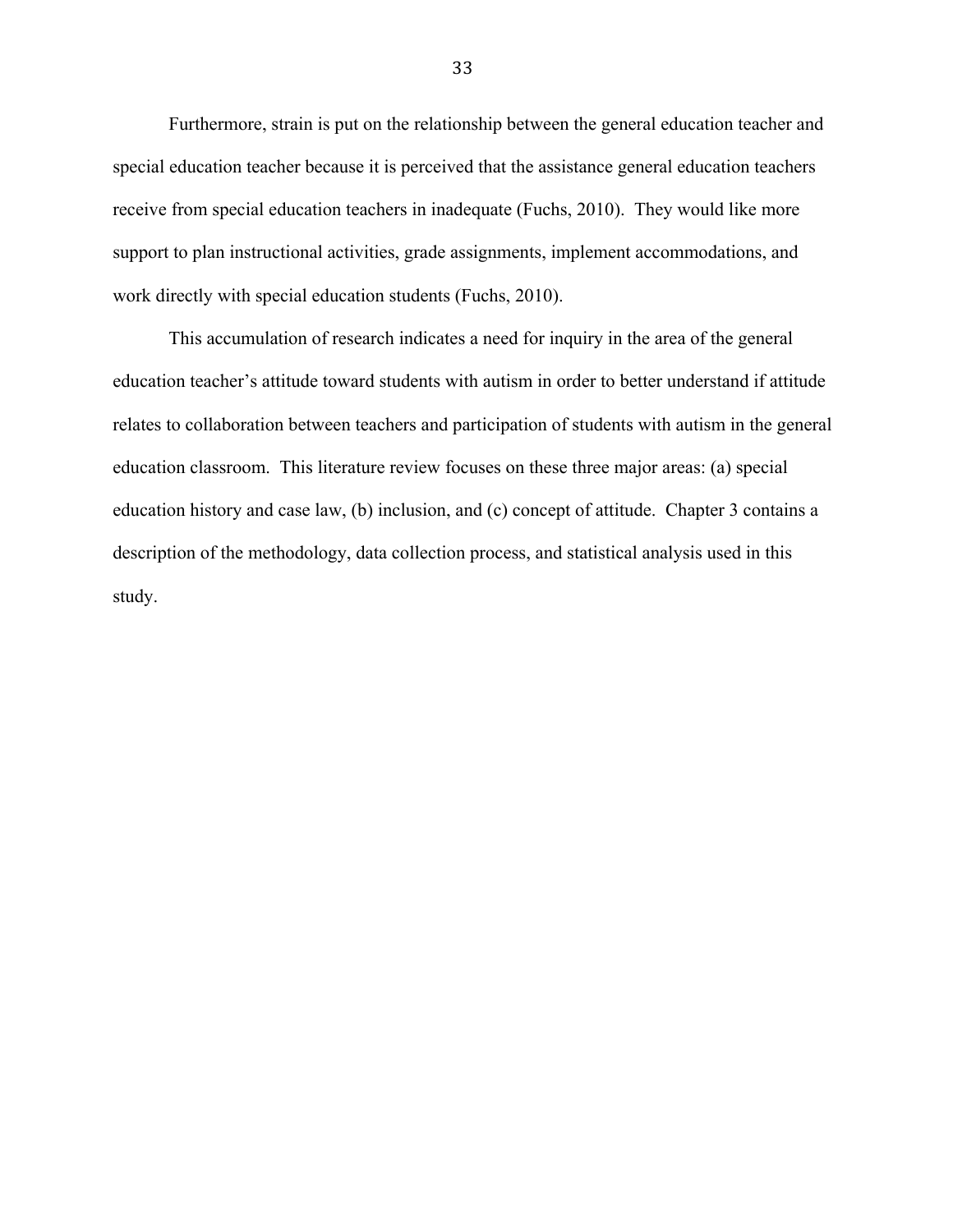# CHAPTER 3

## **METHODOLOGY**

This chapter provides an explanation of how the research questions were addressed. Epistemology, theoretical framework, methodology, and methods are interrelated and therefore must be explored in order to design a research study. Postpositivism, or quantitative research, is the theoretical framework on which I built this study. Creswell (2014) stated that quantitative research is used to determine whether relationships between variables can be tested and used to determine cause and effect. In order to complete quantitative research, the researcher must acquire numeric measures that can be used to describe information collected using tools completed by participants (Creswell, 2014). In postpositivist research, "a researcher begins with a theory, collects data that either supports or refutes the theory, and then makes necessary revisions and conducts additional tests" (Creswell, 2014, p. 36). Absolute knowledge is not attainable, however one can employ scientific methods to explore hypotheses in order to attempt to explain a situation (Creswell, 2014).

This research study was a quantitative study that sought to acquire data relevant to the research questions and hypotheses posed. The strategy of inquiry associated with this quantitative study was a survey design intended to generalize findings from a sample to a population (Creswell, 2014). Quantitative designs are best used for data collection efforts that seek to test theories (Creswell, 2014). Creswell (2014) defined a theory as "an interrelated set of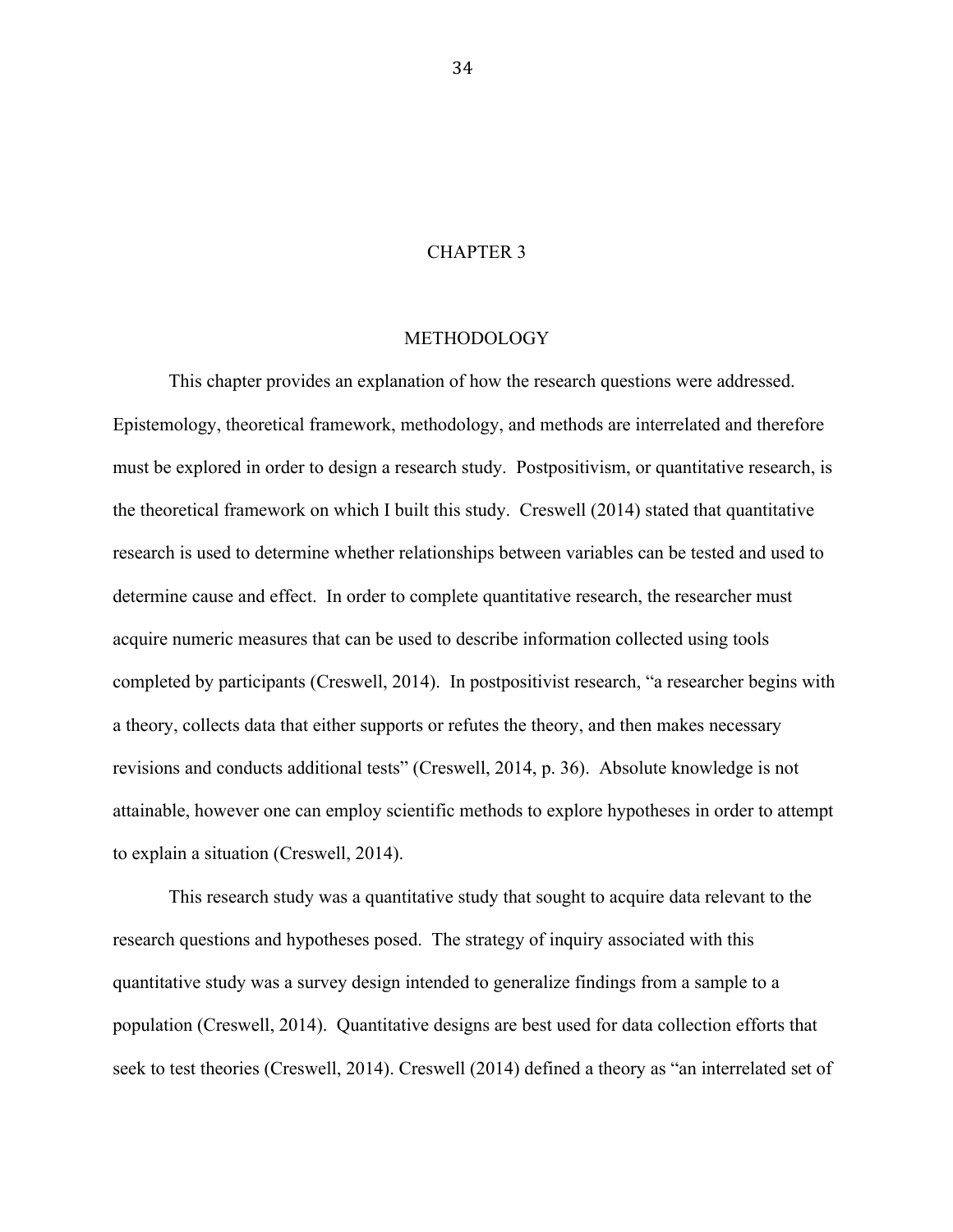constructs (or variables) formed into propositions, or hypotheses, that specify the relationship among variables (typically in terms of magnitude or direction)" (p. 86).

The purpose of this study was to determine if the attitude of the general education teacher toward students with autism is related to collaboration between the general education teacher and special education teacher, as well as participation of students with autism in the general education classroom. In order to understand the relationship between these variables, participants were asked to respond to survey items (Appendix A) relative to their experiences.

## **Research Questions**

RQ1: Does the attitude of the general education teacher toward students with autism relate to participation of students with autism in the general education classroom?

RQ2: Does the attitude of the general education teacher toward students with autism relate to collaboration between the general education teacher and special education teacher?

#### **Null Hypothesis**

H<sub>O</sub>1: The attitude of the general education teacher toward students with autism does not relate to participation of students with autism in the general education classroom.

 $H<sub>0</sub>2$ : The attitude of the general education teacher toward students with autism does not relate to collaboration between the general education teacher and special education teacher.

## **Alternate Hypothesis**

Ha1: The attitude of the general education teacher toward students with autism impacts participation of students with autism in the general education classroom.

Ha2: The attitude of the general education teacher toward students with autism does not impact collaboration between the general education teacher and special education teacher.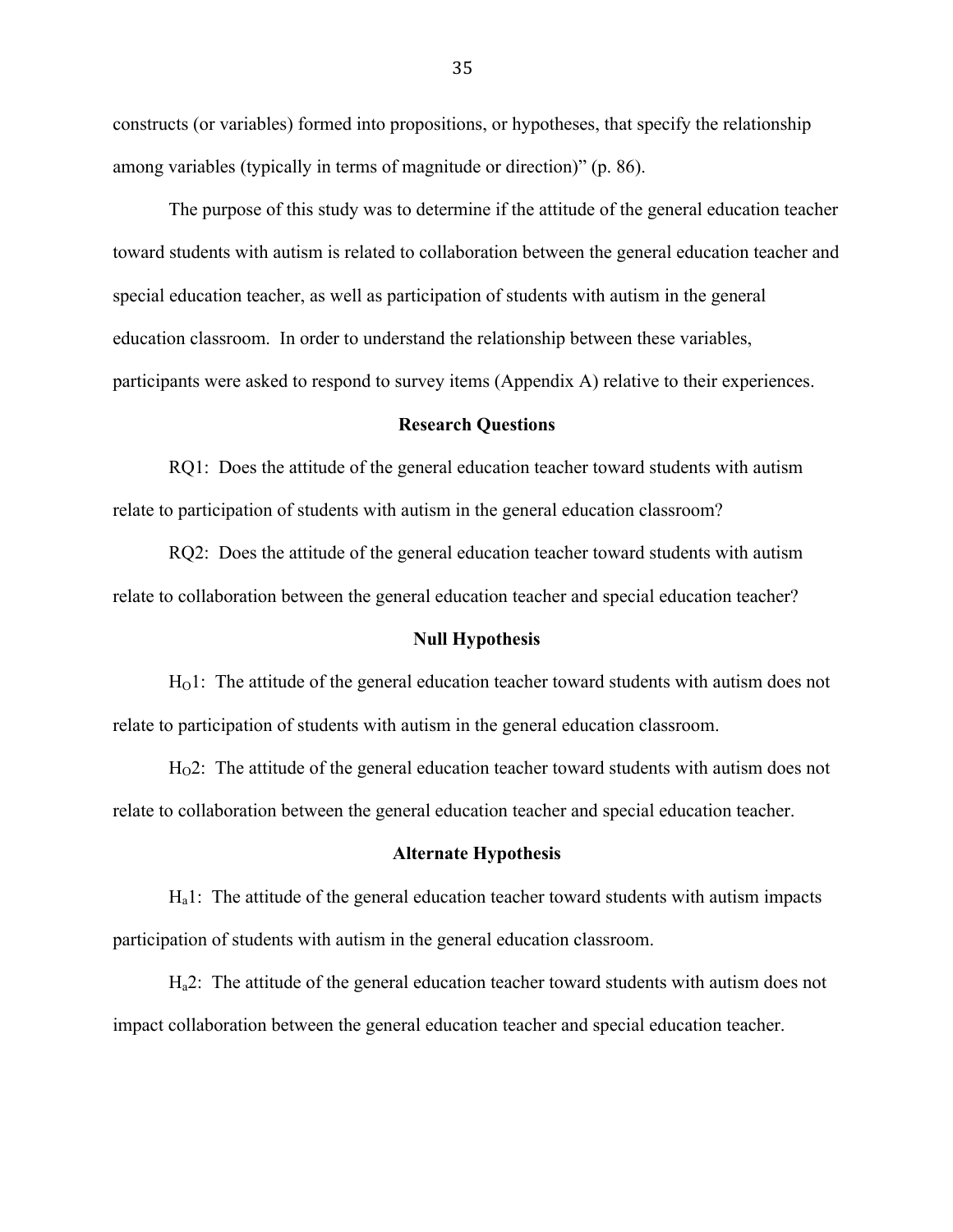# **Participants**

Elementary general education teachers in Indiana who have students with autism in their classroom were the selected practitioners for this study. A single-stage sampling procedure was used to select participants from a list of general education teachers in the state of Indiana. General education teachers in Indiana had the opportunity to opt-in to participate in the study. In order to do this, I obtained a list of e-mail addresses for general education teachers in the state of Indiana from the Indiana Department of Education (IDOE). The e-mail list provided by the IDOE reflected general education teachers from the 2015-2016 school year as well as other elementary teachers (special area teachers, special education teachers) for that same time period.

## **Method**

- 1. I completed a freedom of information request through the Indiana Department of Education and obtained the e-mail addresses of elementary general education teachers in grades Kindergarten through  $6<sup>th</sup>$  grade.
- 2. I used Microsoft Excel to remove the duplicate e-mail addresses from the list.
- 3. I loaded the survey items and email addresses into the Qualtrics online survey software. The researcher chose to use an electronic survey as the data collection instrument due to the efficiency of obtaining a large sample size and the expediency of data collection and analysis.
- 4. I distributed an e-mail to potential participants using Qualtrics that included the IRB Letter to Participants (Appendix B), a link to the online survey, information for contacting IRB at Indiana State University as well as contact information for the Principal Investigator and Chair of the Department of Educational Leadership.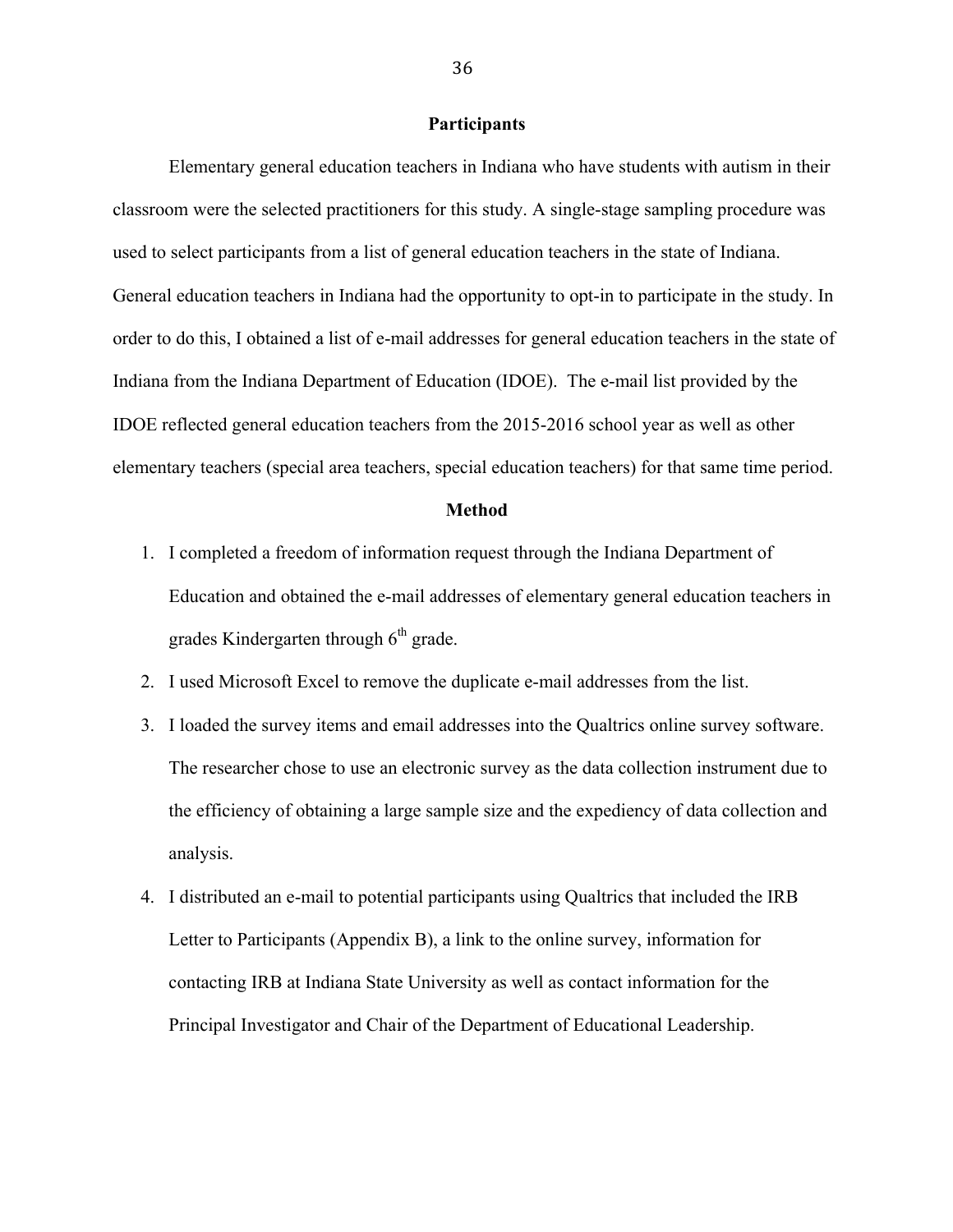- 5. A follow-up e-mail containing the same information was distributed using Qualtrics one week after the initial e-mail was sent to potential participants.
- 6. One week after the follow-up e-mail was sent, the survey was closed. Identified participants were allowed a total of two weeks in which to respond to the survey.
- 7. To verify that the participants were in fact general education teachers who have students with autism in their classroom, two screening questions were included at the beginning of the survey. These questions asked (a) are you a general education teacher and (b) do you have at least one student with autism in your classroom for a portion of the day. If participants answered affirmatively to both of these questions, they were asked to complete the rest of the survey questions.
- 8. Participants were able to opt out at any point during the survey.
- 9. Once the survey was closed and the data was collected, I worked to maintain confidentiality of participants' responses by disaggregating the IP addresses and email addresses from responses prior to analyzing the data.

# **Instrumentation**

I created the electronic survey, Students With Autism and the General Education Classroom, specifically for this study based on the variables being investigated. The sections of the survey are screener questions, general information, relationship with the special education teacher, and students with autism in my classroom. In order to gather the appropriate information, I chose to use a combination of questions answered using a 5-point Likert-like scale (1 = *strongly disagree*, 2 = *disagree*, 3 = *neutral*, 4 = *agree*, 5 = *strongly agree*), yes/no, multiple choice options, continuous variables, and extended response items. A five-point Likert-like scale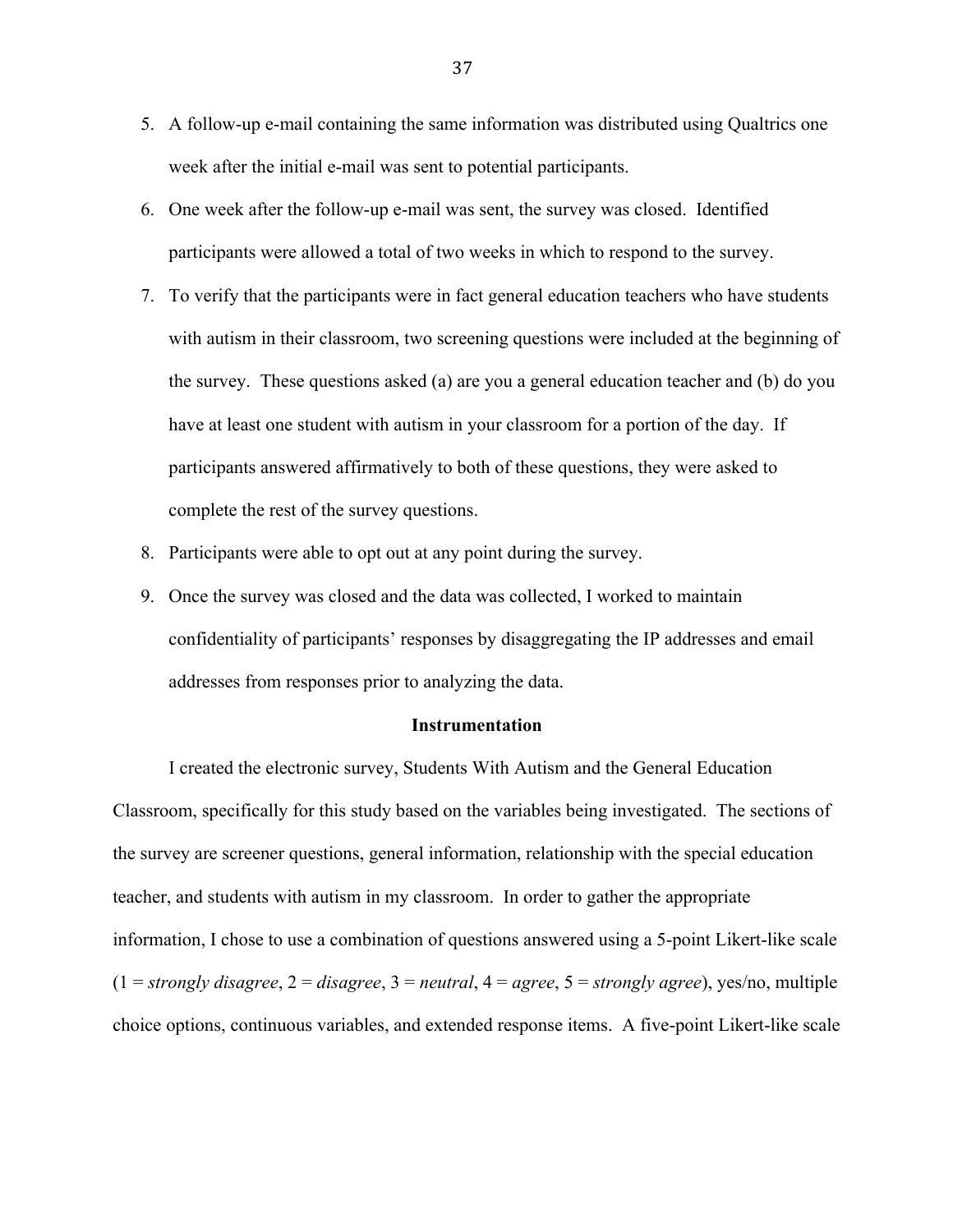was used because it allows for a neutral response and presents an adequate number of alternatives (Cox, 1980).

#### **Data Analysis**

Data were analyzed using SPSS, Version 16. Descriptive statistics, correlation analysis, and theme analysis were completed using the data collected through the online survey. The descriptive statistics reported include mean, standard deviation, and frequency distribution for the items measured with continuous variable data. Survey items 16, 17, 35, 36, 37, and 38 (Appendix A) were reported using descriptive statistics. A Spearman correlation analysis was conducted to understand how the dependent and independent variables relate to one another. These variables were measured with Likert-like ordinal data. Survey item 33 was correlated with items 21, 22, and 23 in order to answer Research Question 1. Survey item 33 was correlated with item 4 in order to answer Research Question 2. The direction and magnitude of the relationship as well as frequency were reported in this analysis.

#### **Validity and Reliability**

This study served as a pilot study for the instrument Students With Autism and the General Education Classroom. This instrument was created after a thorough review of the literature included in Chapter 2. The instrument was tested using Cronbach's alpha test of reliability to measure reliability of the items on the survey. I pulled data from two different parts of the survey instrument and conducted the Cronbach's alpha on these sections separately. The first section measured was relationship with special education teacher (items 3-15, Appendix A) and the second was students with autism in my classroom" (items 16-33, Appendix A). Two independent coefficients were gathered from these two sections. Coefficients between .6 and 1.0 were considered to indicate internal consistency of the variables.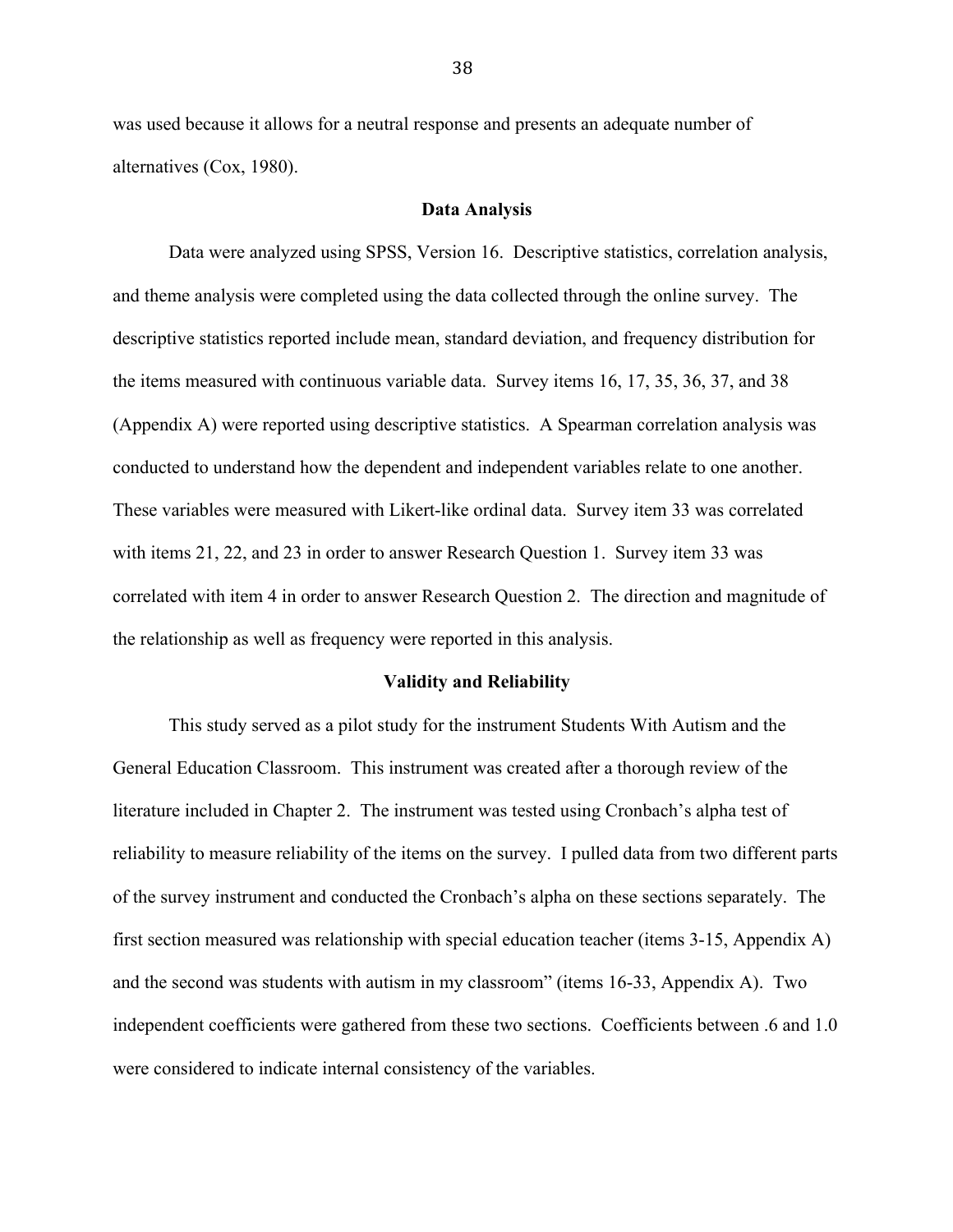Additionally, an exploratory factor analysis was completed to measure the variability within the survey items as well as determine underlying themes. I completed a rotated varimax component matrix to identify the number of factors present in the survey. I then completed a scree plot to narrow the number of factors. I looked for (a) a loading of .500 or higher, (b) crossloading with a difference of 1.00 or greater, and (c) a minimum of three items per factor in order to identify the most statistically significant survey items and their factors.

### **Variables**

The independent variable in this study was the attitude of the general education toward students with autism. The two dependent variables were collaboration between the general education teacher and special education teacher as well as participation of students with autism in the general education classroom.

#### **Summary**

This chapter describes how the research questions were answered and how the survey instrument was tested in this pilot study. This was a quantitative design using the administration of the researcher-created web-based survey to select participants. The descriptive statistics reported include mean, standard deviation, and frequency distribution for the items measured with continuous variable data. A Spearman correlation analysis was conducted to understand how the dependent and independent variables relate to one another. The instrument was tested using Cronbach's alpha test of reliability to measure reliability of the items on the survey. Additionally, an exploratory factor analysis was completed to measure the variability as well as identify themes within the survey items.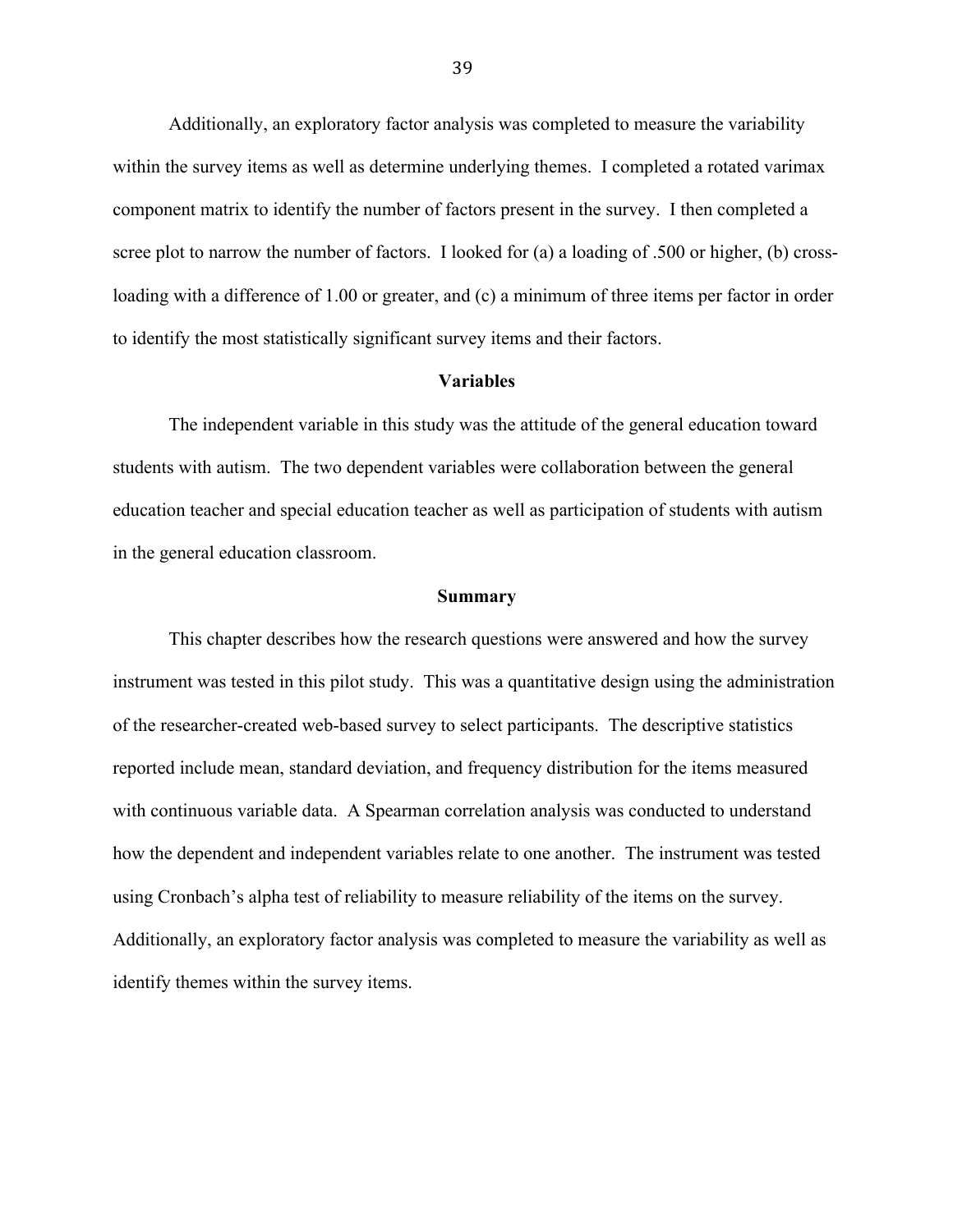# CHAPTER 4

# DATA FINDINGS AND ANALYSIS

The purpose of this study was to determine if the attitude of the general education teacher toward students with autism is related to collaboration between the general education teacher and special education teacher, as well as participation of students with autism in the general education classroom. In order to understand the relationship between these variables, participants were asked to respond to survey items (Appendix A) relative to their experiences.

This study explored two research questions in order to better understand these variables.

RQ1: Does the attitude of the general education teacher toward students with autism relate to participation of students with autism in the general education classroom?

RQ2: Does the attitude of the general education teacher toward students with autism relate to collaboration between the general education teacher and special education teacher?

#### **Descriptive Data**

This survey tool includes a total of 40 items comprised of a combination of questions answered using a 5-point Likert-like scale (1 = *strongly disagree,* 2 = *disagree,* 3 = *neutral,* 4 = *agree,* 5 = *strongly agree*), yes/no, multiple choice options, continuous variables, and extended response items. The survey was sent to 36,394 teachers who were included on the IDOE's 2015- 2016 roster of elementary general education teachers (Kindergarten- $6<sup>th</sup>$  grade). Of the teachers who received the survey, 2, 135 completed the survey for a 5.5% completion rate.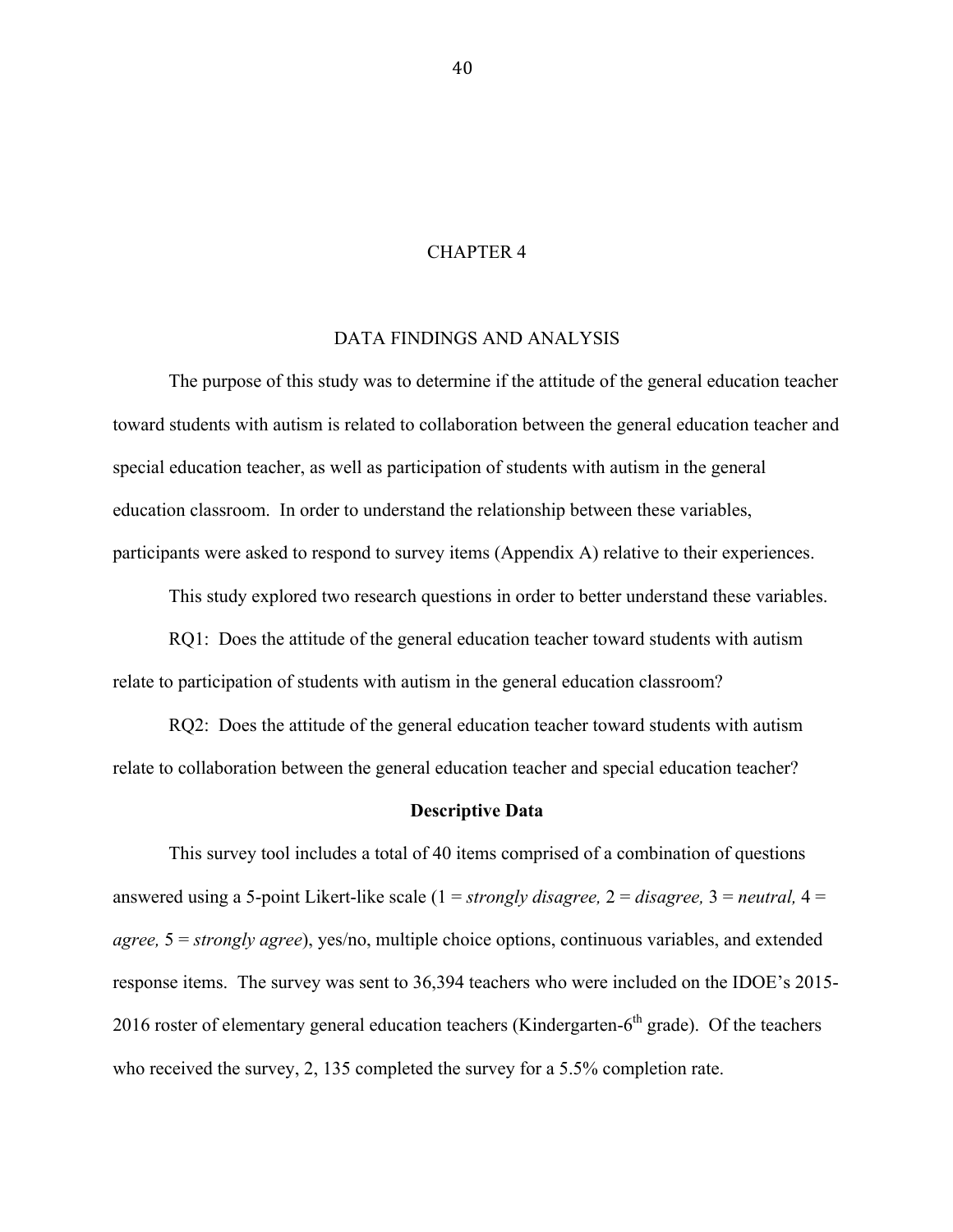As shown in Table 1, participants were screened out after answering Question 1 ("Are you a general education teacher working in an elementary school in Indiana?") and Question 2 ("Do you have a student with autism who has an IEP in your classroom at least part of the day?"). There were 667 participants who met criteria and were eligible to complete all 38 required questions. Questions 39 and 40 of the survey were optional, open-ended questions and were not included in the participation completion rate. Of those respondents who answered yes to both screener questions (667 participants), 558 respondents completed all required questions. Table 1

# *Yes Responses to Research Questions 1 and 2*

| <b>Survey Question</b>            | Yes  | Percent |
|-----------------------------------|------|---------|
| Are you a general education       | 1244 | 62.7    |
| teacher working in an elementary  |      |         |
| school in Indiana?                |      |         |
|                                   |      |         |
| Do you have a student with autism | 667  | 54 1    |
| who has an IEP in your classroom  |      |         |
| at least part of the day?         |      |         |
|                                   |      |         |

Additional information was collected through the survey in order to better understand the experiences of the participants in this study (Table 2). The distribution of years of experience teaching was relatively even across each 5-year span (large decline in teachers with 30+ years of experience) with the average years of experience being 15.86 (Table 3). Of these years, the participants averaged 7.38 years of having students with autism in their classrooms as shown in Table 4. These participants also reported that on average they have 24.01 students in their classrooms this year, 1.87 of which have autism. For the students with autism, on average 72.2% of their day is spent with the general education teacher and an average of 27.1% of their day is spent receiving support from the special education teacher.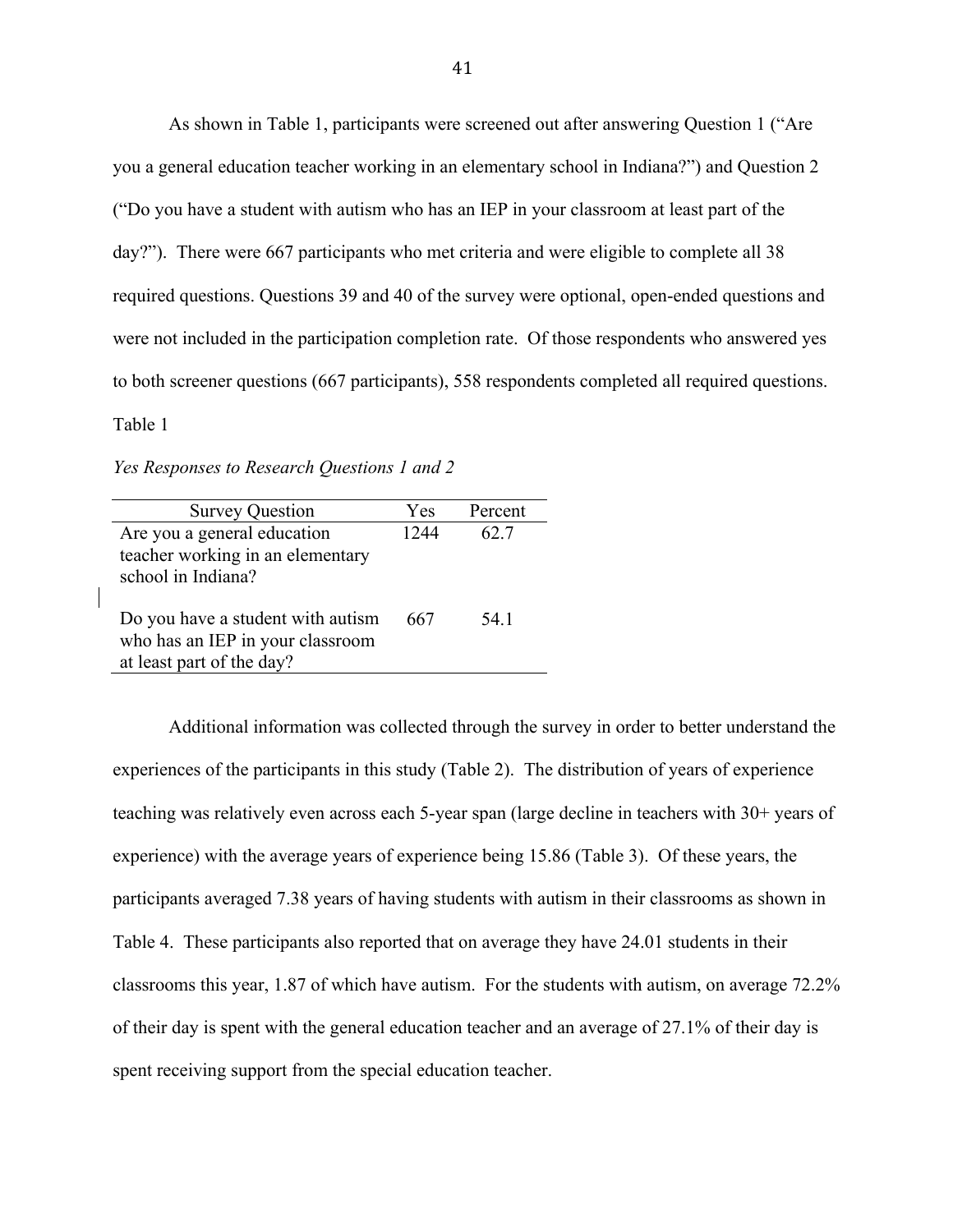# *Descriptives: Continuous Variables*

| <b>SD</b> |
|-----------|
| 10.286    |
| 6.532     |
| 6.436     |
| 2.090     |
| 28.580    |
| 26.520    |
|           |

# Table 3

 $\begin{array}{c} \hline \end{array}$ 

# *Number of Years Teaching*

|           |           |               | Cumulative |
|-----------|-----------|---------------|------------|
| Years     | Frequency | Valid Percent | Percent    |
| $<$ 5     | 90        | 16.1          | 16.1       |
| $5-9$     | 97        | 17.4          | 33.5       |
| $10 - 14$ | 92        | 16.5          | 50.0       |
| $15-19$   | 78        | 14.0          | 64.0       |
| $20 - 24$ | 71        | 12.7          | 76.7       |
| $25 - 29$ | 56        | 10.0          | 86.7       |
| 30-34     | 50        | 9.0           | 95.7       |
| $35 - 40$ | 13        | 2.3           | 98.0       |
| 40+       | 11        | 2.0           | 100.0      |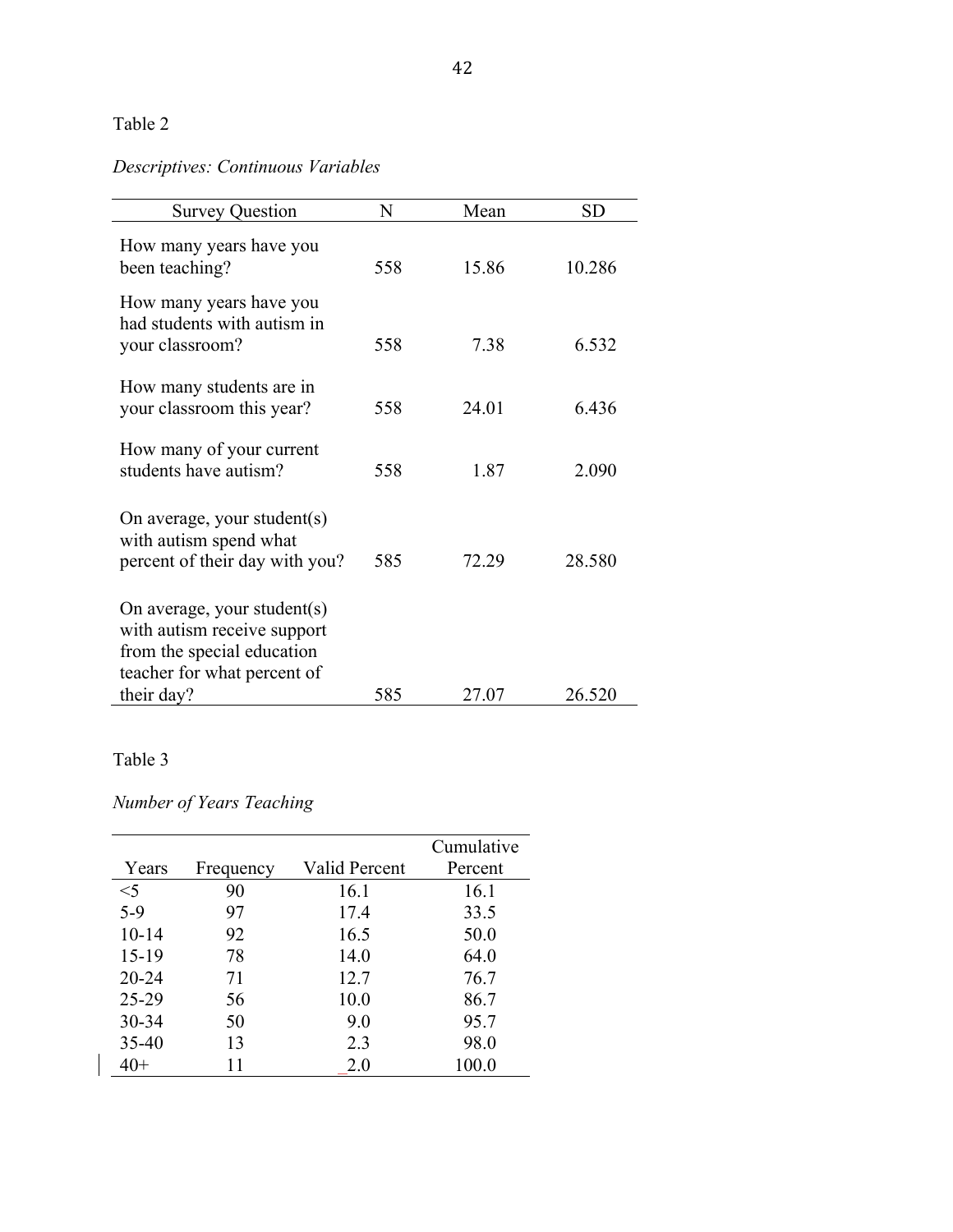|           |           |                      | Cumulative |
|-----------|-----------|----------------------|------------|
| Years     | Frequency | <b>Valid Percent</b> | Percent    |
| $<$ 5     | 249       | 44.6                 | 44.6       |
| $5-9$     | 146       | 26.2                 | 70.8       |
| $10 - 14$ | 75        | 13.4                 | 84.2       |
| $15-19$   | 42        | 75                   | 91.8       |
| $20 - 24$ | 29        | 5.2                  | 97.0       |
| $25-29$   | 11        | 2.0                  | 98.9       |
| $30 - 34$ |           | 11                   | 100.0      |

*Number of Years Teaching Students With Autism*

### **Cronbach's Alpha Test of Reliability**

In addition to answering the two research questions, this study was designed as a pilot for the instrument Students With Autism in the General Education Classroom. This is a researcherdeveloped tool based on the literature review found in Chapter 2. The Cronbach's alpha test of reliability was conducted as part of the analysis. I was looking for coefficients between .6 and 1.0 which would indicate internal consistency of the variables. As shown in Table 5, I measured consistency within two different parts of the survey, relationship with the special education teacher and students with autism in my classroom. These two sections contain 31 of the 40 survey items, all of which are measured using a 5-point Likert-like scale. The remaining nine items captured demographic information as well as two open-ended questions. The section relationship with the special education teacher has a Cronbach's alpha reliability coefficient that indicates a good internal consistency. The section students with autism in my classroom has a Cronbach's Alpha reliability coefficient that indicates an acceptable internal consistency. Both of these coefficients indicate that this instrument reliably measures the variables.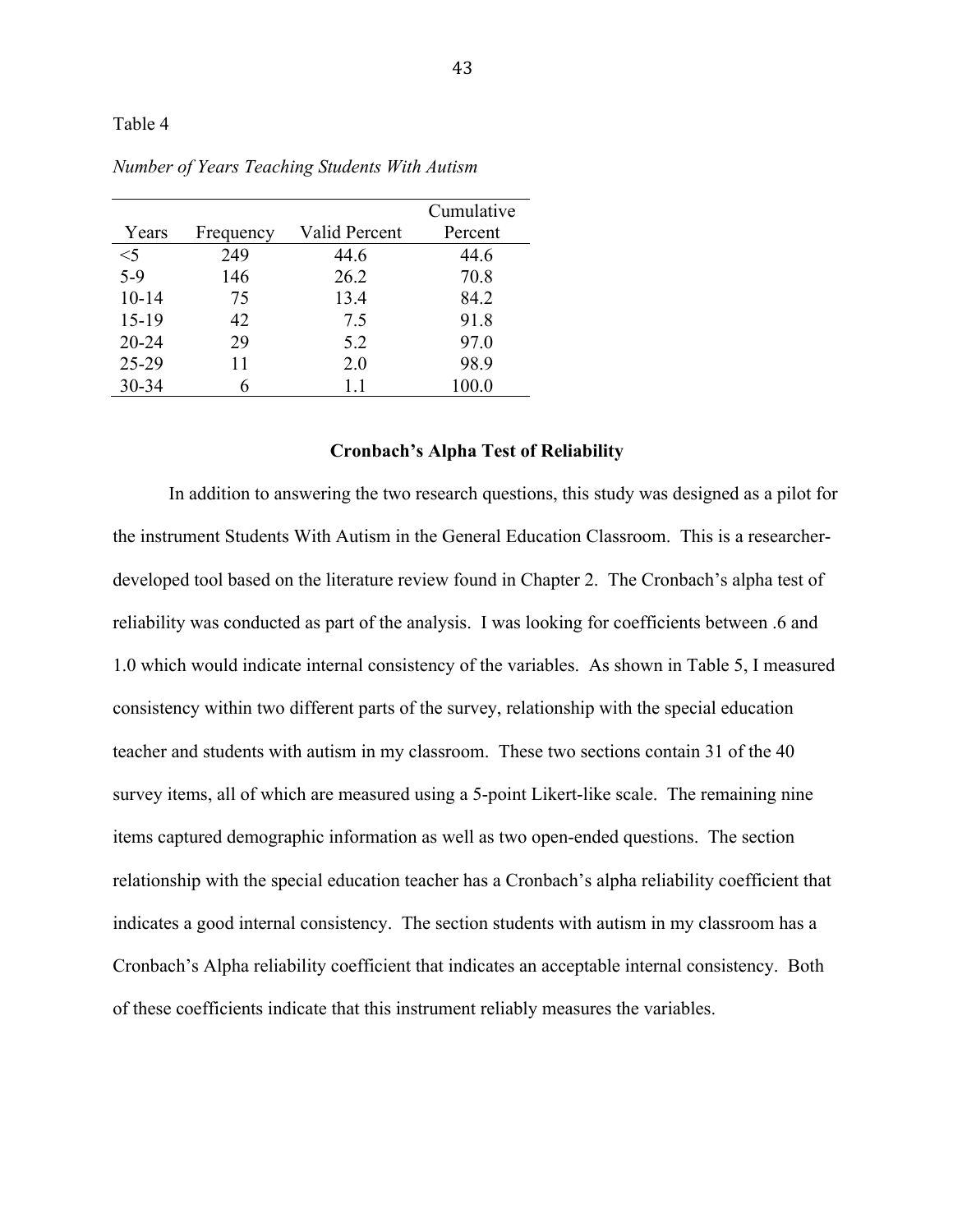|                                                      |            | Cronbach's Alpha          |    |
|------------------------------------------------------|------------|---------------------------|----|
| Section of                                           | Cronbach's | Based on                  |    |
| Survey                                               | Alpha      | <b>Standardized Items</b> | N  |
| Relationship<br>with Special<br>Education<br>Teacher | .844       | .860                      | 13 |
| Students with<br>Autism in my<br>Classroom           | 722        | .721                      | 16 |

# *Cronbach's Alpha Test of Reliability*

# **Exploratory Factor Analysis**

I completed an exploratory factor analysis to further investigate the survey instrument, Students With Autism and the General Education Classroom. This allowed me to understand the variability among the correlated variables and identify themes within the survey. An exploratory factor analysis produces factors that have an eigenvalue greater than or equal to 1. Seven factors were found to have a statistically significant eigenvalue greater than or equal to 1. Table 6 shows the seven factors for which the eigenvalues meet this threshold and the percent of variance attributed to each component.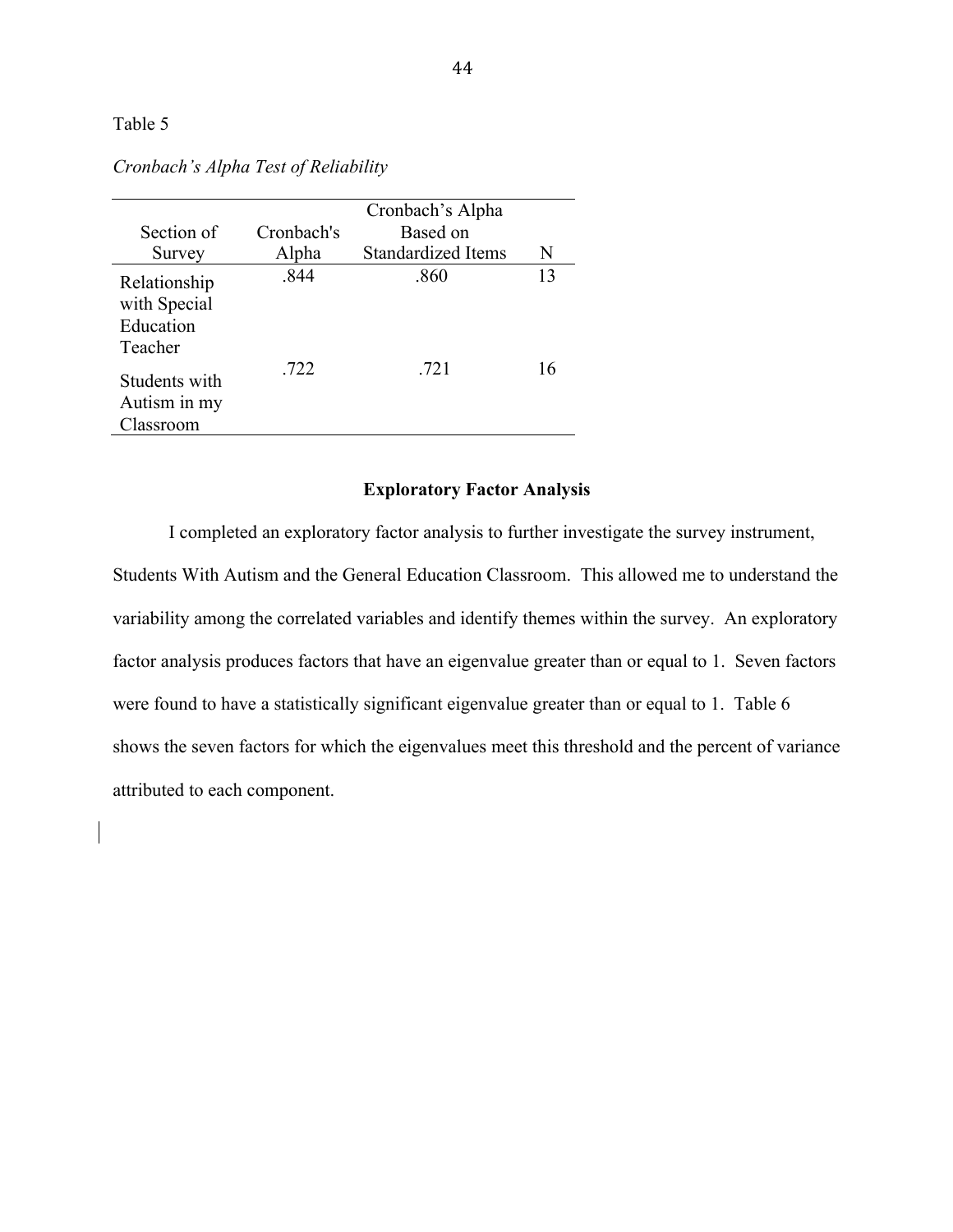|           |       | Initial Eigenvalues |            | <b>Extraction Sums of Squared Loadings</b> |            |            |
|-----------|-------|---------------------|------------|--------------------------------------------|------------|------------|
|           |       | Percent of          | Cumulative |                                            | Percent of | Cumulative |
| Component | Total | Variance            | Percent    | Total                                      | Variance   | Percent    |
|           | 7.378 | 25.440              | 25.440     | 7.378                                      | 25.440     | 25.440     |
|           | 4.137 | 14.264              | 39.705     | 4.137                                      | 14.264     | 39.705     |
| 3         | 1.911 | 6.591               | 46.295     | 1.911                                      | 6.591      | 46.295     |
| 4         | 1.465 | 5.050               | 51.346     | 1.465                                      | 5.050      | 51.346     |
|           | 1.323 | 4.563               | 55.909     | 1.323                                      | 4.563      | 55.909     |
| 6         | 1.212 | 4.180               | 60.090     | 1.212                                      | 4.180      | 60.090     |
|           | 1.120 | 3.861               | 63.951     | 1.120                                      | 3.861      | 63.951     |
|           |       |                     |            |                                            |            |            |

| <b>Total Variance Explained</b> |
|---------------------------------|
|---------------------------------|

*Note.* Extraction method: Principal component analysis

A scree plot was used to narrow the number of statistically significant factors. When using a scree plot, one can determine the number of statistically significant factors by locating the number of points present on the elbow or downward curve before the line starts to level out. In this case, the scree plot in Figure 4 indicates that there are four statistically significant factors, down from the seven initially identified through the eigenvalues. I then analyzed the rotated varimax component matrix to determine which survey items met the criteria for inclusion in the four factors. These criteria include (a) a loading of .500 or higher, (b) cross-loading with a difference of 1.00 or greater, and (c) a minimum of three items per factor. Table 7 shows the survey items that meet these criteria and were included in the exploratory factor analysis.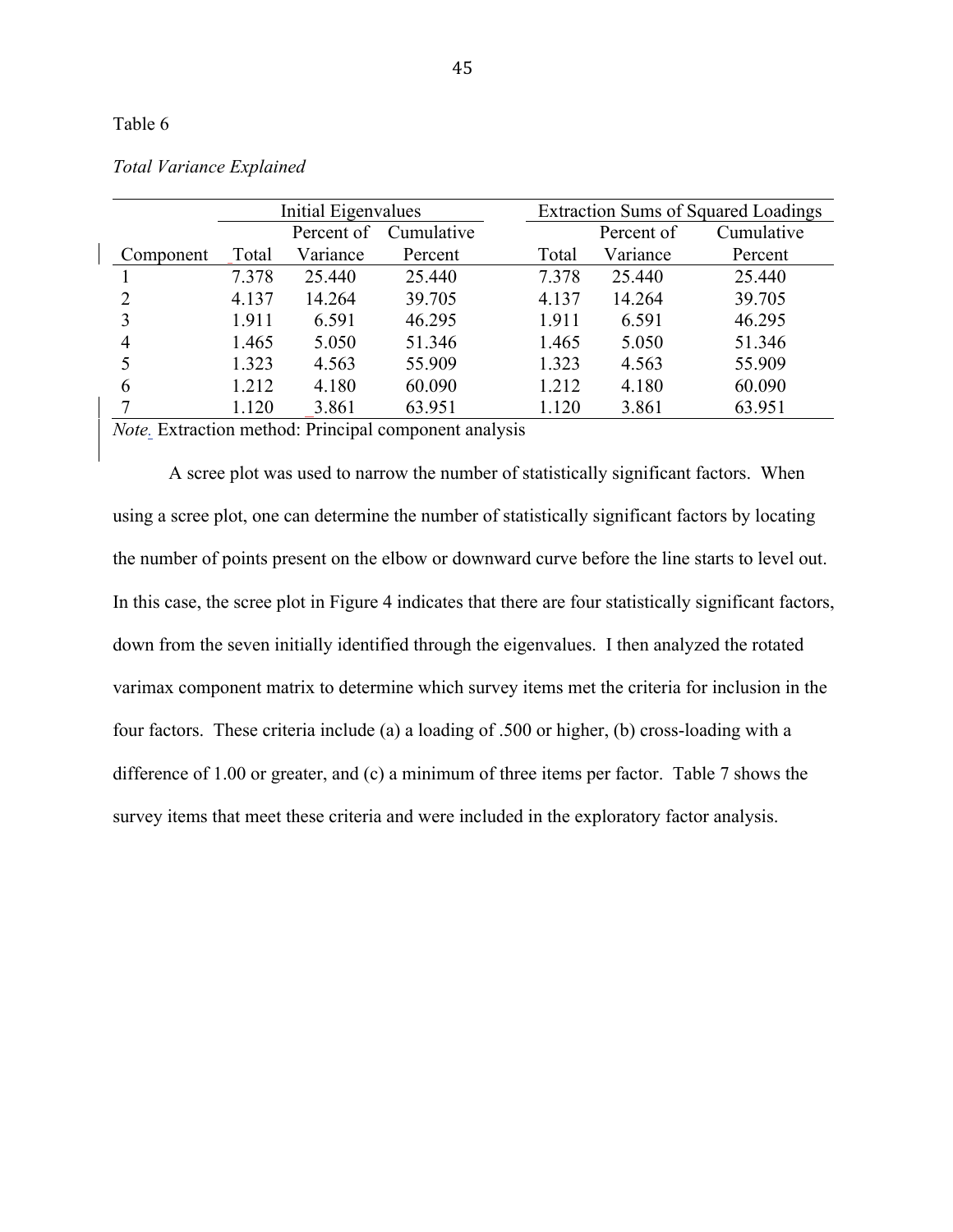

*Figure 4.* Exploratory factor analysis scree plot.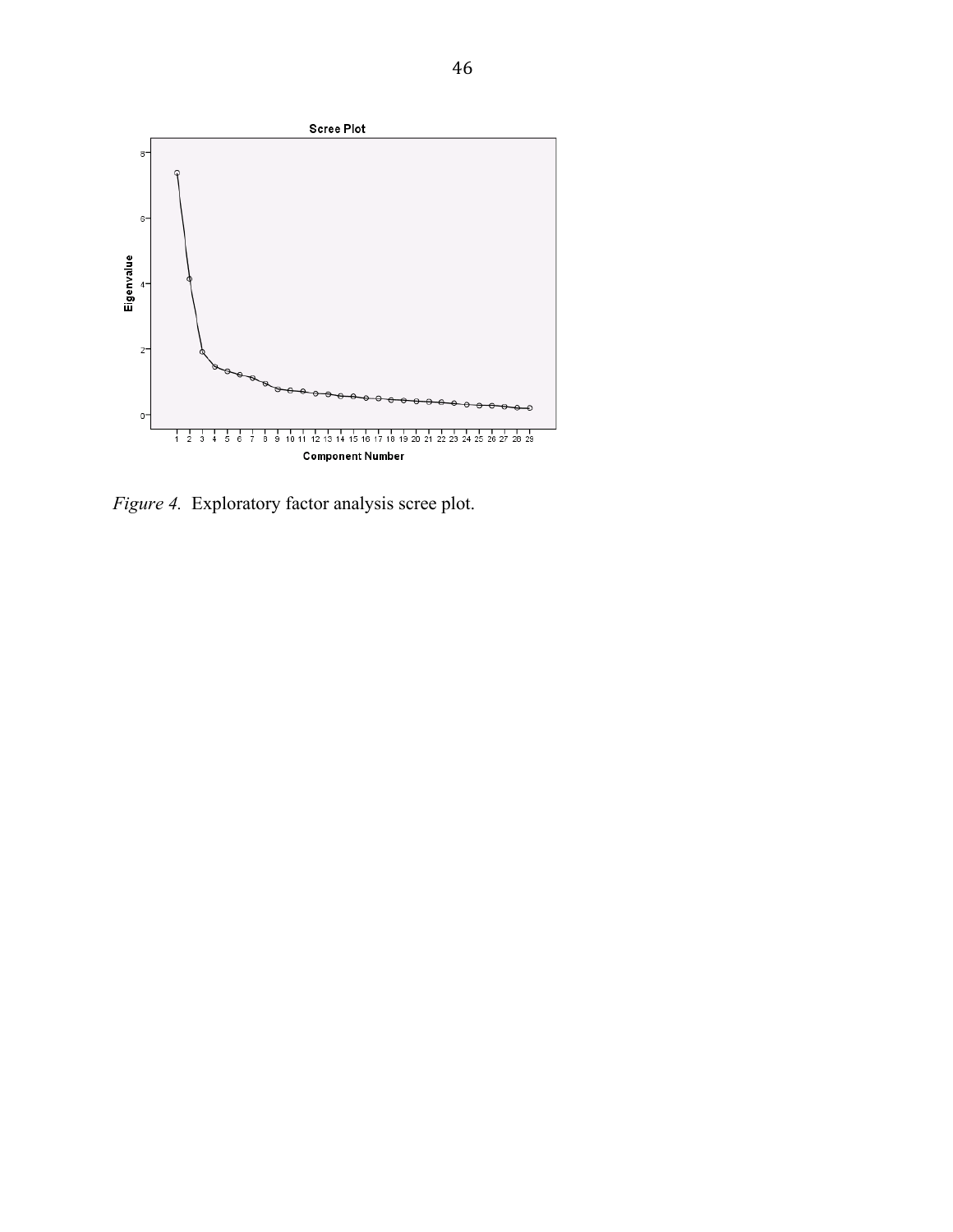# *Rotated Varimax Component Matrixa*

|                                                                                                     | Component    |                |         |                |         |          |         |
|-----------------------------------------------------------------------------------------------------|--------------|----------------|---------|----------------|---------|----------|---------|
| <b>Survey Question</b>                                                                              | $\mathbf{1}$ | $\overline{c}$ | 3       | $\overline{4}$ | 5       | 6        | 7       |
| The special education teacher and I have a                                                          |              |                |         |                |         |          |         |
| productive process for airing our differences                                                       |              |                |         |                |         |          |         |
| about programming for students with autism.                                                         | .650         | .227           | .033    | .057           | .197    | .111     | .138    |
| I feel a sense of interdependence with the special                                                  |              |                |         |                |         |          |         |
| education teacher.                                                                                  | .653         | .144           | .039    | $-.007$        | .318    | .035     | .127    |
| The special education teacher is empathetic toward                                                  |              |                |         |                |         |          |         |
| my needs.                                                                                           | .852         | .062           | $-.002$ | .020           | .125    | .028     | .045    |
| The special education teacher knows me well as a                                                    |              |                |         |                |         |          |         |
| person.                                                                                             | .760         | .048           | $-.001$ | .055           | .101    | .078     | .101    |
| I have a general feeling of happiness toward the                                                    |              |                |         |                |         |          |         |
| special education teacher.                                                                          | .879         | .015           | .019    | .097           | .101    | .026     | .098    |
| The special education teacher seems to respect me.                                                  | .815         | .086           | $-.013$ | .091           | $-.080$ | .020     | .089    |
| I value collaboration time with the special education                                               |              |                |         |                |         |          |         |
| teacher.                                                                                            | .607         | .133           | .120    | .043           | .357    | $-147$   | $-.059$ |
| The student $(s)$ with autism in my classroom are<br>meeting or exceeding their academic potential. | .054         | .188           | .391    | .099           | .054    | .544     | $-.101$ |
| The student(s) with autism in my classroom exhibit                                                  |              |                |         |                |         |          |         |
| appropriate social interactions with their peers.                                                   | .025         | .117           | .128    | .143           | .018    | .833     | .074    |
| The student(s) with autism in my classroom exhibit                                                  |              |                |         |                |         |          |         |
| appropriate behavior during the school day.                                                         | .033         | .094           | .085    | .177           | $-.047$ | .839     | .084    |
| The student(s) with autism in my classroom                                                          |              |                |         |                |         |          |         |
| complete the same activities in the same ways as                                                    |              |                |         |                |         |          |         |
| non-disabled students in my classroom.                                                              | .036         | .070           | .675    | .126           | .098    | .363     | .116    |
| The student(s) with autism in my classroom                                                          |              |                |         |                |         |          |         |
| complete the same activities, given                                                                 |              |                |         |                |         |          |         |
| accommodations and modifications, as non-                                                           |              |                |         |                |         |          |         |
| disabled students in my classroom.                                                                  | .086         | .153           | .578    | .171           | .074    | .316     | .098    |
| The student(s) with autism in my classroom have the                                                 |              |                |         |                |         |          |         |
| potential to master the grade-level curriculum of                                                   |              |                |         |                |         |          |         |
| my classroom.                                                                                       | .046         | .219           | .778    | .074           | .015    | $-.040$  | $-.050$ |
| I have a sufficient understanding of how autism                                                     |              |                |         |                |         |          |         |
| impacts the learning of the student(s) in my                                                        |              |                |         |                |         |          |         |
| classroom.                                                                                          | .141         | .769           | .088    | .161           | $-.075$ | .048     | .147    |
| I have a sufficient understanding of how to meet the                                                |              |                |         |                |         |          |         |
| educational needs of student(s) with autism in my                                                   |              |                |         |                |         |          |         |
| classroom.<br>I have had adequate training in strategies needed to                                  | 100          | .790           | .115    | .196           | $-.029$ | .111     | .173    |
| teacher student(s) with autism in my classroom.                                                     | .070         | .718           | $-.025$ | .223           | $-.029$ | .178     | .292    |
| I regularly use the strategies I have learned to                                                    |              |                |         |                |         |          |         |
| support students with autism when preparing                                                         |              |                |         |                |         |          |         |
| lessons and activities in my classroom.                                                             | .087         | .776           | .065    | .161           | .079    | .133     | $-.011$ |
| I seek out help to support students with autism in my                                               |              |                |         |                |         |          |         |
| classroom if needed.                                                                                | .210         | .583           | .172    | $-.065$        | .208    | $-0.019$ | $-.092$ |

*Note:* Extraction method: Principal component analysis

Rotation method: Varimax with Kaiser normalization, Rotation converged on eight iterations. Bold entries indicate items that met criteria for inclusion in four factors.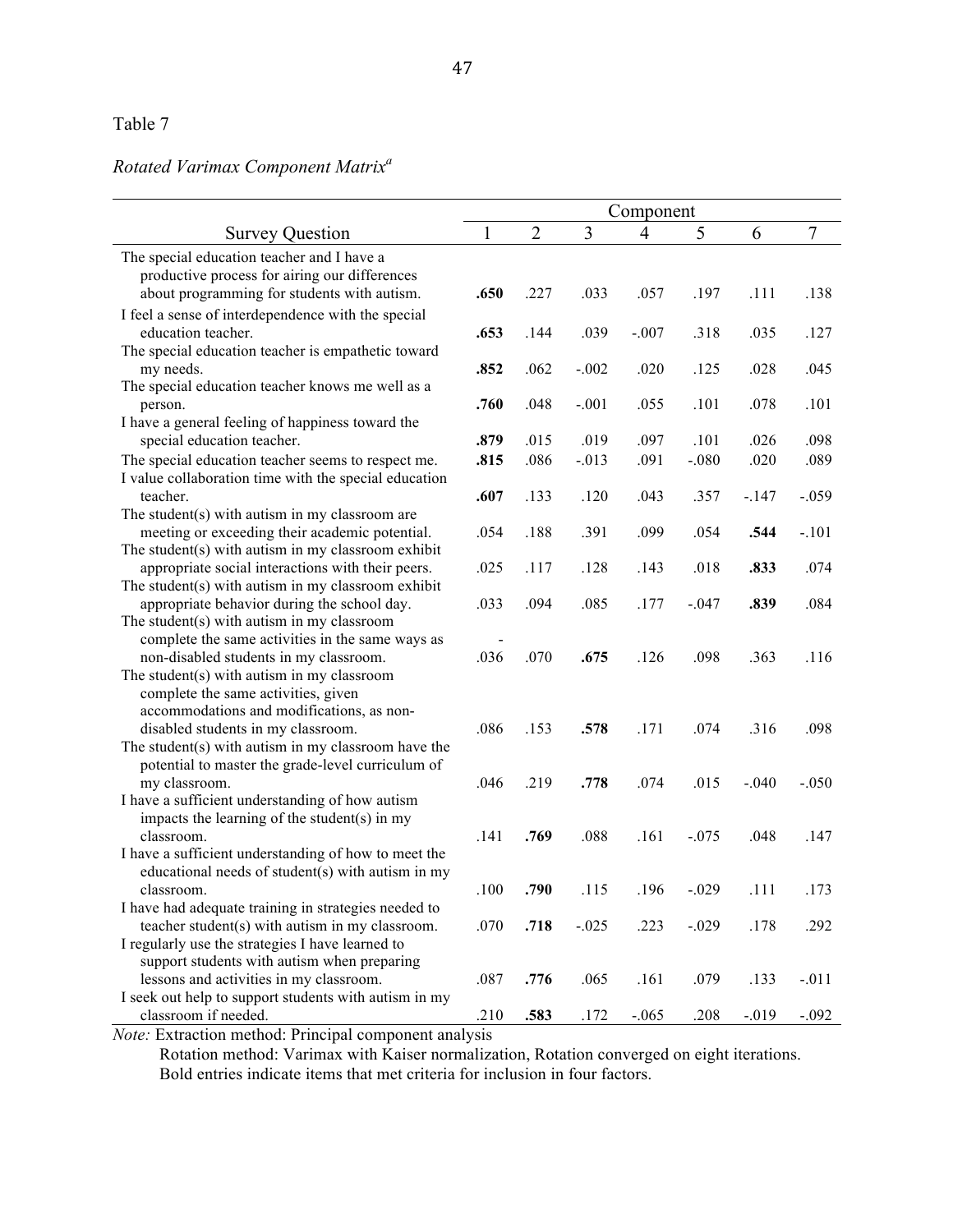I used these loading values to sort the survey items into factor groupings. Once the items were sorted, I searched for commonalities among the survey items to determine the theme for each factor. Table 8 illustrates the four themes of the factors and their corresponding survey items.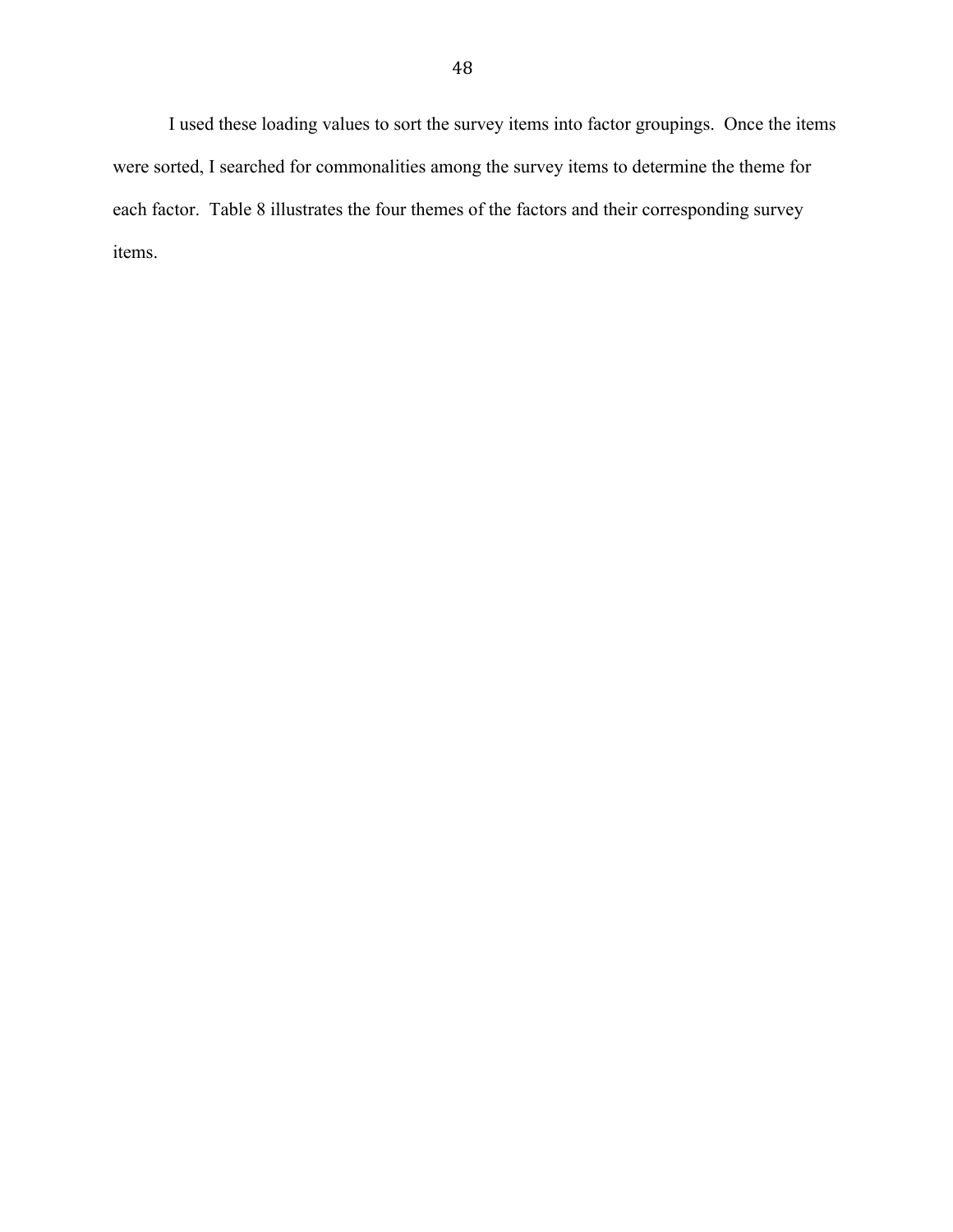# *Exploratory Factor Analysis Themes*

| Factor 1: Positive<br>Collegial<br>Relationships                                                                                                       | Factor 2: Deployment<br>of Professional<br>Development                                                                                                 | Factor 3: High<br><b>Expectations for Students</b><br>with Autism Mastering<br>Grade-Level Content                                                                          | Factor 4: Belief in<br>Positive Citizenship<br>of Students with<br>Autism                                         |
|--------------------------------------------------------------------------------------------------------------------------------------------------------|--------------------------------------------------------------------------------------------------------------------------------------------------------|-----------------------------------------------------------------------------------------------------------------------------------------------------------------------------|-------------------------------------------------------------------------------------------------------------------|
| The special education<br>teacher and I have a<br>productive process for<br>airing our differences<br>about programming<br>for students with<br>autism. | I have a sufficient<br>understanding of how<br>autism impacts the<br>learning of the<br>students in my<br>classroom.                                   | The students with autism in<br>my classroom complete the<br>same activities in the same<br>ways as non-disabled<br>students in my classroom.                                | The students with<br>autism in my<br>classroom are<br>meeting or<br>exceeding their<br>academic potential.        |
| I feel a sense of<br>interdependence with<br>the special education<br>teacher.                                                                         | I have a sufficient<br>understanding of how<br>to meet the<br>educational needs of<br>students with autism<br>in my classroom.                         | The students with autism in<br>my classroom complete the<br>same activities, given<br>accommodations and<br>modifications, as non-<br>disabled students in my<br>classroom. | The students with<br>autism in my<br>classroom exhibit<br>appropriate social<br>interactions with<br>their peers. |
| The special education<br>teacher is empathetic<br>toward my needs.                                                                                     | I have had adequate<br>training in strategies<br>needed to teach<br>students with autism<br>in my classroom.                                           | The students with autism in<br>my classroom have the<br>potential to master the<br>grade-level curriculum in<br>my classroom.                                               | The students with<br>autism in my<br>classroom exhibit<br>appropriate<br>behavior during the<br>school day.       |
| The special education<br>teacher knows me well<br>as a person.                                                                                         | I regularly use the<br>strategies I have<br>learned to support<br>students with autism<br>when preparing<br>lessons and activities<br>in my classroom. |                                                                                                                                                                             |                                                                                                                   |
| I have a general<br>feeling of happiness<br>toward the special<br>education teacher.                                                                   | I seek out help to<br>support students with<br>autism in my<br>classroom if needed.                                                                    |                                                                                                                                                                             |                                                                                                                   |
| The special education<br>teacher seems to<br>respect me.                                                                                               |                                                                                                                                                        |                                                                                                                                                                             |                                                                                                                   |
| I value collaboration<br>time with the special<br>education teacher.                                                                                   |                                                                                                                                                        |                                                                                                                                                                             |                                                                                                                   |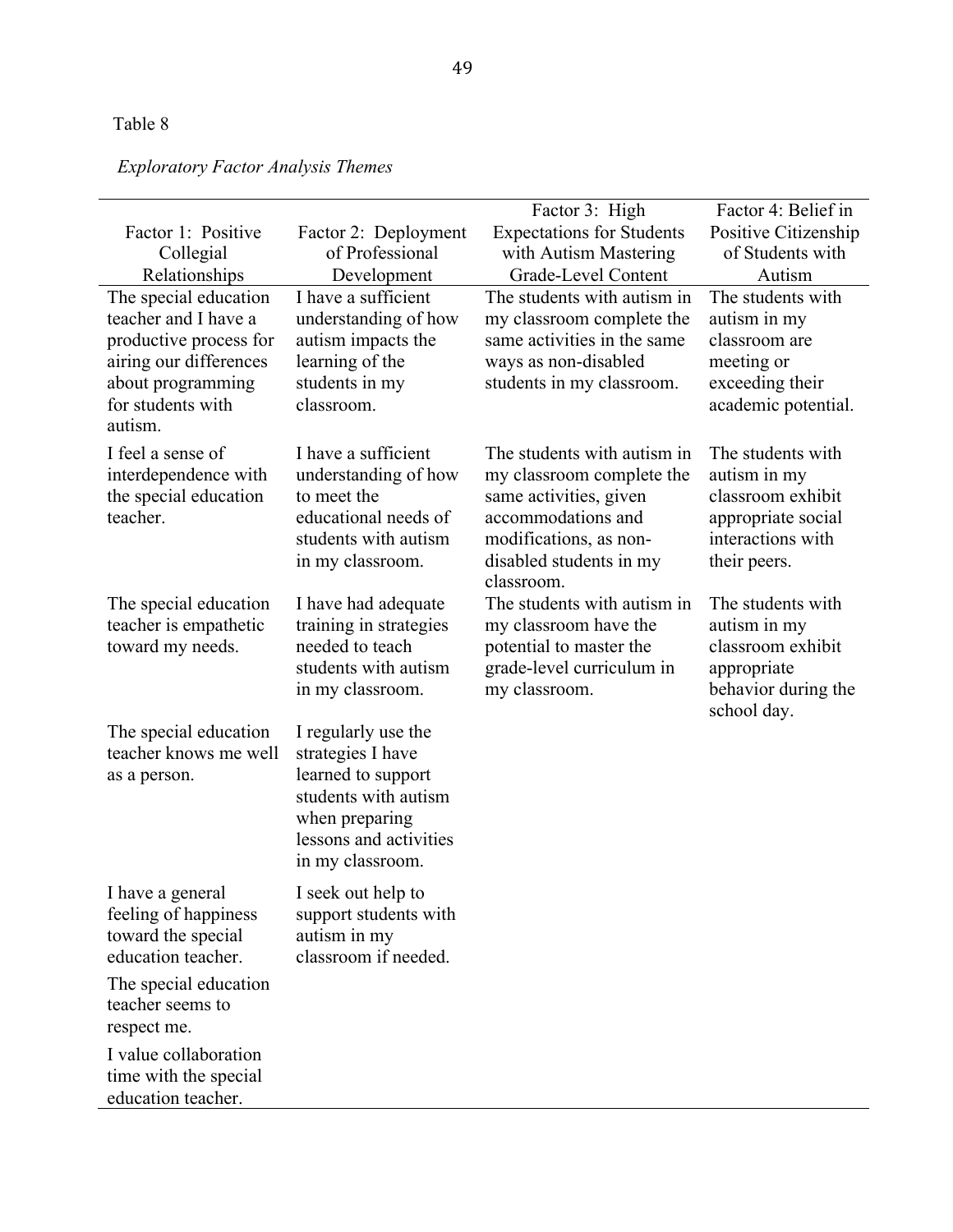### **Correlation Analysis**

In order to answer the questions addressed in this quantitative study, I employed statistical techniques to explore the relationships between the independent variable and dependent variables. Using these methods, I could understand the where correlations exist, the direction of the relationship between two or more variables, and the strength or magnitude of the relationship between variables (Creswell, 2014).

When the research questions were developed, I crafted survey items of which the responses would be used to analyze each variable. The independent variable, general education teacher attitudes toward students with autism, was captured through question 33, "If given the opportunity, I would choose to have students with autism in my classroom." For the purpose of answering the research questions, survey item 33 was used in the primary analysis of the independent variable.

Questions specific to each dependent variable were also created. To address the dependent variable, participation of students with autism in the classroom, three questions were asked to determine the level of participation in general education content. These items are question 21 "The students with autism in my classroom complete the same activities in the same ways as non-disabled students in my classroom," question 22 "The students with autism in my classroom complete the same activities, given accommodations and modifications, as nondisabled peers in my classroom," and lastly question 23 "The students with autism in my classroom complete different activities that non-disabled students in my classroom."

I chose to measure the dependent variable, collaboration between general education and special education teacher, using one survey item, question 4: "Through collaboration, the special education teacher and I experience shared responsibility, resources and accountability for student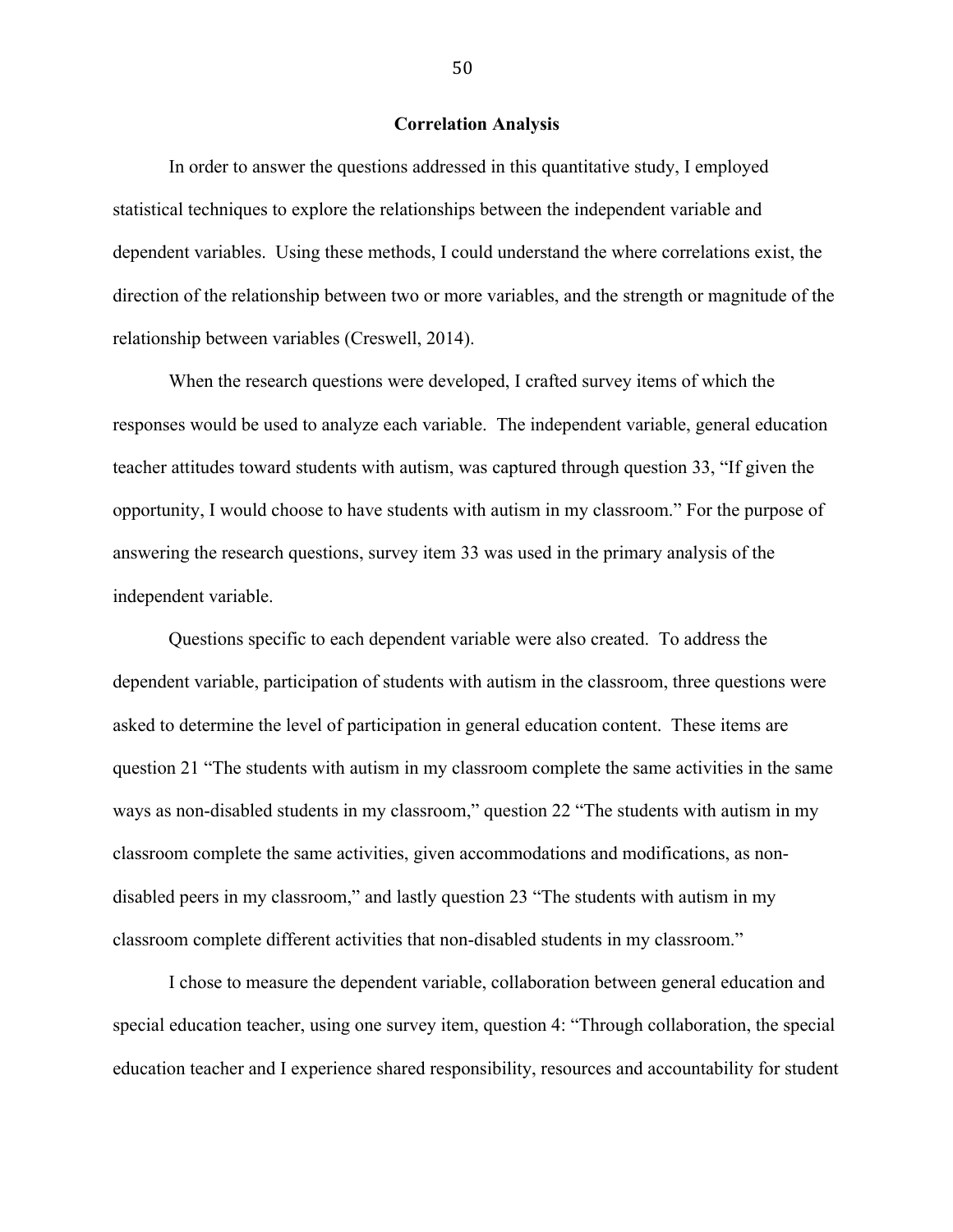learning." For each of these three variables, the survey tool included subsequent questions that explored these topics, however not all of the items in the survey were used in the quantitative analysis of the data to answer the research questions.

To answer RQ 1, a Spearman correlation was used to determine if a correlation exists between the two variables along with the direction and magnitude of this correlation as shown in Table 9. I found that there is a strong, positive correlation between general education teachers' attitudes and participation of students completing the same activities in the same ways. Similarly, there is a strong, positive correlation between general education teachers' attitudes and participation of students completing the same activities with accommodations and modifications. Conversely, there was a strong, negative correlation between general education teachers' attitudes and students completing different activities.

# Table 9

|                                                                                                                                                                        | Spearman                |                   |     |
|------------------------------------------------------------------------------------------------------------------------------------------------------------------------|-------------------------|-------------------|-----|
| <b>Survey Question</b>                                                                                                                                                 | Correlation<br>$.268**$ | $Sig.$ (2-tailed) | N   |
| The student $(s)$ with autism in my<br>classroom complete the same activities<br>in the same ways as non-disabled<br>students in my classroom.                         |                         | .000              | 559 |
| The student(s) with autism in my<br>classroom complete the same activities,<br>given accommodations and<br>modifications, as non-disabled students<br>in my classroom. | $327**$                 | .000              | 559 |
| The student(s) with autism in my<br>classroom complete different activities<br>than the non-disabled students in my<br>classroom.                                      | $-129**$                | .002              | 559 |

# *Spearman Correlation: Research Question 1*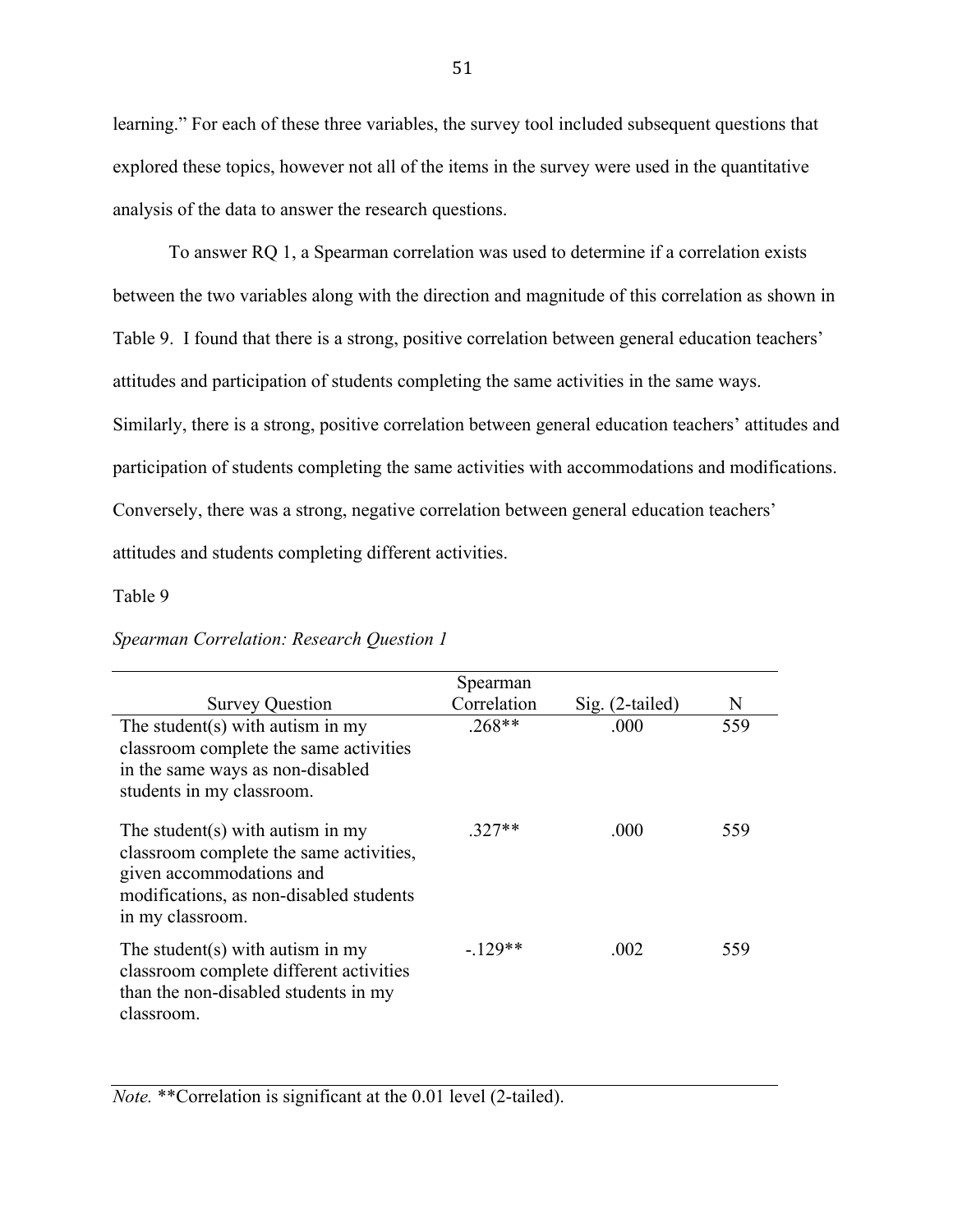To answer research question 2, a Spearman correlation was used to determine if a correlation exists between the two variables along with the direction and magnitude of this correlation as shown in Table 10. I found that there is a strong, positive correlation between general education teachers' attitudes and collaboration between the general education teacher and the special education teacher.

## Table 10

## *Spearman Correlation: Research Question 2*

|                                                                                                                                                           | Spearman    |                   |     |
|-----------------------------------------------------------------------------------------------------------------------------------------------------------|-------------|-------------------|-----|
| <b>Survey Question</b>                                                                                                                                    | Correlation | $Sig. (2-tailed)$ | N   |
| Through collaboration, the special<br>education teacher and I experience<br>shared responsibility, resources, and<br>accountability for student learning. | $.176**$    | .000              | 559 |

*Note.* \*\*Correlation is significant at the 0.01 level (2-tailed).

## **Summary**

In this study, I identified two research questions that measured one independent variable and two dependent variables. In order to measure the reliability and variability within the survey tool, the researcher use the Cronbach's alpha test of reliability along with completing an exploratory factor analysis to measure variability within the survey items. In order to understand the relationship between the variables I used a Spearman correlation due to the fact that the variables were measured using ordinal data. In addition to answering the research questions, this study served as a pilot study for the survey instrument.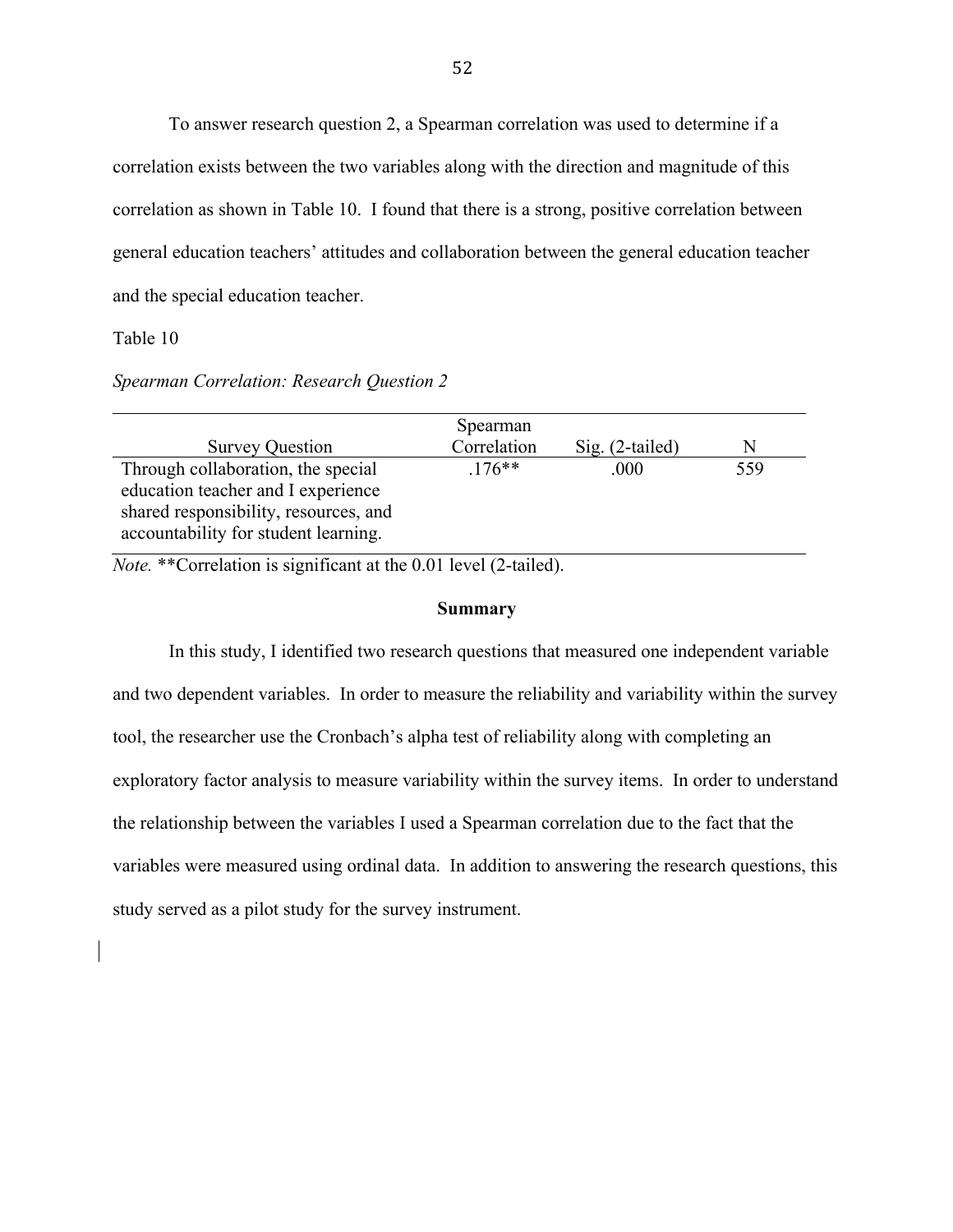# CHAPTER 5

## DISCUSSION OF FINDINGS, IMPLICATIONS AND FUTURE RESEARCH

In this chapter, I will discuss the findings of the study based on the correlation analysis of the variables, exploratory factor analysis of the survey items, and theme analysis of the two open-ended questions. Additionally, I will discuss implications of the results as they relate to school personnel and areas for future research.

#### **Purpose**

The purpose of this quantitative study was to determine if the attitude of the general education teacher toward students with autism is related to collaboration between the general education teacher and special education teacher, as well as participation of students with autism in the general education classroom. This study utilized a web-based survey to assess Indiana elementary general education teachers' attitudes toward students with autism as they relate to collaboration and participation of students with autism. The independent variable for this study was the attitude of the general education teacher toward students with autism. The two dependent variables in this study were collaboration between the general education teacher and special education teacher and participation of students with autism in the general education classroom.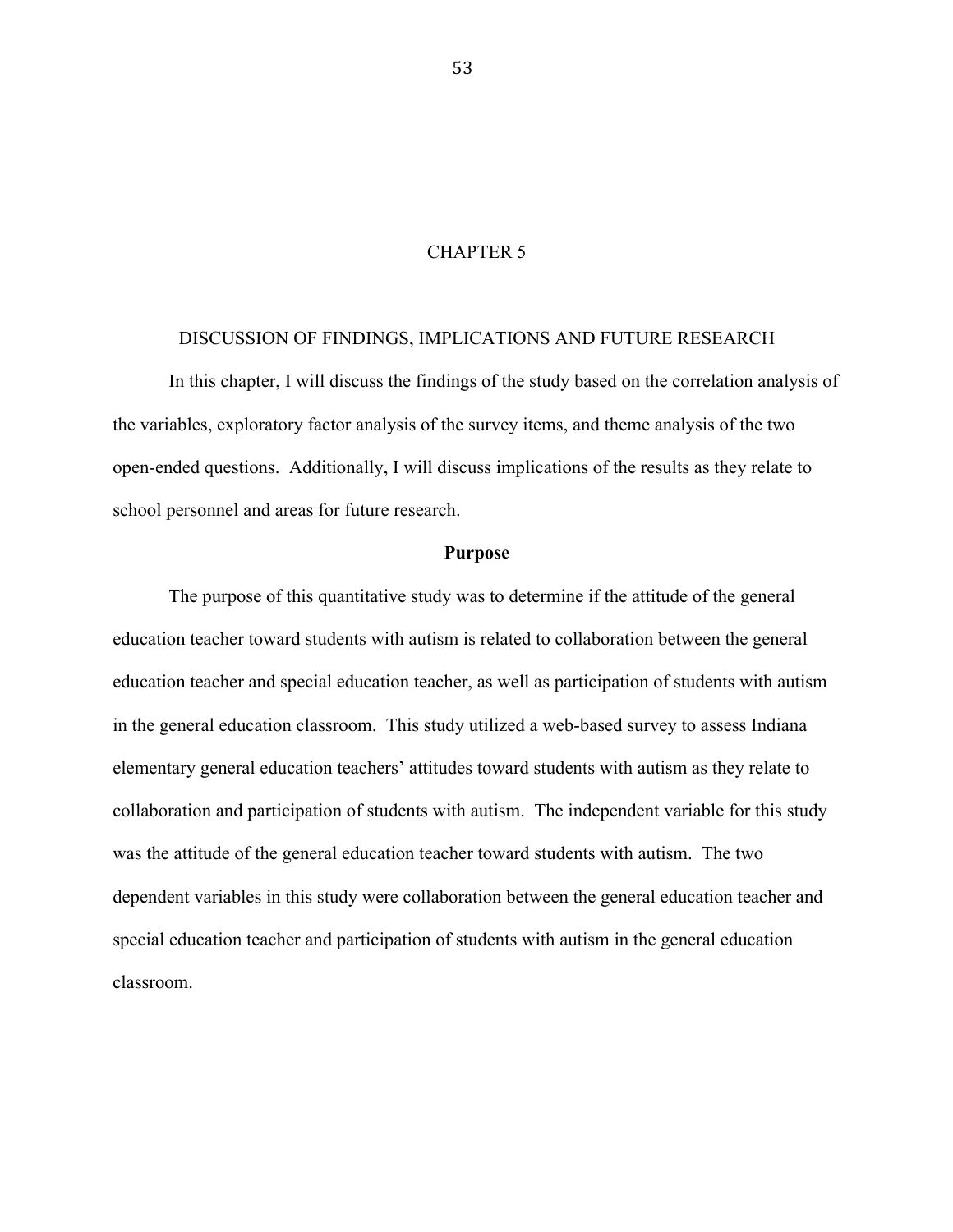# **Research Questions**

RQ1: Does the attitude of the general education teacher toward students with autism relate to participation of students with autism in the general education classroom?

RQ2: Does the attitude of the general education teacher toward students with autism relate to collaboration between the general education teacher and special education teacher?

# **Overview of Study**

The survey tool I created, Students With Autism and the General Education Classroom, includes a total of 40 items comprising a combination of questions answered using a 5-point Likert-like scale (1 = *strongly disagree*, 2 = *disagree*, 3 = *neutral*, 4 = *agree*, 5 = *strongly agree*), yes/no, multiple choice options, continuous variables, and extended response items. The survey was sent to 36,394 teachers who were included on the Indiana Department of Education's 2015- 2016 roster of elementary general education teachers (Kindergarten- $6<sup>th</sup>$  grade). Of those who received the survey, 2,249 participants started the survey and 2,135 participants completed the survey by either answering only the first screener question *no*, only the second screener question *no*, or all of the first 38 required questions. Of those respondents who answered *yes* to both screener questions (667 participants), 558 respondents completed all required questions. Questions 39 and 40 are open-ended questions. These questions were included in the survey instrument as a way to further understand the variables measured.

This study served as a pilot study for the instrument Students With Autism and the General Education Classroom. This instrument was created after a thorough review of the literature included in Chapter 2. The reliability of the instrument was tested using Cronbach's alpha test of reliability to measure reliability of the items on the survey. Additionally, an exploratory factor analysis was completed to measure the variability of items as well as themes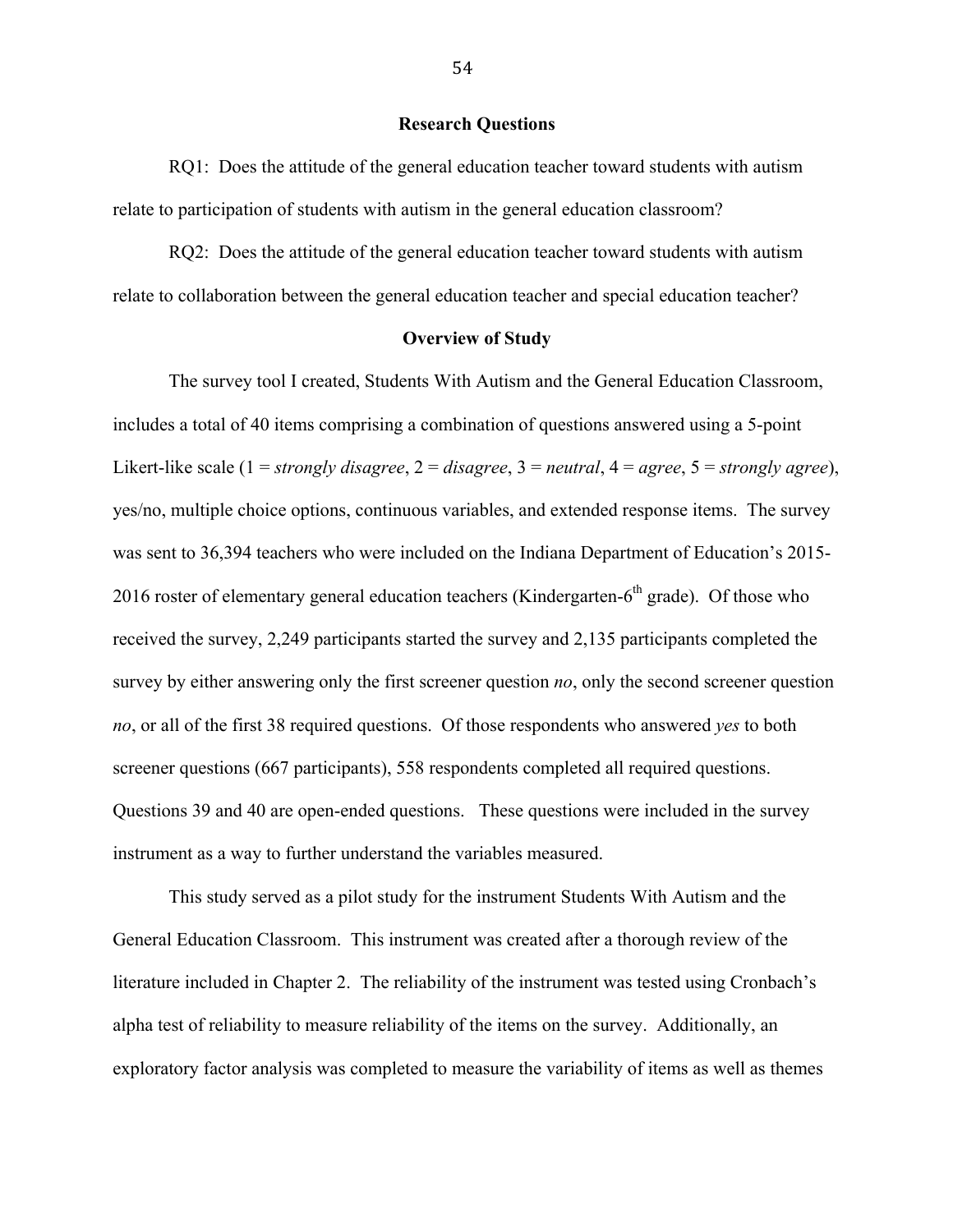within the survey. The results of this pilot study will inform how the instrument might be used in the future.

# **Discussion of Findings**

# **Participants**

Information was collected through the survey in order to better understand the experiences of the participants in this study. The distribution of years of experience teaching was relatively even across each 5-year span (large decline in teachers with 30+ years of experience) with the average years of experience being 15.86. Of these years, the participants averaged 7.38 years of having students with autism in their classrooms indicating that, on average, teachers have had a student with autism in his or her classroom for half of his or her career. Participants also reported that on average they have 24.01 students in their classrooms during the current school year, 1.87 of which has autism. For the students with autism, on average 72.2% of their day is spent with the general education teacher and an average of 27.1% of their day is spent receiving support from the special education teacher either in the general education classroom or a special education classroom. These results reinforce the concept of inclusion and students with autism learning in the general education classroom with the support of the special education teacher. Since access to and progression in the general education curriculum is a goal of inclusion, it would be interesting to learn what teachers would report students with autism do when they are not in the general education classroom.

# **Cronbach's Alpha Test of Reliability**

In addition to answering the two research questions, this study was designed as a pilot for the instrument Students With Autism and the General Education Classroom. This is a researcher-developed tool based on the literature review found in Chapter 2. The Cronbach's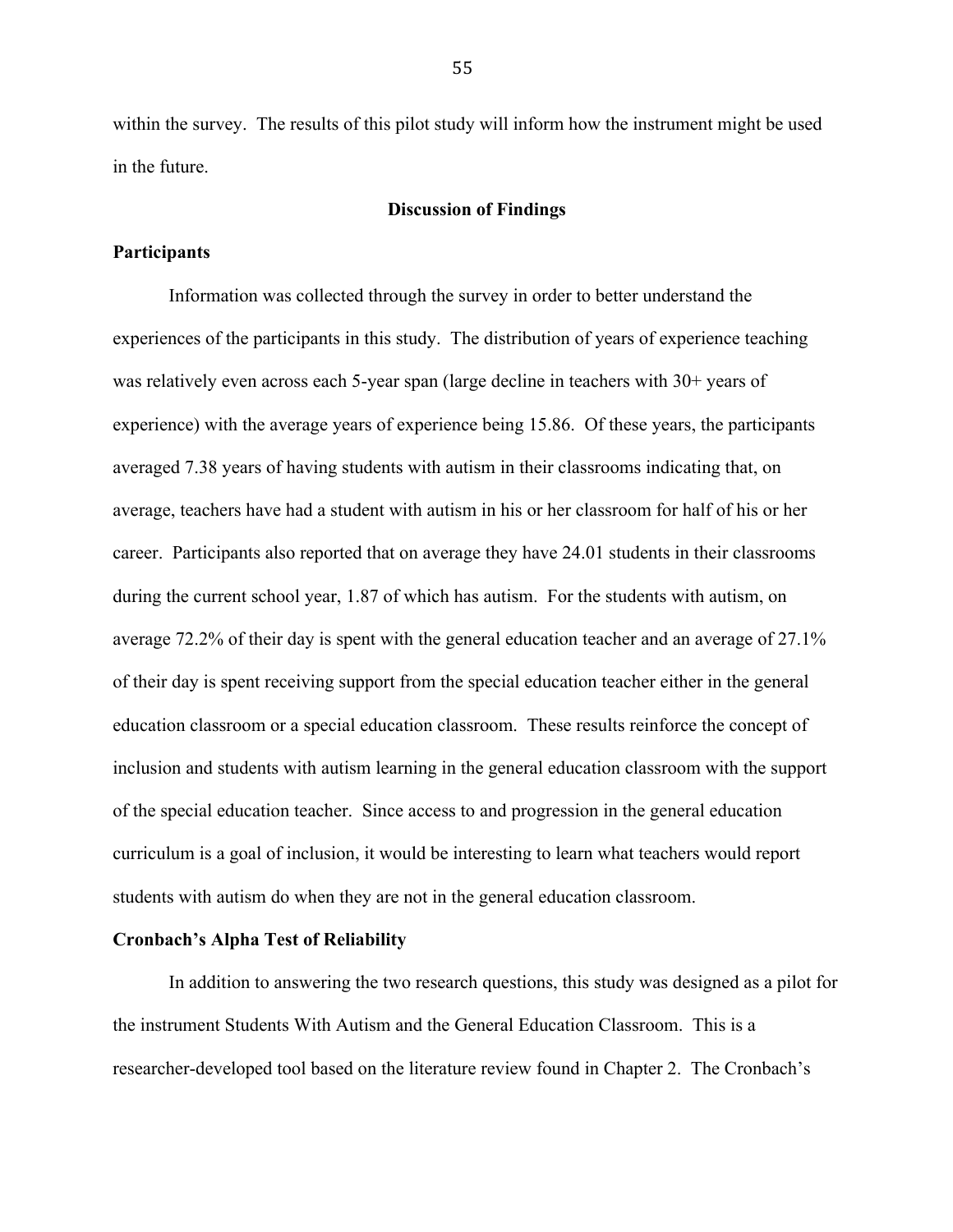alpha test for internal consistency was conducted as part of the analysis. I was looking for coefficients between .6 and 1.0 that would indicate internal consistency of the variables. I measured consistency within two different parts of the survey, relationship with the special education teacher and students with autism in my classroom. These two sections contain 31 of the 40 survey items, all of which are measured using a 5-point Likert-like scale. The remaining nine items captured demographic information as well as two open-ended questions. The section relationship with the special education teacher has a Cronbach's alpha reliability coefficient that indicates a good internal consistency. The section students with autism in my classroom has a Cronbach's alpha reliability coefficient that indicates an acceptable internal consistency. Both of these coefficients indicate that this instrument reliably measures the variables.

### **Exploratory Factor Analysis**

I completed an exploratory factor analysis to further investigate the survey instrument, Students With Autism and the General Education Classroom. This allowed me to understand the variability among the correlated variables and identify themes within the survey. I used the loading values to sort the survey items into factor groupings. Once the items were sorted, I searched for commonalities among the survey items to determine the theme for each factor. These four factors are Positive Collegial Relationships, Deployment of Professional Development, High Expectations for Students With Autism Mastering Grade-Level Content, and Belief in Positive Citizenship of Students With Autism.

The factors relating to professional development and relationships reflect variables identified within the literature review. The factors relating to high expectations and positive citizenship were not identified as variables through the literature review. These are two areas that could be explored through future research using this survey instrument.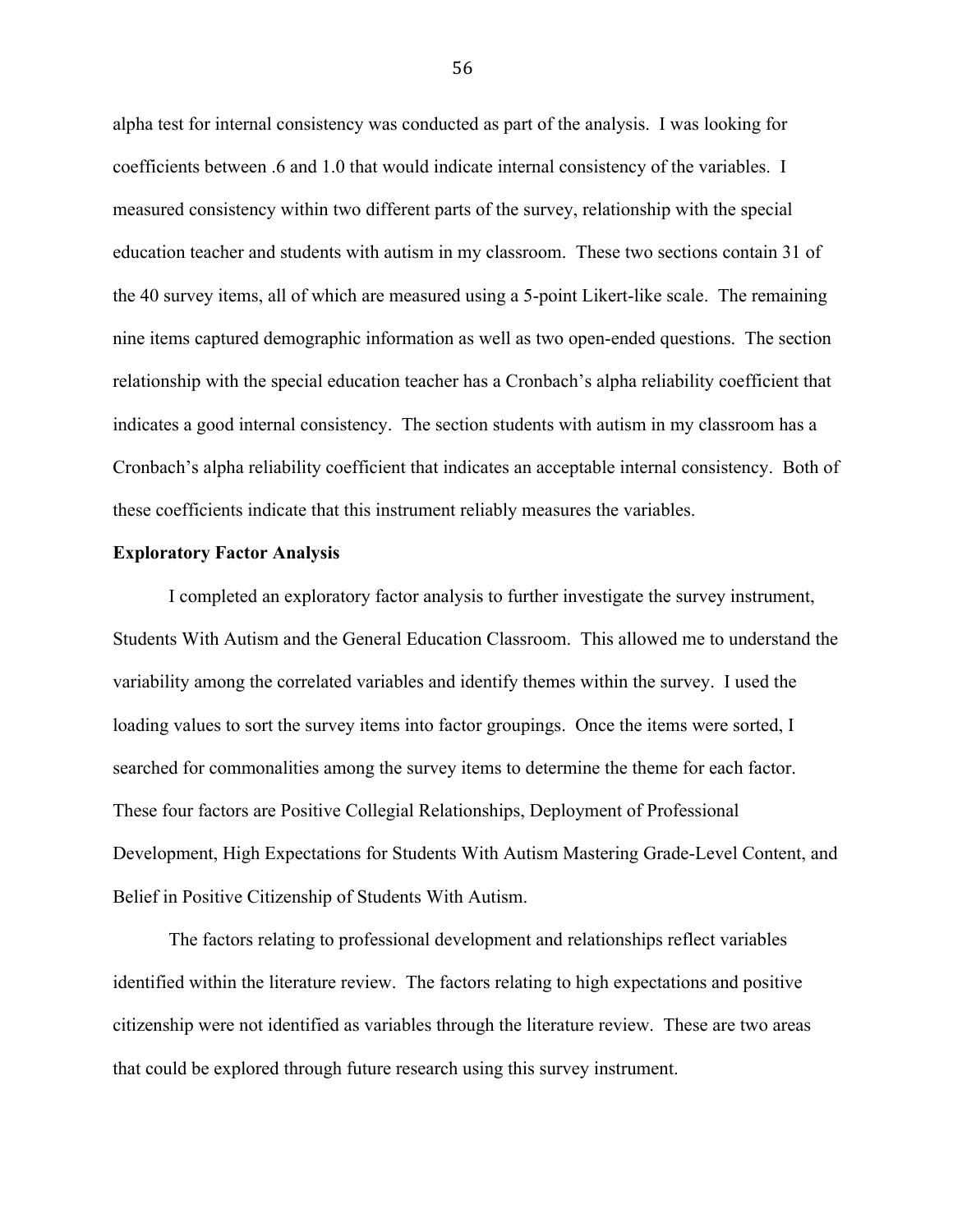### **Correlation Analysis**

To answer RQs 1 and 2, I used a Spearman correlation to determine if a relationship exists between the independent and dependent variables. I found that there is a strong, positive correlation between general education teachers' attitudes and participation of students completing the same activities in the same ways. Similarly, there is a strong, positive correlation between general education teachers' attitudes and participation of students completing the same activities with accommodations and modifications. Conversely, there was a strong, negative correlation between general education teachers' attitudes and students completing different activities. I found that there is a strong, positive correlation between general education teachers' attitudes and collaboration between the general education teacher and the special education teacher.

The strong, positive correlations between teacher attitudes and student participation in grade-level activities indicates that teachers who have positive attitudes toward their students with autism are more likely to provide them with the same activities as their peers and provide accommodations to these students in order to support their mastery of content. This is a reflection of high expectations on the part of the teacher for their students to master grade-level content. To contrast, teachers with negative attitudes toward their students with autism tend to provide their students entirely different activities from what the classroom is doing. These teachers' actions reflect that they do not believe their students can master grade-level content. When students with autism are completing different activities, they may be sharing space in the general education classroom but are not being exposed to or working on grade-level content. Sharing space in a classroom does not meet the criteria for an inclusive experience for students with disabilities. This is why the general education teacher's attitude toward students and the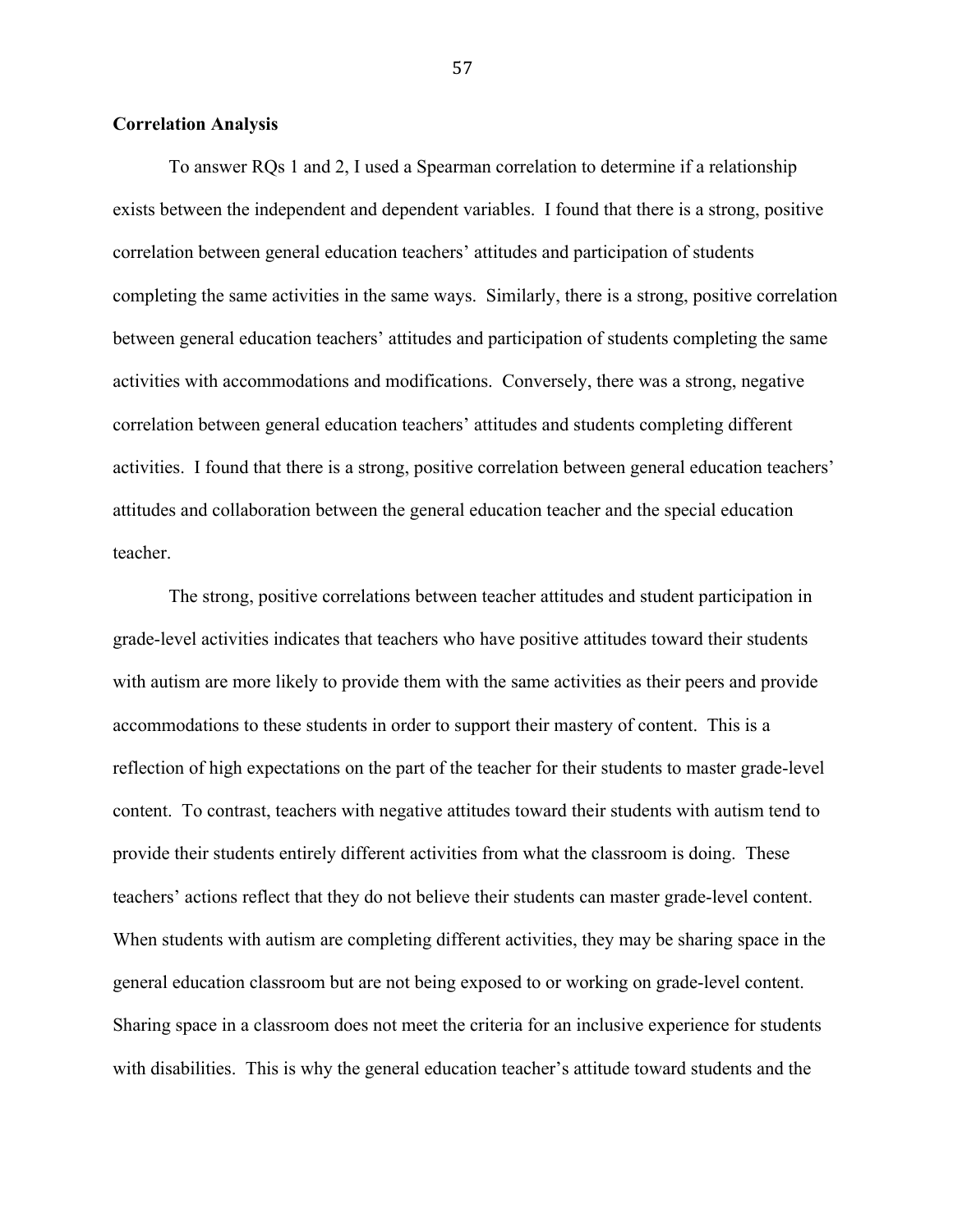strong, positive collaboration with the special education is so important. The general education teacher needs the special education teacher to help them provide their students with access to the grade-level curriculum and support their participation in that content in a meaningful way. The negative attitude of teachers stifles opportunities for students with autism to learn grade-level content alongside their peers.

## **Theme Analysis**

Two open-ended questions were included in the survey as a way to further explore the ideas of participants and variables measured. These two questions investigate the concepts of preparation and support from administration. I chose not to focus on either of these as a variable for the study; however, based on the literature review I believe that by adding these as openended items one can gain more insight into the measured variables. The two questions included are "How do you feel prepared to work with students with autism?" and "How do you feel supported by the administration to work with students with autism?"

For the first question of preparedness, teachers generally expressed the full spectrum of readiness from "not at all" to "fully prepared." Their reported level of preparation was due to a variety of factors including training, experience, and community supports. Based on the literature review these factors are not surprising; however, their impact on one another interestingly affects a teacher's report of feeling prepared to teach students with autism.

Participants who reported feeling prepared to teach students with autism shared that they had some sort of training to teach students with autism. This came in the form of a college degree in special education as well as various formal and informal learning opportunities. Of teachers who reportedly feel prepared, most reported that they pursued learning opportunities through journals, books, websites, or on-site trainings. These were sought out when teachers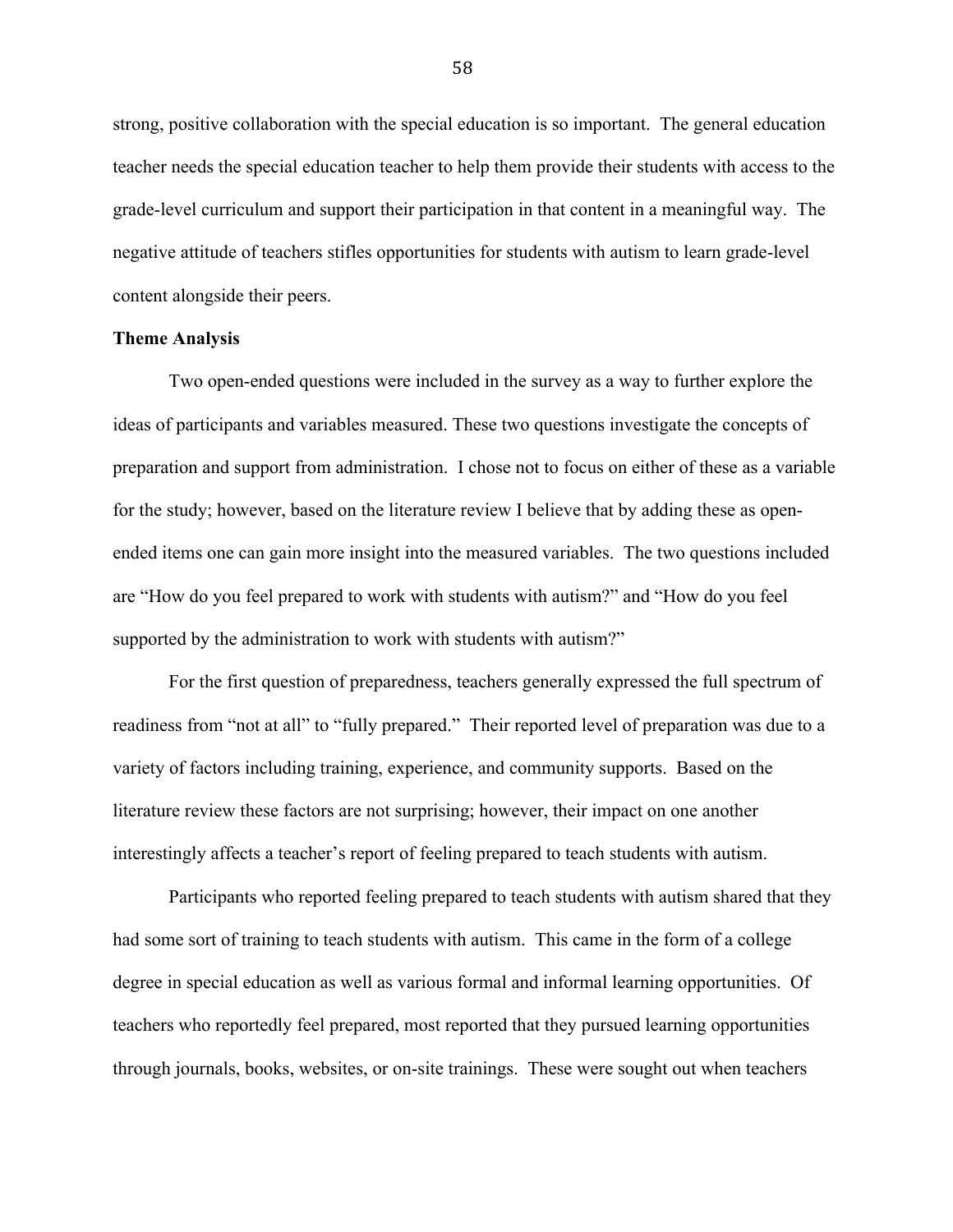were feeling unsure of how to work with a student. The teachers who reported that they were not prepared to work with students with autism stated that they were not provided the training they needed by their school or district. In analyzing the responses from prepared and unprepared teachers, the main difference was found in their ambition to find solutions to their problems. Those teachers who used self-directed study reported that they are prepared, while teachers who relied on their school and district to provide training reported that they do not feel prepared.

Another factor affecting teachers' preparedness for teaching students with autism came from their experiences, both in and outside the classroom. The majority of teachers reported that the more experience they had working with students with autism the more prepared they felt they were. However, they also shared that every student with autism is unique and has to be approached and taught as an individual. What works for one student with autism might not work for another. Teachers who reported that they are not prepared found the concept of uniqueness to be a barrier, while teachers who reported that they are prepared approached the concept of uniqueness as a puzzle to be solved. Teachers shared that problem solving to figure out what works for students has proven to be the best experience to learn from.

Additionally, many teachers who feel prepared reported that they have learned a lot through their experiences with various family members who have autism. Their experiences at home working with their own family has provided them insight into how unique individuals with autism are. In the review of literature, the impact of having family members with autism was not explored.

For many teachers, the concept of community extends beyond the school building and highlights the relationship between teachers and families. Teachers who reported feeling prepared stated that they see their students' families as partners and frequently problem solve and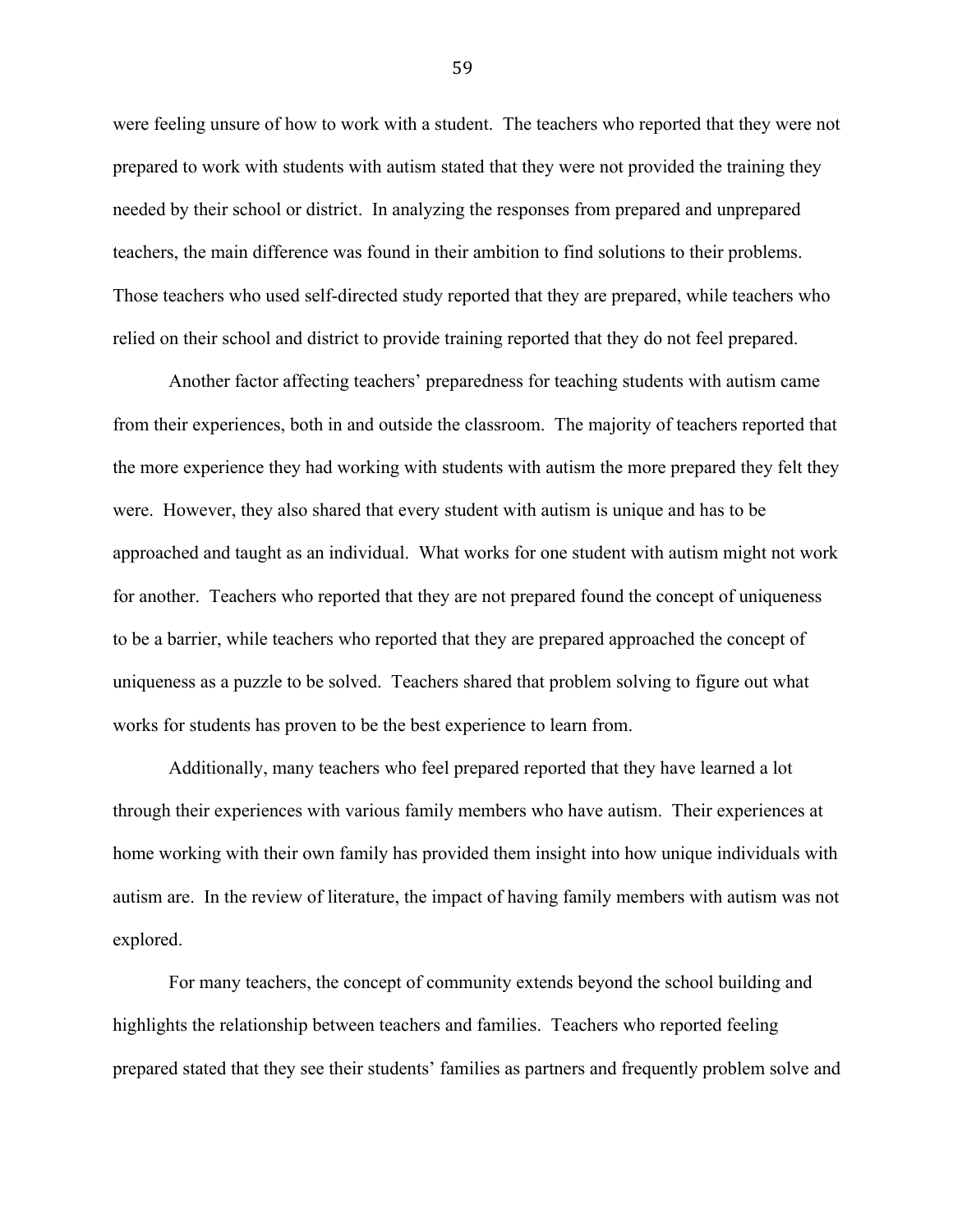share strategies with parents. Teachers also mentioned that strong relationships with the special education staff and other teachers positively impacted their preparation to work with their students with autism. Teachers who reported that they are not prepared did not indicate that they have community of support within their school building or with the students' parents. In fact, many unprepared teachers stated that they did not have support within their school to teach their students with autism.

In response to the question of administration support, teachers shared that there are administrators who are supportive while others seem to work against them. There were two types of supportive administrators. One group of teachers described their administrators as proactive, checking in with them regularly to see how they and the students are doing. The administrators know all of the students by name and believe that students with disabilities should be in inclusive environments with all of the supports they need. Another group reported that they are supported, however their administrators tend to go along with whatever they as the classroom teacher want to do. Administration is not providing direction, but they are not hindering their work either. These teachers reported that they have to seek out resources but that when they ask they feel that their administrators do what they can to get them the resources they need.

On the other hand, there are teachers who feel that their administration is not supportive. One group of teachers report that they also have to ask for resources, but that they are most often told that there is not any money to provide materials or training for working with their students with autism. They also shared that their administration do not have the skills needed to support the students so they tend to look the other way and expect teachers to handle whatever is happening in their classrooms. Another group of teachers who do not feel supported report that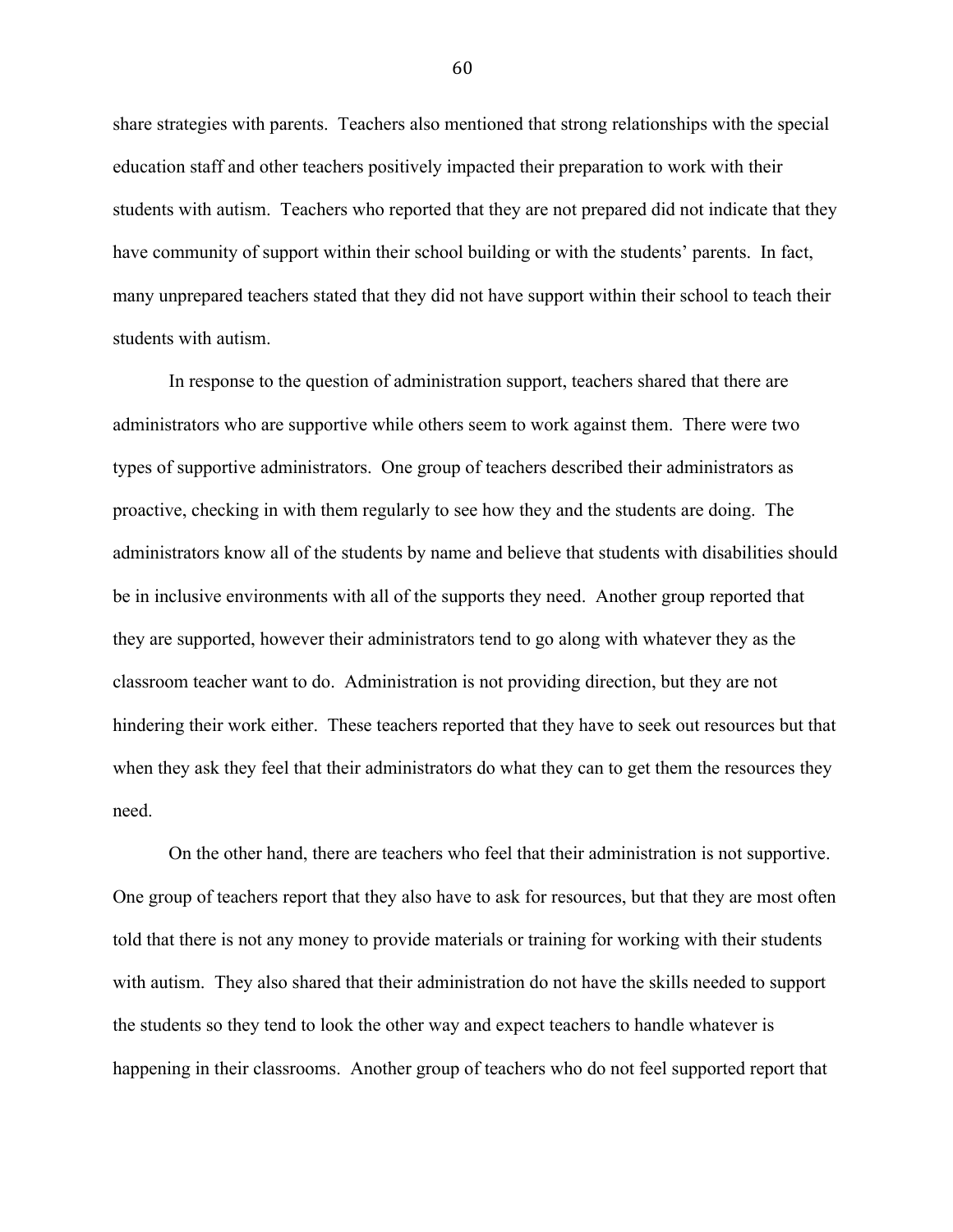they feel like administration are working against them. Their administrators do not support their decisions and side with the parents. They report that they feel like they do not have a say in how things are handled with their students.

By including these two open-ended questions I was hoping to gain insight into the measured variables general education teacher attitudes, participation of students, and collaboration with special education teacher. Teachers who reported to be prepared to teach students with autism shared that they seek out learning opportunities, have experience working with students with autism, and have support within their community including that of administration. These insights reflect the literature review and are compatible with the findings that positive attitudes have a positive relationship with collaboration and student participation, whereas teachers who believe they are unprepared look to others for training, see student differences as barriers, and reportedly have little support from their community and administration. This is consistent with negative attitudes having a negative correlation to collaboration and student participation.

## **Implications**

The emphasis on teaching students in the general education setting requires school personnel to reimagine the delivery of service to students with disabilities. General education teachers are left on their own for most of the day to teach their students, including those with disabilities (Miller et al, 2000). Therefore, schools rely heavily on collaboration between general education and special education teachers in order to meet the needs of all students (Idol, 2006); however, the outcomes of this collaboration are not always positive. The extent to which general education and special education teachers lack common experiences affects their ability to collaborate in the school setting and truly understand each other's perspectives. This causes both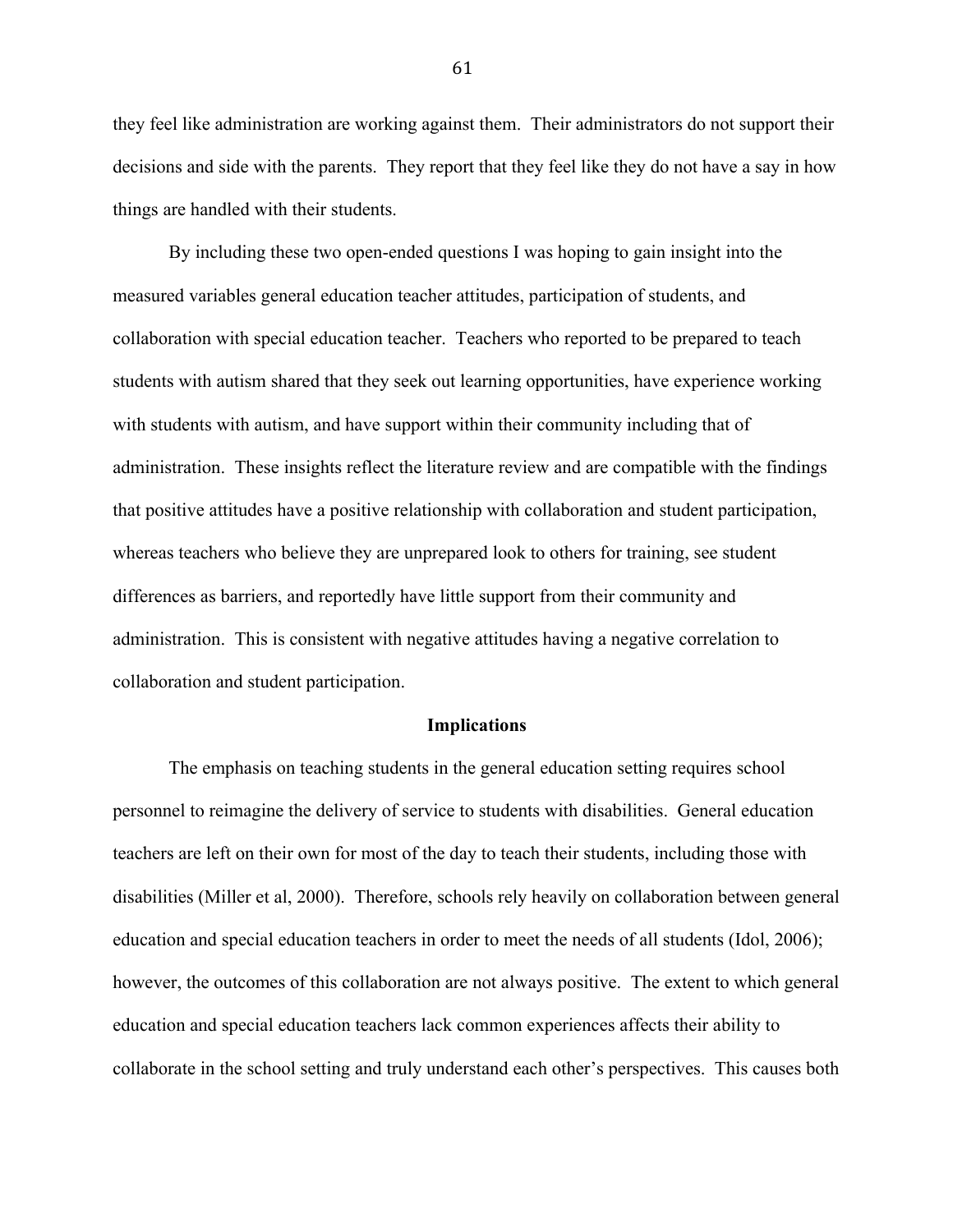groups to make assumptions about one another and creates rifts in the working relationship (Robinson & Buly, 2007). Effective collaboration requires "joint planning, decision making and problem solving directed toward a common goal" (Stanovich, 1996, p. 40).

Attitudes of teachers are also essential to the delivery of effective educational services for students with disabilities (Allday et al, 2013; Friend, 2000; Idol, 2006; Stanovich, 1996). Teacher's attitudes are critical because in many instances general education teachers are providing the majority of instruction to students with disabilities (Park & Chitiyo, 2011). Due to the substantial increase in identification of students with autism learning in the general education setting, it is important to explore how general education teachers' attitudes toward students with autism influence the participation of these students in the general education classroom as well as collaboration between general education teachers and special education teachers.

Research on attitudes, collaboration, and participation as they relate to students with autism is critical due to the undesirable outcomes individuals with autism are currently facing in the educational setting. The measures we use to evaluate student success include scores on standardized tests, graduation rates, and employment after high school. Unfortunately, these measures have shown little to no significant increase for students with disabilities since the emphasis has recently been placed on inclusive education (Lipsky, 2005). Educators must figure out how to make the most of inclusion for students with autism and turn the tide of negative outcomes for these individuals.

When considering the impact of this study on the field of education, administrators can use the findings to improve their support of teachers of students with autism and in turn create a positive, inclusive educational experience for these students. Each year school administrators are faced with the challenge of assigning teachers to grade levels and subsequently, students to these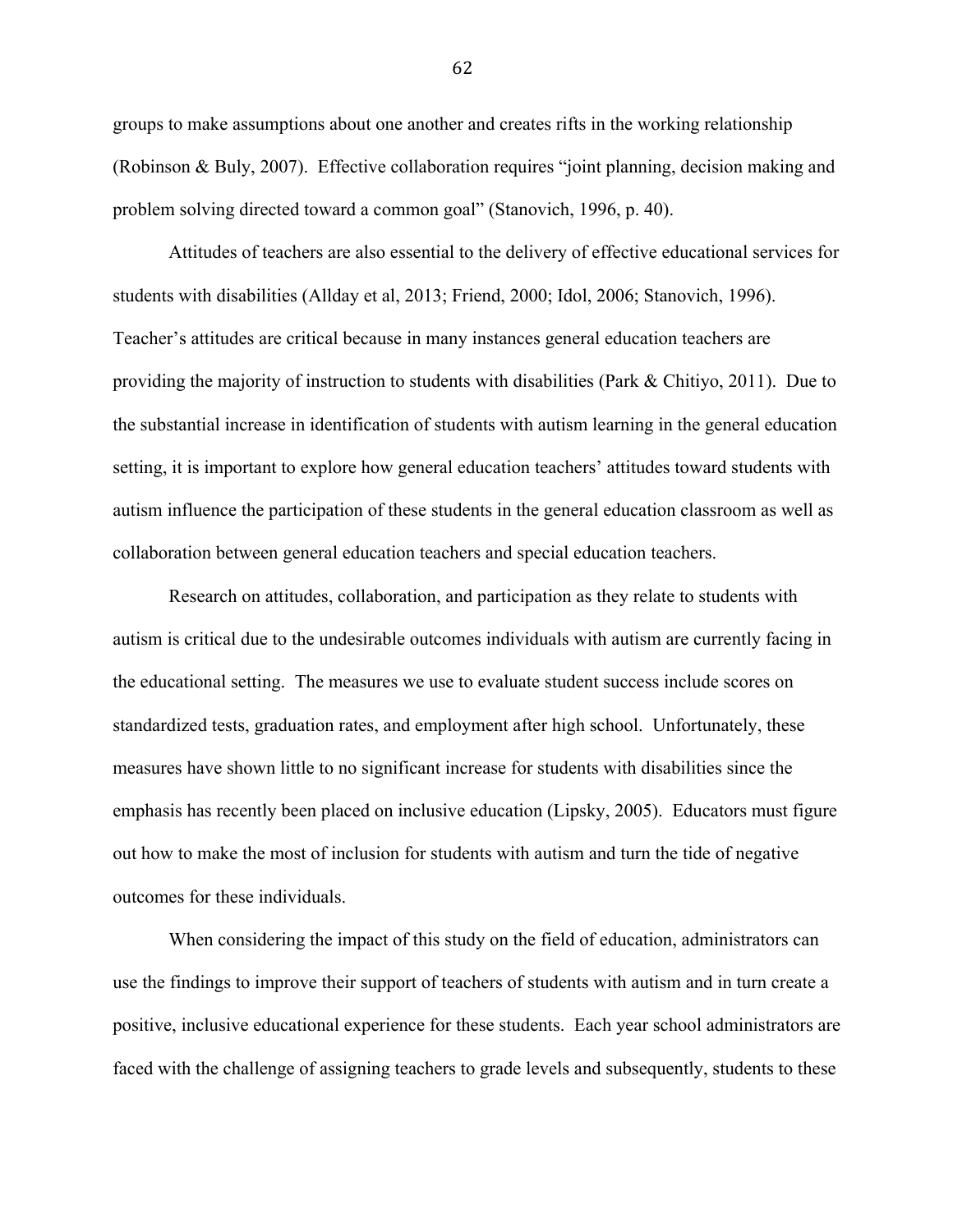teachers' classrooms. There are many models to help with the process of assigning students, whether it is clustering of students with similar learning profiles or even distribution of learning profiles across classrooms. These models have their supporters and detractors; therefore, allocation of students into classrooms falls most often to the building-level administration.

In studying the impact of general education teachers' attitudes toward students with autism, it is clear that the decision of matching students with teachers is very important. If a student with autism is placed in the classroom of a teacher who has a negative attitude toward him or her, it is likely that the student will not be expected to master grade-level content. This teacher is also less likely to view the student as having positive citizenship qualities in the classroom, promoting exclusion from more than just high academic standards. A teacher with a negative attitude toward the student is also less likely to have a positive, collaborative relationship with the special education teacher making inclusive academic and social opportunities less likely for the student with autism. Many administrators believe that all teachers should take their turn to teach students with disabilities, however this decision needs to be considered carefully when dealing with a teacher with a negative attitude toward the student. It is my recommendation based on the findings of this study that administrators pair students with autism with teachers who have a positive attitude toward having that student in his or her classroom.

Another consideration when administrators are determining student and staff assignments is the importance of a positive collegial relationship between the general education and special education teachers. This study shows that beyond the impact of attitude on collaboration, a positive personal relationship between teachers has a positive impact on their perception of administrative support. General education teachers who reported to work with a special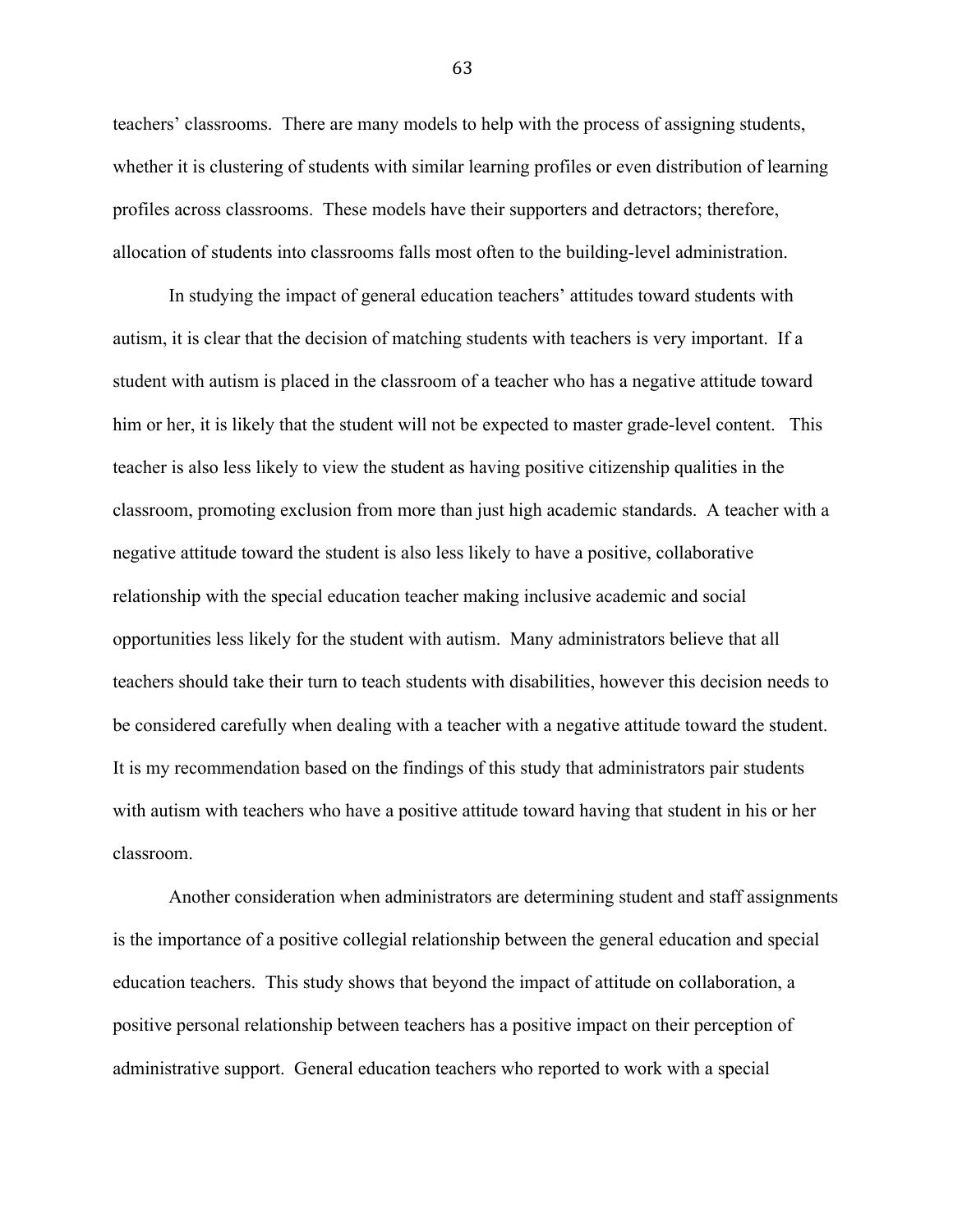education teacher who trusts them, is empathetic toward them, and respects them are more likely to report that they are supported by their administration. Based on the findings of this study, collegial relationships are important to the overall well-being of staff and should be considered as building-level administrators are assigning staff to work together for the school year.

In addition to staff and student assignments, administrators also have to plan for professional development for their teachers. Between district and building-based initiatives, administrators are charged with educating their staff members in order to increase positive outcomes for all students. What is the best way to structure this learning? Through this study I found that teachers who reportedly were unprepared, relied heavily on their building and district to provide them professional development. As a building leader, it is practically impossible to meet the learning needs of every single staff member. Therefore, when professional learning is presented as something that has to come from the leadership, I wonder if we are creating teachers who are less likely to seek out their own learning opportunities and thereby feel more unprepared. When teachers are not seeking out learning on their own, they report that they are not prepared to teach students with autism in their classrooms. When administrators are planning for professional learning in their buildings, I would recommend that they use a combination of self-directed learning aimed at solving a problem that each individual teacher and/or grade level are facing. This way, at least part of each teacher's learning is dependent on him or her identifying a problem and working to solve it through self-directed learning. Based on the findings of this study, this is a good way to help teachers feel more prepared to meet the needs of their students with autism.

Administrators will also need to fill their toolboxes with knowledge of how to work with and educate students with autism. Teachers who reported that their administrators were actively

64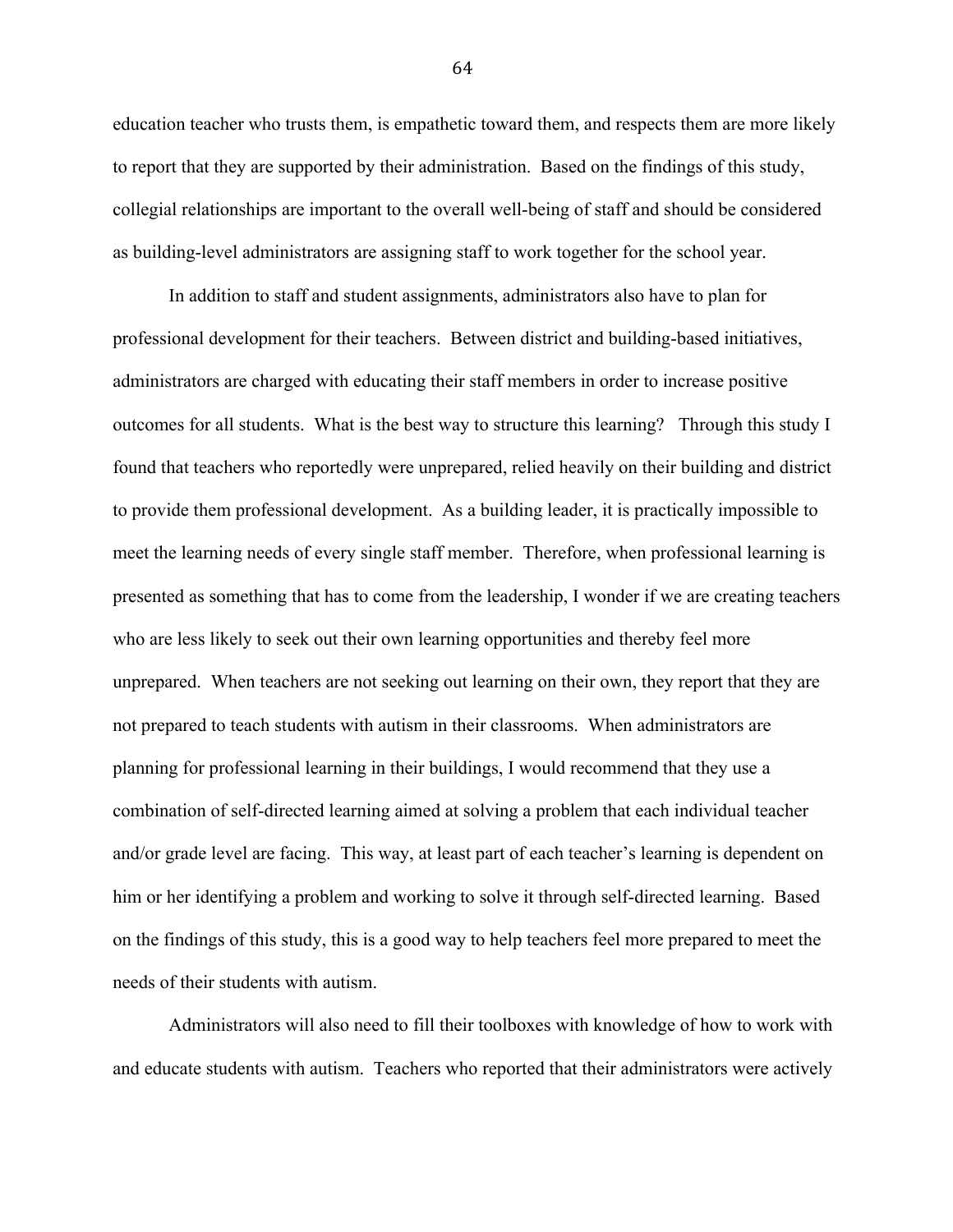engaged with them and had strategies and ideas to offer as they shared the struggles of their students were more likely to report that they had a high level of support from their administration. Teachers whose administrators did not know how to work with students reported that not only were their administrators unsupportive, they felt like at times they were working against them. A lack of knowledge paired with the intention of helping can lead to negative outcomes for both the teacher and student involved. I recommend that administrators learn alongside their teachers to build their toolbox of strategies for working with and teaching students with autism in the general education classroom.

This study adds to the literature in the area of attitude and how it impacts collaboration and participation of students with autism. Teachers with a positive attitude have more positive outcomes for their students with autism as well as collaborative relationships with their colleagues. These implications are important when considering classroom assignments, staff partnerships, and professional learning opportunities for both the teachers and administrators.

### **Future Research**

I recognize that there is a variety of angles from which the concepts of attitude, collaboration, and participation can be studied. From the results of the reliability and validity tests, the instrument Students With Autism and the General Education Classroom could be used to understand the relationship between variables in future studies. Depending on the variables one intends to measure, the results from the exploratory factor analysis could be used to shorten the electronic survey items. The results of future studies using this survey instrument will be very interesting.

One variable that this survey instrument does not measure is the influence of autism on the students. The autism spectrum is vast, and as such, impacts the social, academic, and

65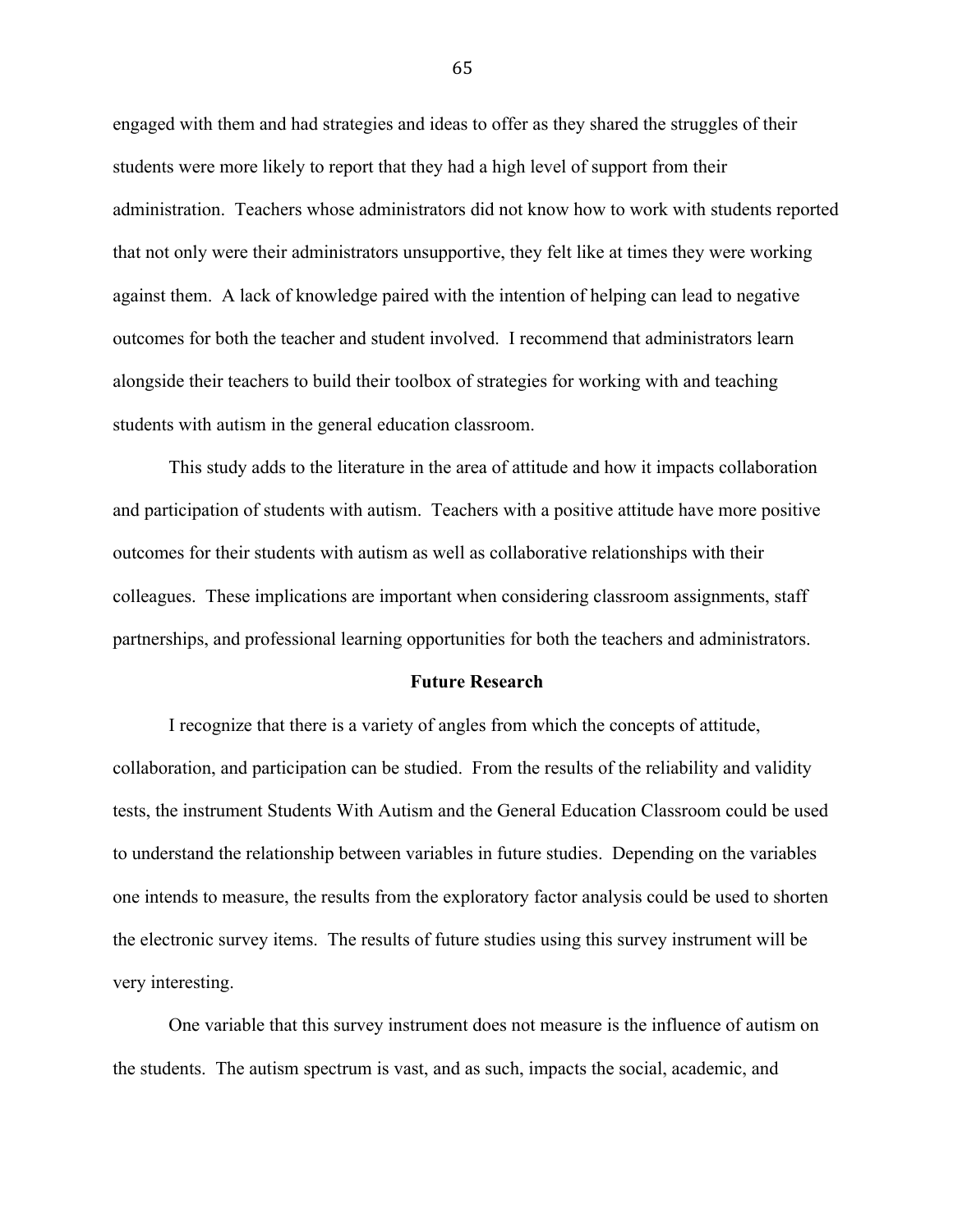behavior needs of students differently. For this study, participants were asked to answer based on the student they currently have in their classroom. An interesting area to explore is the extent to which autism affects the student's social, academic, and behavior needs in the classroom. In the literature review, it is noted that teachers of students who are severely impacted have less favorable attitudes toward their students than those teachers of students are less impacted by autism. Might there be an opportunity for future researchers to explore the impact of autism as an independent variable and attitude of the general education teacher as a dependent variable.

In my own work as an instructional coach and behavior consultant I am most interested in the future study of how attitudes impact teacher actions. Through the exploratory factor analysis and theme analysis it is evident that some teachers' positive attitudes inspire them to seek out learning opportunities on their own and have a positive vision for their students with autism in the classroom. An area for future research would be to better understand the differences between those teachers who are self-directed learners and view challenges as learning opportunities and those who rely on their school to provide them what they needs and view challenges as something they are not able to overcome on their own. This understanding could impact the way administrators screen potential employees in the interview process as well as inform structures for teacher preparation programs. If teachers are moldable and are able to move from reliant to self-directed this could positively impact our school environments and inclusive experiences of students with disabilities.

There is an entire body of research that explores the relationship between teacher training and student outcomes, as well as teacher behavior and student outcomes. It is my belief that further research needs to be conducted on how teacher attitude impacts student outcomes. There are teachers I work with who have more than adequate training in strategies to teach students

66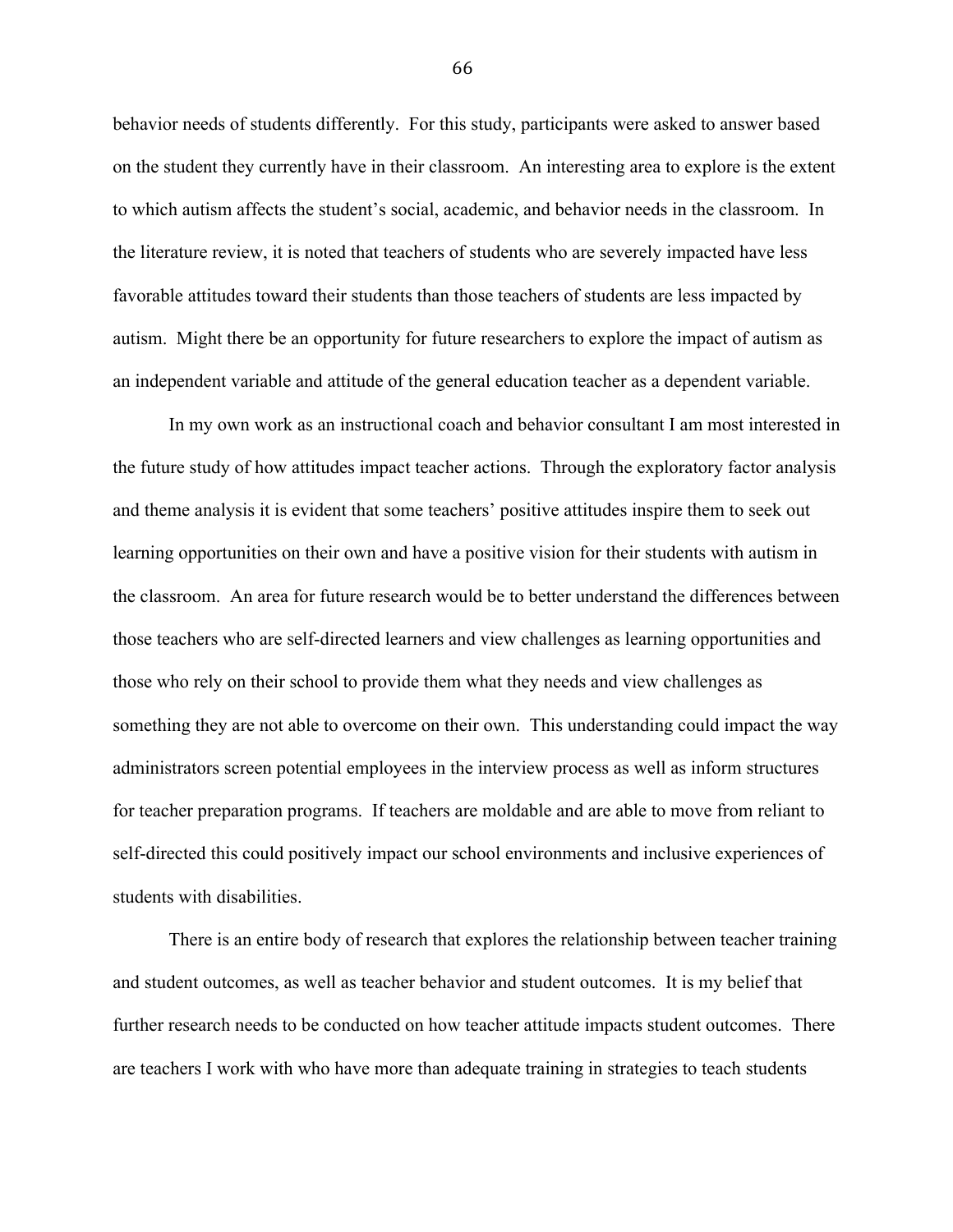with autism and exhibit behaviors that should result in positive outcomes for their students. However, when you go below the surface and have a conversation with them, you realize that their attitude toward the student with autism in their classroom is negative. They question whether their classroom is the right placement for the student, especially when they feel like their hard work is not paying off. It is at this point when I question whether more training and feedback will make a difference for this teacher and the student or if their attitude is the most important factor in both the teacher and student's success.

As a researcher and practitioner, I will continue to study the relationship between the three components of being: affective (attitude), cognitive, and behavior with an emphasis on how the affective component impacts the other two. If we focus only on the cognitive and behavior pieces, while they are easier to quantitatively measure, we will continue to question why students are not getting the high quality inclusive instruction they deserve from their teachers.

#### **Summary**

With the increased emphasis on inclusion of students with disabilities in the general education classroom, more than ever general education teachers are being charged with the education of all students. This shift in student needs requires a shift in the general education teacher's attitude toward students who present unique academic, behavioral and social challenges. These students rely on their teachers to be inquisitive and open-minded toward strategies that help them learn and grow. The impact the general education teacher's attitude has on his or her ability to collaborate with the special education teacher and implement a variety of strategies to teach this impacts participation of students in the general education classroom. Students with autism deserve opportunities to excel in the general education classroom and having a teacher with a positive attitude toward him or her can make that happen.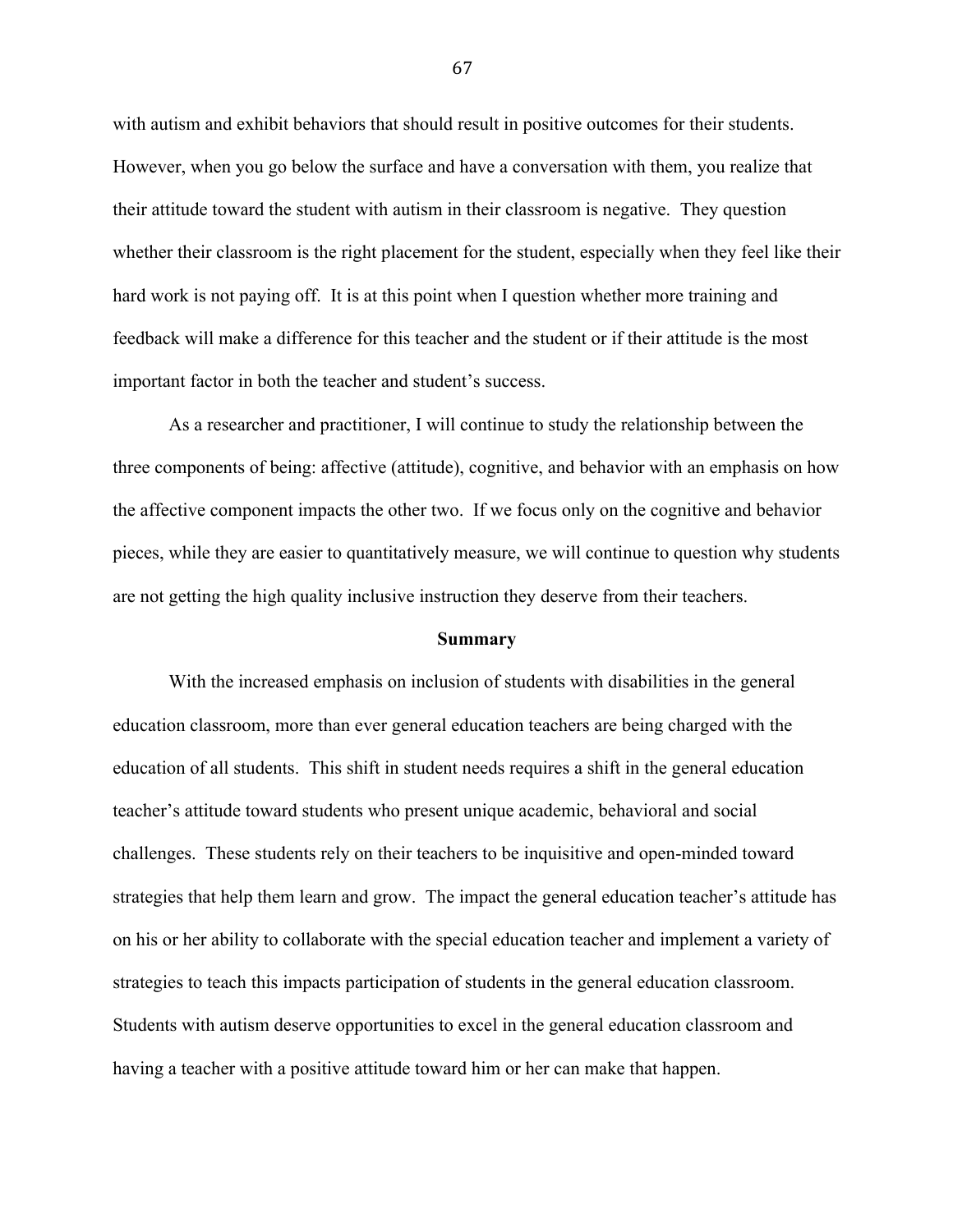### REFERENCES

- Allday, R. A., Neilsen-Gatti, S., & Hudson, T. M. (2013). Preparation for inclusion in teacher education pre-service curricula. *Teacher Education and Special Education, 36*(4), 298-311. doi:10.1177/0888406413497485
- Alquraini, T. A. (2001). An analysis of legal issues relating to the least restrictive environment standards. *Journal of Research in Special Educational Needs, 13*(2), 152- 158. doi:10.1111/j.1471-3802.2011.01220
- American Psychiatric Association. (2013). *Diagnostic and statistical manual of mental disorders* (5<sup>th</sup> ed.). Arlington, VA: American Psychiatric Association.
- Board of Education v. Rowley, 458 U.S. 176 (1982).
- Boone, L. E., & Kurtz, D. L. (2002). *Contemporary marketing.* Orlando, FL: Harcourt.
- Brown v. Board of Education, 347 U.S. 438 (1954).
- Centers for Disease Control and Prevention. (2014). *Autism spectrum disorder: Data & statistics-prevalence.* Retrieved December 28, 2015, from http://www.cdc.gov/ncbddd/autism/data.html
- Cochran-Smith, M., & Dudley-Marling, C. (2012). Diversity in teacher education and special education: The issues that divide. *Journal of Teacher Education, 63*(4), 237-244. doi:10.1177/0022487112446512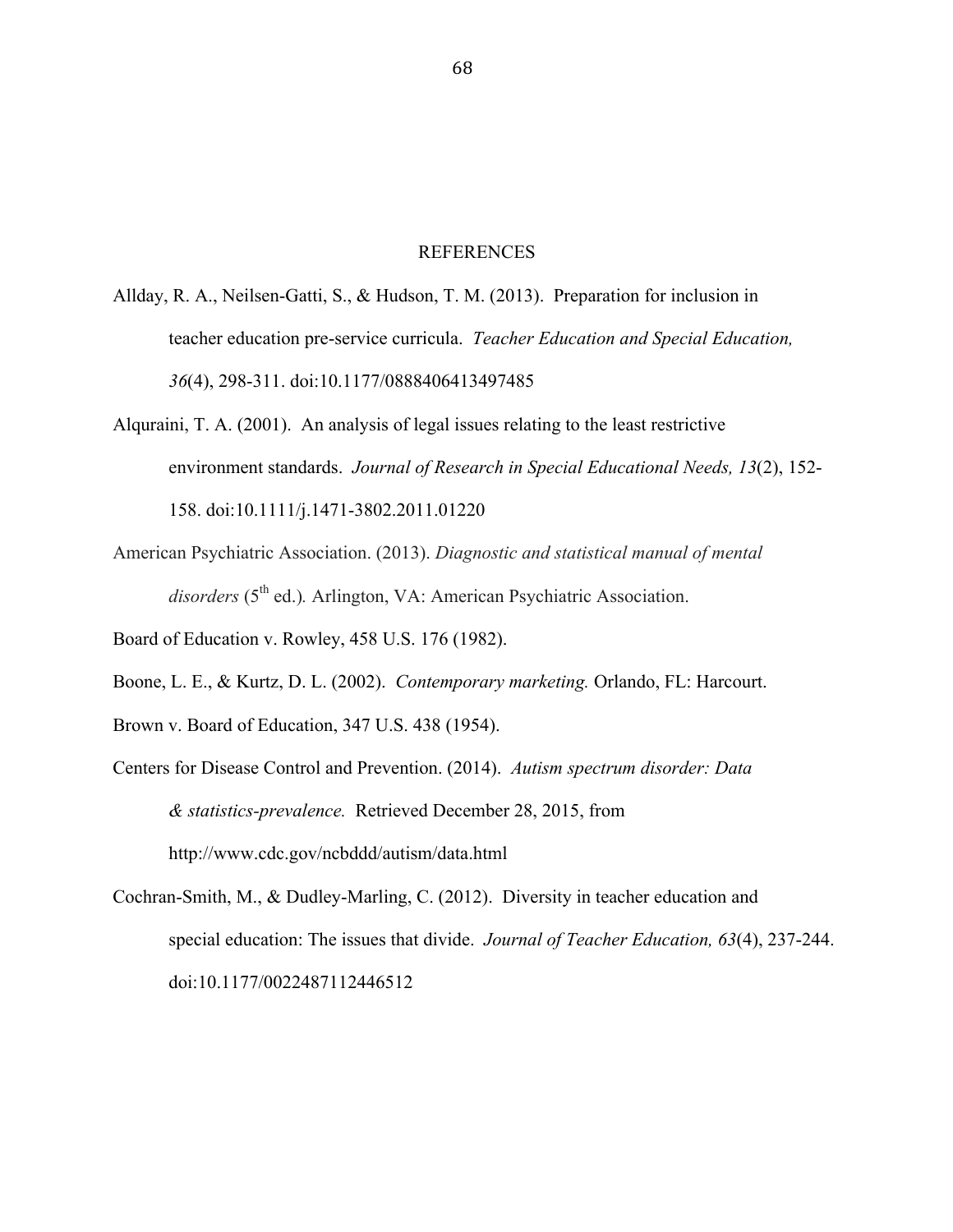Connor, D. J., & Ferri, B. A. (2007). The conflict within: Resistance to inclusion and other paradoxes in special education. *Disability & Society, 22*(1), 63-77. doi:10.1080/09687590601056717

- Cook, L., & Friend, M. (2010). The state of the art of collaboration on behalf of students with disabilities. *Journal of Educational and Psychological Consultation, 20,* 1- 8. doi:10.1080/10474410903535398
- Cox, E. P. III. (1980). The optimal number of response alternatives for a scale: A review. *Journal of Marketing Research, 17*(4), 407-422. Retrieved from http://www.ama.org/
- Creswell, J. W. (2014). *Research design: Qualitative, quantitative, and mixed methods approaches.* Thousand Oaks, CA: Sage.
- Daniel R.R. v. State Board of Education,  $874$  F.2d  $1036$  ( $5<sup>th</sup>$  Cir. 1989).
- de Boer, A., Pijl, S. J., & Minnaert, A. (2011). Regular primary schoolteachers' attitudes towards inclusive education: A review of the literature. *International Journal of Inclusive Education, 15*(3), 331-353. doi:10.1080/13603110903030089
- Education for All Handicapped Children Act of 1975, 20 U.S.C § 1401 *et seq.*
- Florian, L. (2008). Special or inclusive education: Future trends. *British Journal of Special Education, 35*(4), 202-208. doi:10.1111/j.1467-8578.2008.00402
- Forlin, C., Earle, C., Loreman, T., & Sharma, U. (2011). The Sentiments, Attitudes and Concerns about Inclusive Education-Revised (SACIE-R) scale for measuring pre-service teachers' perceptions about inclusion. *Exceptionality Education International, 21*(3), 50- 65. Retrieved from http://ir.lib.uwo.ca/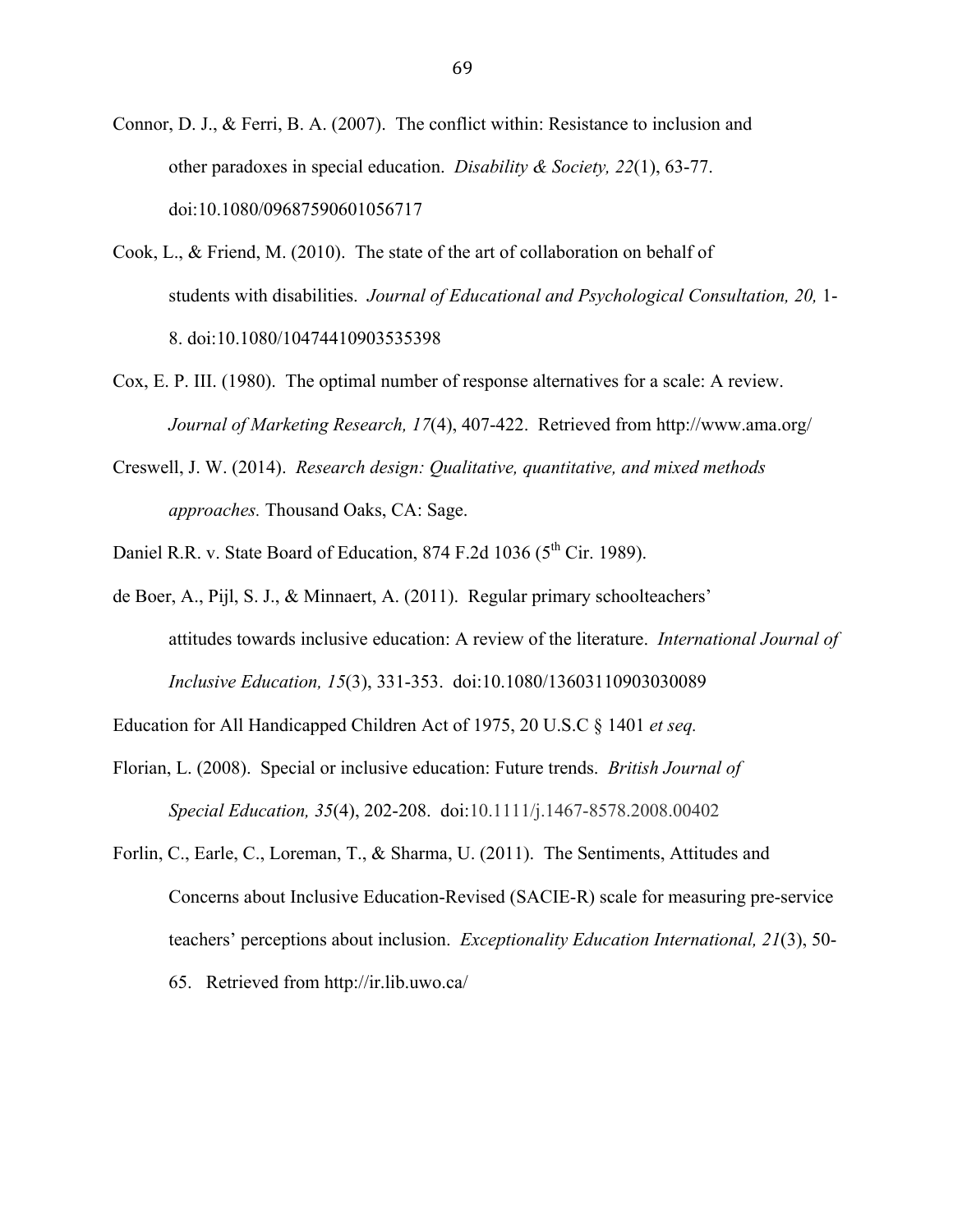Friend, M. (2000). Myths and misunderstandings about professional collaboration. *Remedial and Special Education, 21*(3), 130-132, 160. doi:10.1177/074193250002100301

Friend, M., Cook, L., Hurley-Chamberlain, D., & Shamberger, C. (2010). Co-teaching: An illustration of the complexity of collaboration in special education. *Journal of Educational and Psychological Consultation, 20,* 9-27. doi: 10.1080/10474410903535380

- Fuchs, W. W. (2010). Examining teachers' perceived barriers associated with inclusion. *SRATE Journal, 19*(1), 30-35. Retrieved from http://www.sratejournal.org
- Glassman, L., & Albarracín, D. (2006). Forming attitudes that predict future behavior: A meta-analysis of the attitude-behavior relation. *Psychological Bulletin, 132*(5), 778-822. Retrieved from www.apa.org/pubs/journals/bul/
- Griffin, C. C., Kilgore, K. L., Winn, J. A., & Otis-Wilborn, A. (2008). First-year special educators' relationships with their general education colleagues. *Teacher Education Quarterly, 35*(1), 141-157. Retrieved from http://www.caddogap.com
- Hiriyappa, B. (2008). *Organizational behavior.* Bangalore, India: New Age International. Retrieved from https://ebookcentral.proquest.com
- Hobbs, T., & Westling, D. L. (1998). Promoting successful inclusion through collaborative problem-solving. *Teaching Exceptional Children, 31*(1), 12-19. Retrieved from http://www.cec.sped.org
- Howard, P. (2004). The least restrictive environment: How to tell? *Journal of Law & Education, 33*(2), 167-180. Retrieved from http://www.law.sc.edu/jled/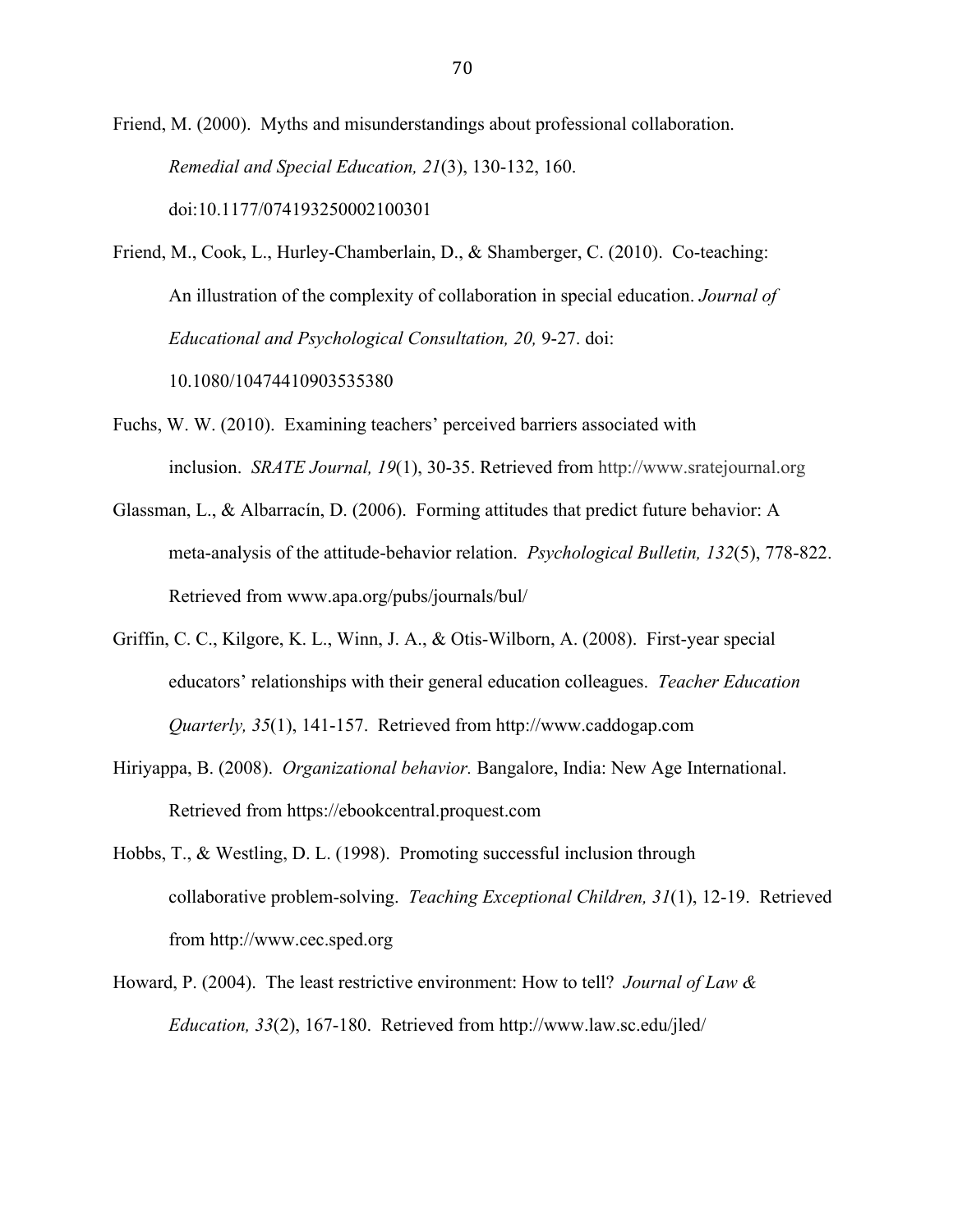- Hubermann, M., Navo, M., & Parrish, T. (2012). Effective practices in high performing districts serving students in special education. *Journal of Special Education Leadership, 25*(2), 59-71. Retrieved from http://www.casecec.org
- Huefner, D. S., (2008). Updating the FAPE standard under IDEA. *Journal of Law & Education, 37*(3), 367-379. Retrieved from http://www.law.sc.edu/jled/
- Idol, L. (2006). Toward inclusion of special education students in general education. *Remedial and Special Education, 27*(2), 77-94. Retrieved from http://www.proedinc.com

Individuals With Disabilities Education Act, 20 U.S.C § 1400 (2004).

- Jones, N. D., Youngs, P., & Frank, K. A. (2013). The role of school-based colleagues in shaping the commitment of novice special and general education teachers. *Exceptional Children, 79*(3), 365-383. Retrieved from http://cec.metapress.com
- Jorgensen, C. M., & Lambert, L. (2012). Inclusion means more than just being "in:" Planning full participation of students with intellectual and other developmental disabilities in the general education classroom. *International Journal of Whole Schooling, 8*(2), 21-36. Retrieved from http://www.wholeschooling.net
- Karadağ, E., Kılıçoğlu, G., & Yılmaz, D. (2014). Organizational cynicism, school culture, and academic achievement: The study of structural equation modeling. *Educational Sciences: Theory & Practice, 14*(1), 102-113. doi:10.12738/estp.2014.1.1640
- Kavale, K. A., & Forness, S. R. (2000). History, rhetoric, and reality: Analysis of the inclusion debate. *Remedial and Special Education, 21,* 279-296. doi: 10.1177/074193250002100505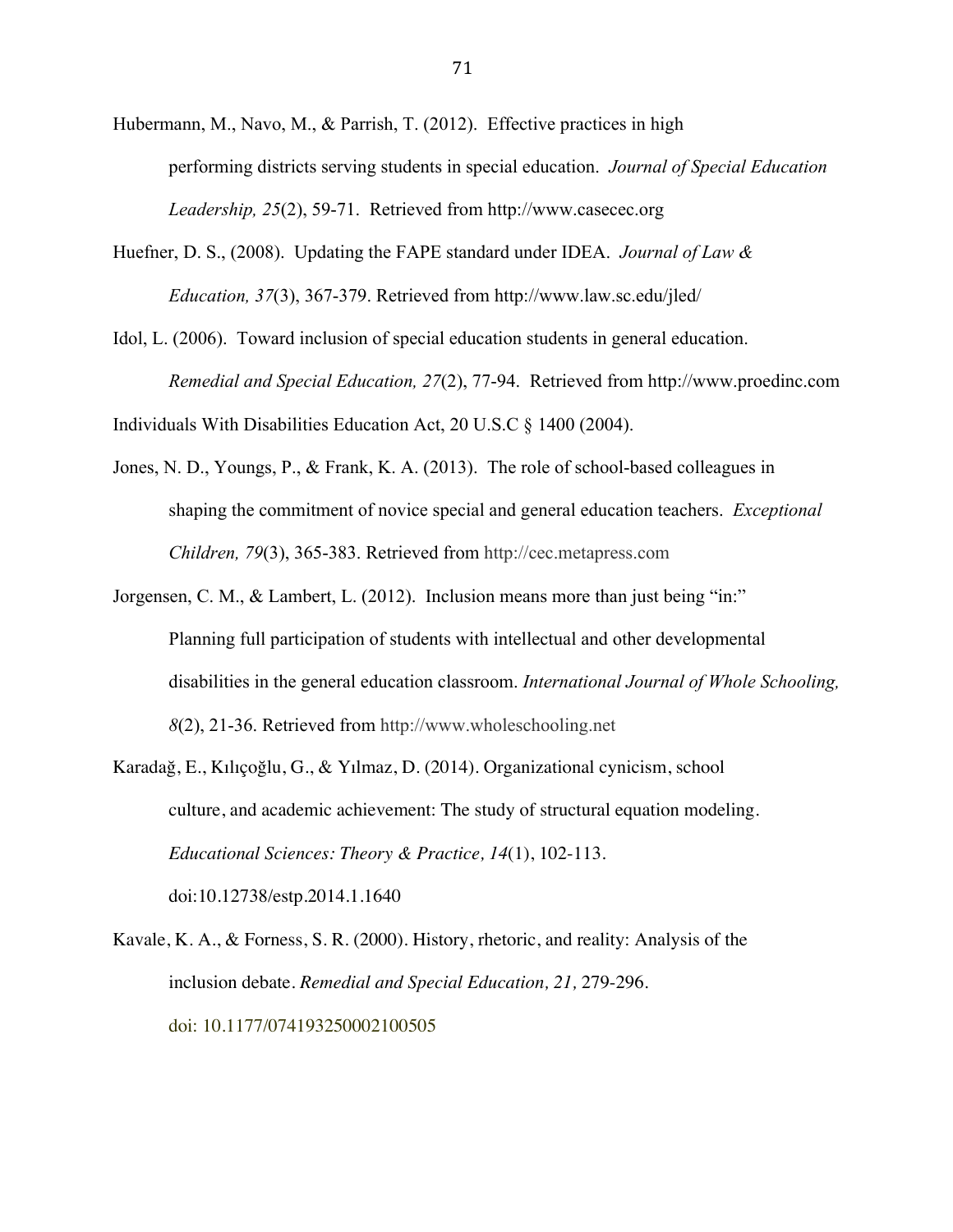- Lee, H., & Li, M. F. (2015). Principal leadership and its link to the development of a school's teacher culture and teaching effectiveness: A case study of an award-winning teaching team at an elementary school. *International Journal of Education Policy & Leadership, 10*(4), 1-17. http://journals.sfu.ca/ijepl/index.php/ijepl/about
- Lipsky, D. K. (2005). Are we there yet? *Learning Disability Quarterly, 28*(2), 156-158. Retrieved from *http://www.cldinternational.org*
- Marx, T. A., Hart, J. L., Nelson, L., Love, J., Baxter, C. M., Gartin, B., & Schaefer Whitby, P. J. (2014). Guiding IEP teams on meeting the least restrictive environment mandate. *Intervention in School and Clinic, 50*(1), 45-50. doi:10.1177/1053451214532345
- Miller, K. J., Wienke, W. D., & Savage, L. B. (2000). Elementary and middle/secondary educator's pre and post training perceptions of ability to instruct students with disabilities. *Rural Education Quarterly, 19*(3-4)*,* 3-14. Retrieved from http://acressped.org/journal
- Murawski, W. W. (2010). *Collaborative teaching in elementary school: Making the coteaching marriage work!* Thousand Oaks, CA: Corwin.
- Obiakor, F. E., Mateba, K. H., Rotatori, A. F., & Algozzine, B. (2010). Beyond traditional placement: Making inclusion work in the general education classroom. *Current Issues and Trends in Special Education: Identification, Assessment and Instruction, 19,* 141-153. doi:10.1108/S0270-4013(2010)0000019013
- Park, M., & Chitiyo, M. (2011). An examination of teacher attitudes towards children with autism. *Journal of Research in Special Educational Needs, 11*(1), 70-78. doi:10.1111/j.1471-3802.2010.01181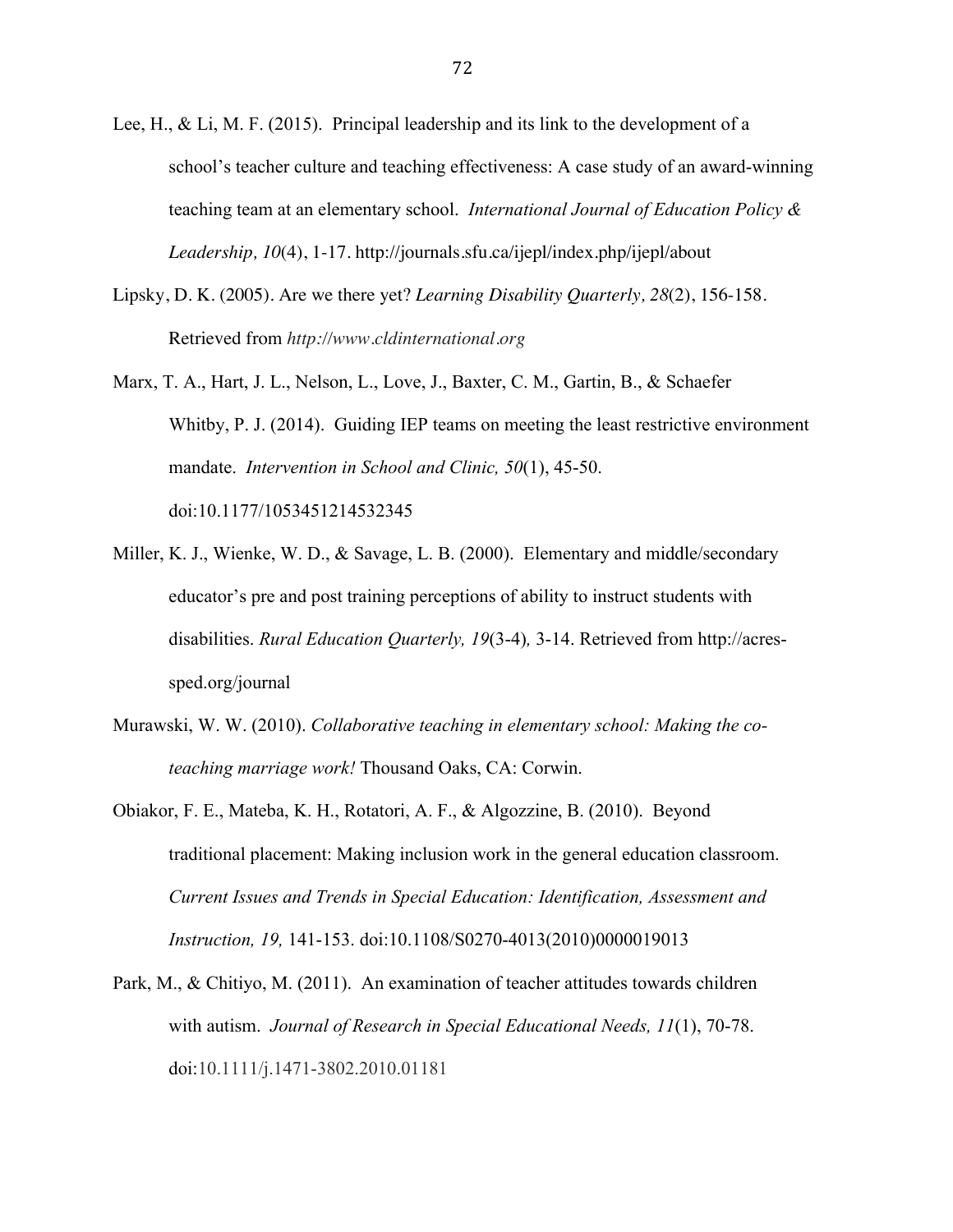- Pennsylvania Association for Retarted Children (PARC) v. Commonwealth of Pennsylvania. 343 F. Supp. 279 (E.D. Pa. 1972).
- Reindal, S. M. (2010). What is the purpose? Reflections on inclusion and special education from a capability perspective. *European Journal of Special Needs Education, 25*(1), 1-12. doi:10.1080/08856250903450806
- Robertson, K., Chamberlain, B., & Kasari, C. (2003). General education teachers' relationships with included students with autism. *Journal of Autism and Developmental Disorders, 33*(2), 123-130. Retrieved from http://www.springerlink.com
- Robinson, L., & Buly, M. R. (2007). Breaking the language barrier: Promoting collaboration between general and special educators. *Teacher Education Quarterly, 34*(3)*,* 83-94. Retrieved from http://www.caddogap.com
- Roncker v. Walter, 700 F.2d 1058 (6<sup>th</sup> Cir. 1983).
- Shank, M. D. (2002). *Sport marketing: A strategic perspective* (2<sup>nd</sup> ed.). Upper Saddle River, NJ: Prentice Hall.
- Smith, R., & Leonard, P. (2005). Collaboration for inclusion: Practitioner perspectives. *Equity & Excellence in Education, 38,* 269-279. doi:10.1080/10665680500299650
- Stanovich, P. J. (1996). Collaboration—The key to successful instruction in today's inclusive schools. *Intervention in School & Clinic, 32,* 39-42. doi:10.1177/105345129603200108
- Thompson, L., & Fine, G. A. (1999). Socially shared cognition, affect, and behavior: A review and integration. *Personality and Social Psychology Review, 3*(4), 278-302. Retrived from http://journals.sagepub.com/home/psr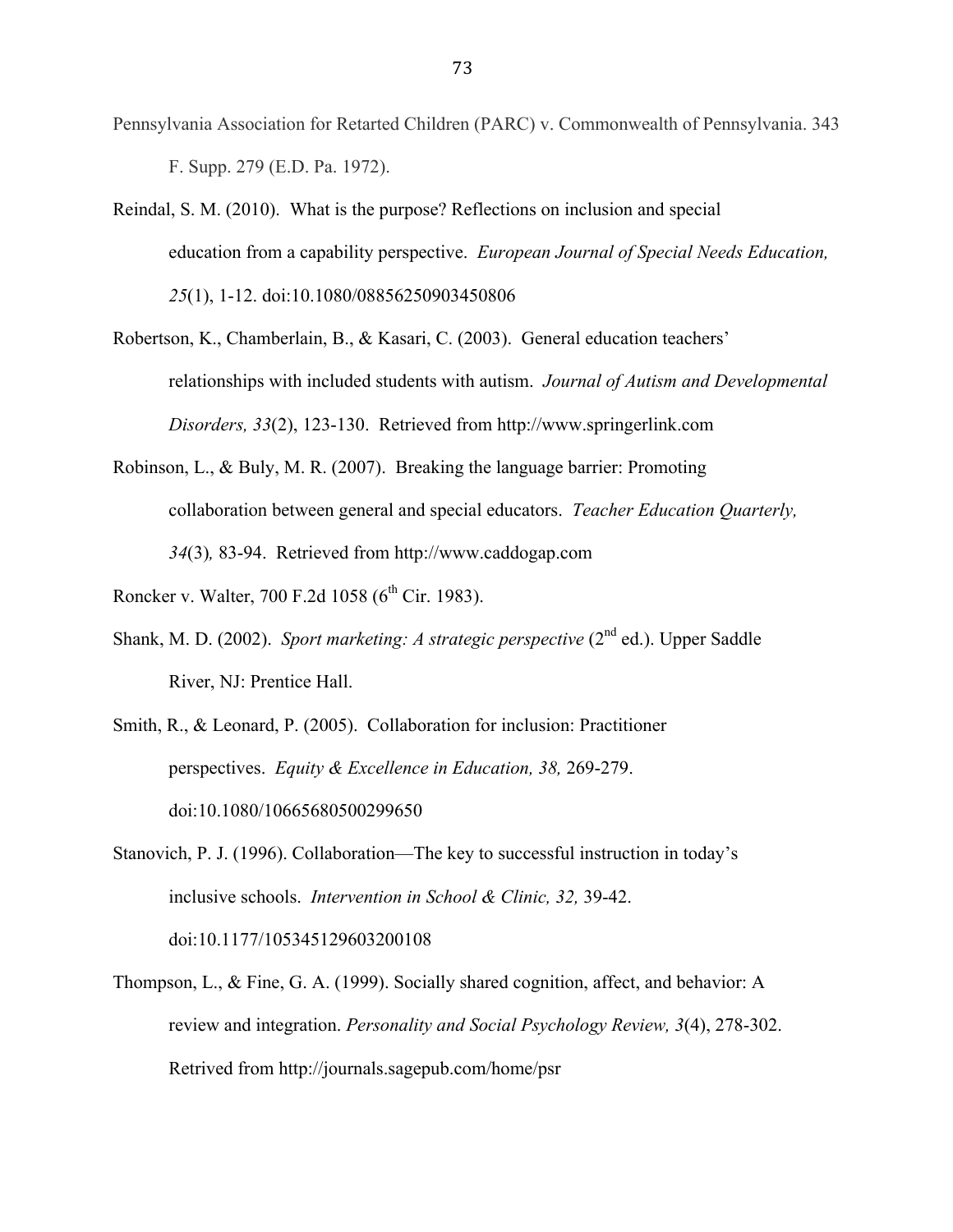- U.S. Department of Education, National Center for Education Statistics. (2015). *Digest of education statistics, 2013* (NCES 2015-011), Chapter 2. Retrieved from http://nces.ed.gov/fastfacts
- Yell, M. L., & Katsiyannis, A. (2004). Placing students with disabilities in inclusive settings: Legal guidelines and preferred practices. *Preventing School Failure, 49*(1), 28- 35. doi:10.3200/PSFL.49.1.28-35
- Zigmond, N., Kloo, A., & Volonino, V. (2009). What, where and how? Special education in the climate of full inclusion. *Exceptionality, 17,* 189-204. doi:10.1080/09362830903231986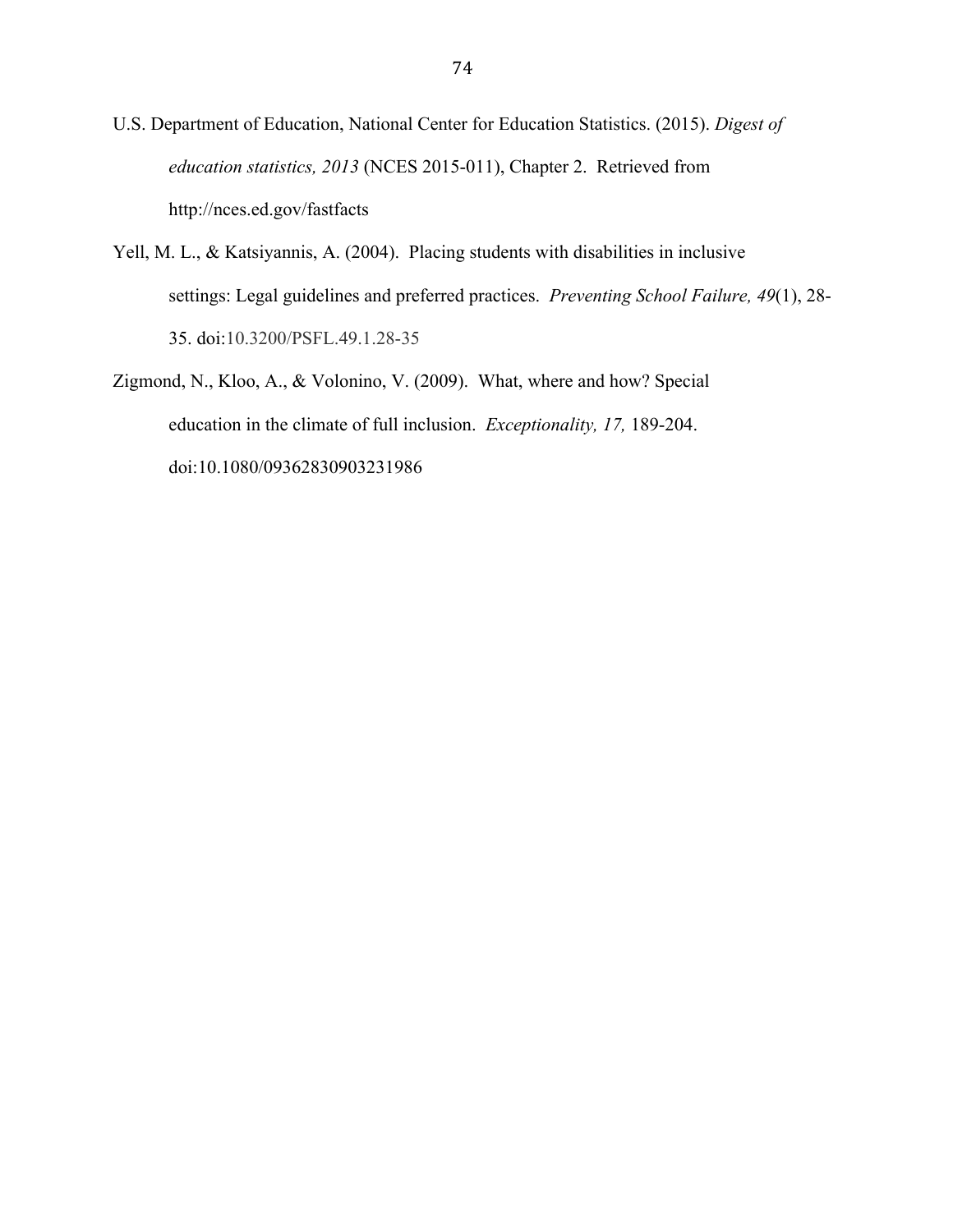# APPENDIX A

# STUDENTS WITH AUTISM AND THE GENERAL EDUCATION CLASSROOM

Page 1: Screener Questions

- Are you a general education classroom teacher working in an elementary school in Indiana?
	- o Yes
	- o No
- Do you have a student with autism who has an IEP in your classroom at least part of the day?
	- o Yes
	- o No

Page 2: Relationship with the Special Education Teacher

- Collaboration with the special education teacher is meaningful to me.
	- o 1-Strongly Disagree, 2-Disagree, 3-Neutral, 4-Agree, 5-Strongly Agree
- Through collaboration, the special education teacher and I experience shared responsibility, resources and accountability for student learning.
	- o 1-Strongly Disagree, 2-Disagree, 3-Neutral, 4-Agree, 5-Strongly Agree
- The distribution of responsibility for programming for my student(s) with autism is equal between the special education teacher and myself.
	- o 1-Strongly Disagree, 2-Disagree, 3-Neutral, 4-Agree, 5-Strongly Agree
- I have a higher degree of responsibility for programming for my student(s) with autism than the special education teacher.
	- o 1-Strongly Disagree, 2-Disagree, 3-Neutral, 4-Agree, 5-Strongly Agree
- The special education teacher and I have a productive process for airing our differences about programming for students with autism.
	- o 1-Strongly Disagree, 2-Disagree, 3-Neutral, 4-Agree, 5-Strongly Agree
- I feel a sense of interdependence with the special education teacher.
	- o 1-Strongly Disagree, 2-Disagree, 3-Neutral, 4-Agree, 5-Strongly Agree
- The special education teacher is empathetic toward my needs.
	- o 1-Strongly Disagree, 2-Disagree, 3-Neutral, 4-Agree, 5-Strongly Agree
- The special education teacher knows me well as a person.
	- o 1-Strongly Disagree, 2-Disagree, 3-Neutral, 4-Agree, 5-Strongly Agree
- I have a general feeling of happiness toward the special education teacher.
	- o 1-Strongly Disagree, 2-Disagree, 3-Neutral, 4-Agree, 5-Strongly Agree
- The special education teacher seems to respect me.
	- o 1-Strongly Disagree, 2-Disagree, 3-Neutral, 4-Agree, 5-Strongly Agree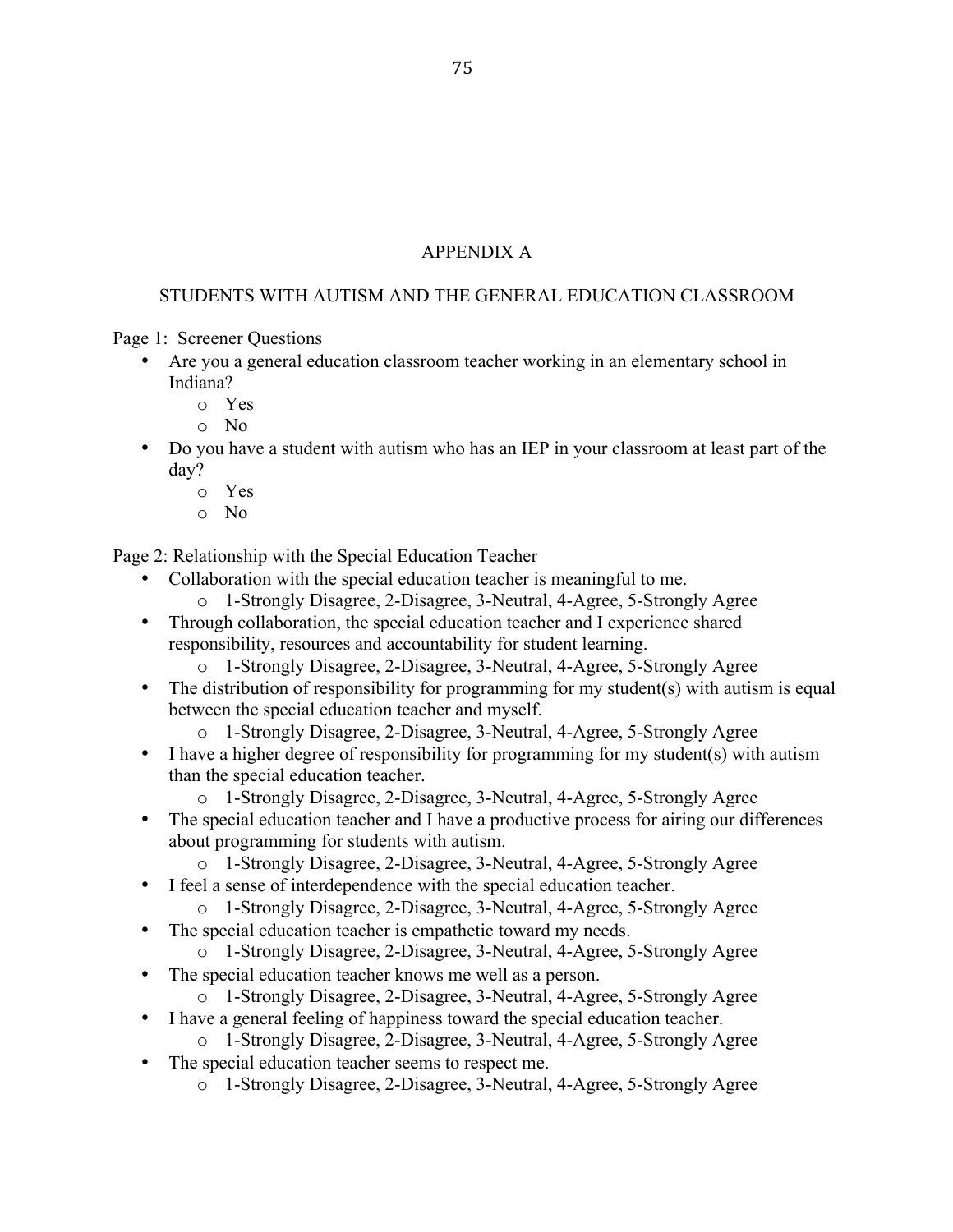- My school provides professional learning opportunities to help me develop collaboration skills with other teachers.
	- o 1-Strongly Disagree, 2-Disagree, 3-Neutral, 4-Agree, 5-Strongly Agree
- My school has structured opportunities embedded into the workweek to support collaboration between the special education teacher and myself.
	- o 1-Strongly Disagree, 2-Disagree, 3-Neutral, 4-Agree, 5-Strongly Agree
- I value collaboration time with the special education teacher.
	- o 1-Strongly Disagree, 2-Disagree, 3-Neutral, 4-Agree, 5-Strongly Agree

Page 3: Students with Autism in my Classroom

- On average, your student(s) with autism spend what percent of their day with you? o Continuous variable
- On average, your student(s) with autism receive support from the special education teacher for what percent of their day?
	- o Continuous variable
- The students with autism in my classroom are meeting or exceeding their academic potential.
	- o 1-Strongly Disagree, 2-Disagree, 3-Neutral, 4-Agree, 5-Strongly Agree
- The students with autism in my classroom exhibit appropriate social interactions with their peers.
	- o 1-Strongly Disagree, 2-Disagree, 3-Neutral, 4-Agree, 5-Strongly Agree
- The students with autism in my classroom exhibit appropriate behavior during the school day.
	- o 1-Strongly Disagree, 2-Disagree, 3-Neutral, 4-Agree, 5-Strongly Agree
- The students with autism in my classroom complete the same activities in the same ways as non-disabled students in my classroom.
	- o 1-Strongly Disagree, 2-Disagree, 3-Neutral, 4-Agree, 5-Strongly Agree
- The students with autism in my classroom complete the same activities, given accommodations and modifications, as non-disabled students in my classroom.
	- o 1-Strongly Disagree, 2-Disagree, 3-Neutral, 4-Agree, 5-Strongly Agree
- The students with autism in my classroom complete different activities than non-disabled students in my classroom.
	- o 1-Strongly Disagree, 2-Disagree, 3-Neutral, 4-Agree, 5-Strongly Agree
- The students with autism in my classroom have the potential to master the grade-level curriculum of my classroom.
	- o 1-Strongly Disagree, 2-Disagree, 3-Neutral, 4-Agree, 5-Strongly Agree
- I have a sufficient understanding of how autism impacts the learning of the students in my classroom.
	- o 1-Strongly Disagree, 2-Disagree, 3-Neutral, 4-Agree, 5-Strongly Agree
- I have a sufficient understanding of how to meet the educational needs of students with autism in my classroom.
	- o 1-Strongly Disagree, 2-Disagree, 3-Neutral, 4-Agree, 5-Strongly Agree
- I have had adequate training in strategies needed to teach students with autism in my classroom.
	- o 1-Strongly Disagree, 2-Disagree, 3-Neutral, 4-Agree, 5-Strongly Agree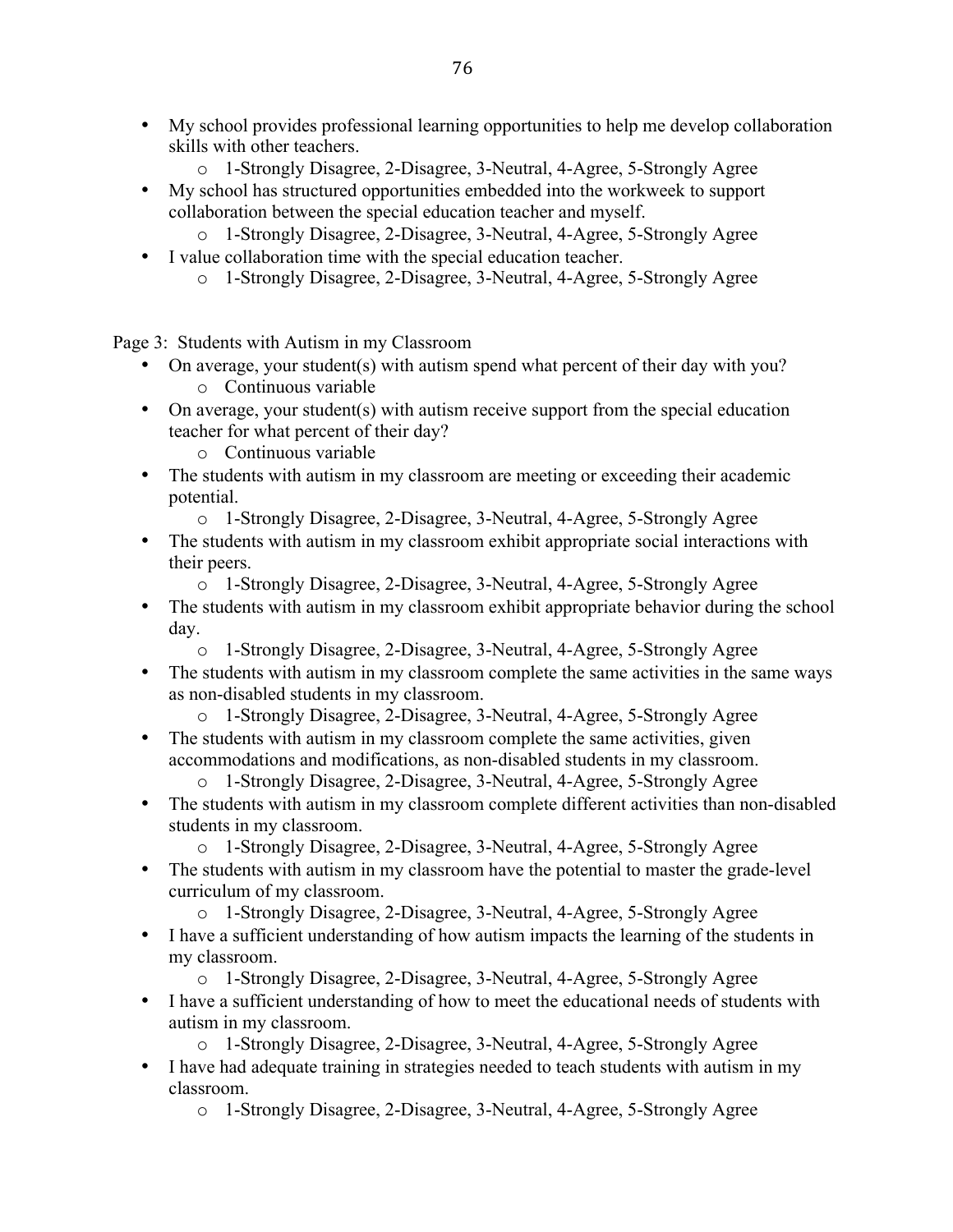- I regularly use the strategies I have learned to support students with autism when preparing lessons and activities in my classroom.
	- o 1-Strongly Disagree, 2-Disagree, 3-Neutral, 4-Agree, 5-Strongly Agree
- I seek out help to support students with autism in my classroom if needed.
	- o 1-Strongly Disagree, 2-Disagree, 3-Neutral, 4-Agree, 5-Strongly Agree
- Students with autism should be taught primarily in general education classrooms like mine.
	- o 1-Strongly Disagree, 2-Disagree, 3-Neutral, 4-Agree, 5-Strongly Agree
- Students with autism best learn using specialized techniques available only in a special education classroom.
	- o 1-Strongly Disagree, 2-Disagree, 3-Neutral, 4-Agree, 5-Strongly Agree
- When a student with autism is disruptive in the general education classroom, it is difficult for the other students to learn.
	- o 1-Strongly Disagree, 2-Disagree, 3-Neutral, 4-Agree, 5-Strongly Agree
- If given the opportunity, I would choose to have students with autism in my classroom. o 1-Strongly Disagree, 2-Disagree, 3-Neutral, 4-Agree, 5-Strongly Agree

Page 4: General Information

- What is your gender?
	- o Male
	- o Female
	- o Other
- How many years have you been teaching?
	- o Continuous variable
- How many years have you had students with autism in your classroom?
	- o Continuous variable
- How many students are in your class?
	- o Continuous variable
- How many of your current students have autism?
	- o Continuous variable

Open Ended:

- How do you feel prepared to work with students with autism?
- How do you feel supported by the administration to work with students with autism?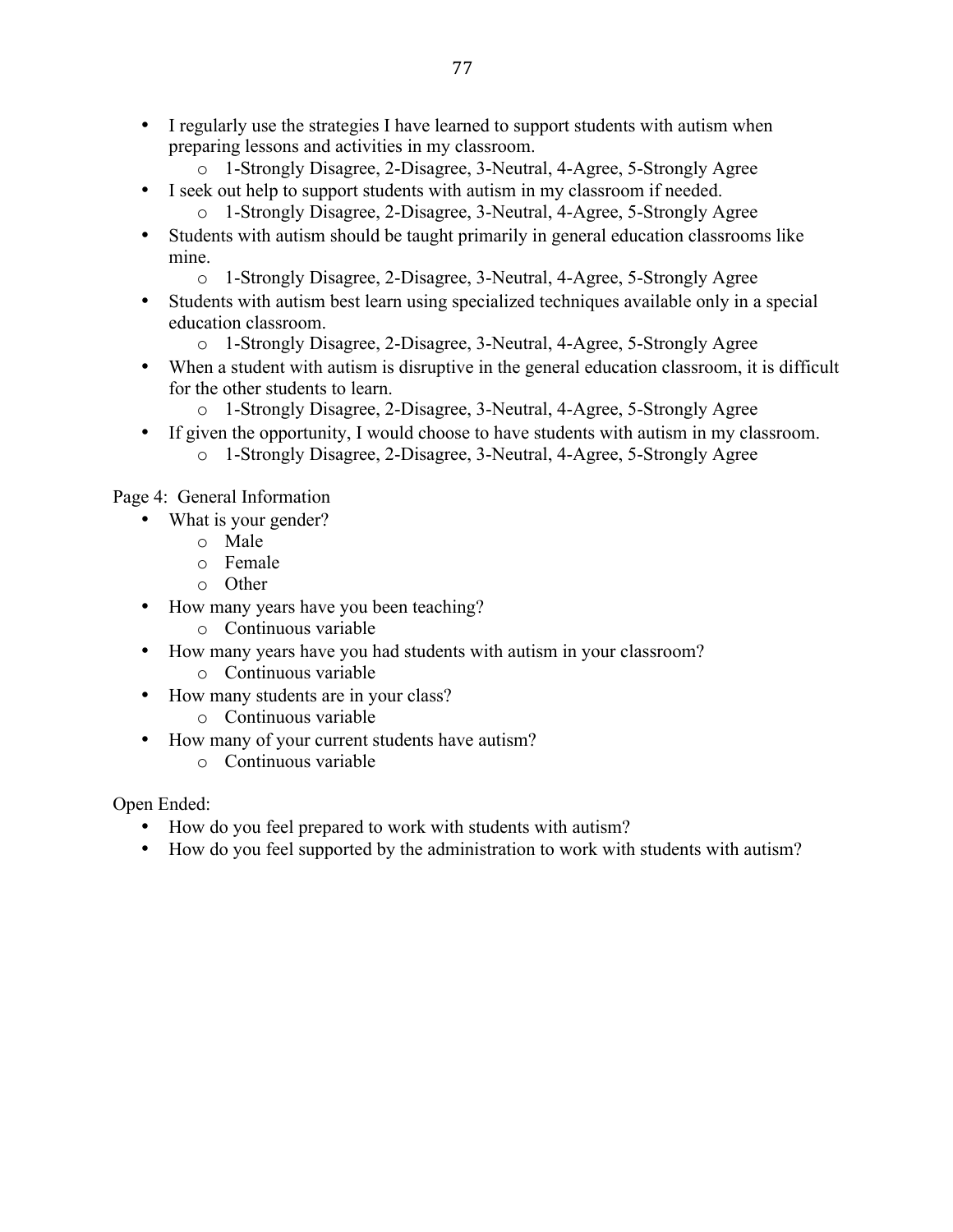### APPENDIX B

### IRB LETTER TO PARTICIPANTS

You are being asked to participate in a research study as part of a dissertation project at Indiana State University. This study seeks to explore whether attitudes of general education teachers relate to collaboration between the general education teacher and participation of students with autism spectrum disorder (autism) in the general education classroom.

You can choose to participate in this study by clicking on the survey link below. The first two questions are intended to screen participants for elementary general education teachers who have at least one student with autism in his/her classroom for at least part of the day. You may exit the survey at any time and your responses will not be used during the data analysis. This survey will take you about 7 minutes to complete.

The researcher will compile all of the responses and complete a statistical analysis to determine the extent to which relationships relate to collaboration and student participation. The researcher will work to maintain confidentiality by disaggregating IP addresses from responses prior to conducting the data analysis. The perceived impact on participants is minimal.

If you have questions about your rights as a participant in this research, or if you feel you've been placed at risk, you can contact the Institutional Review Board at Indiana State University at  $(812)$  237-8217 or irb $@$  indstate.edu.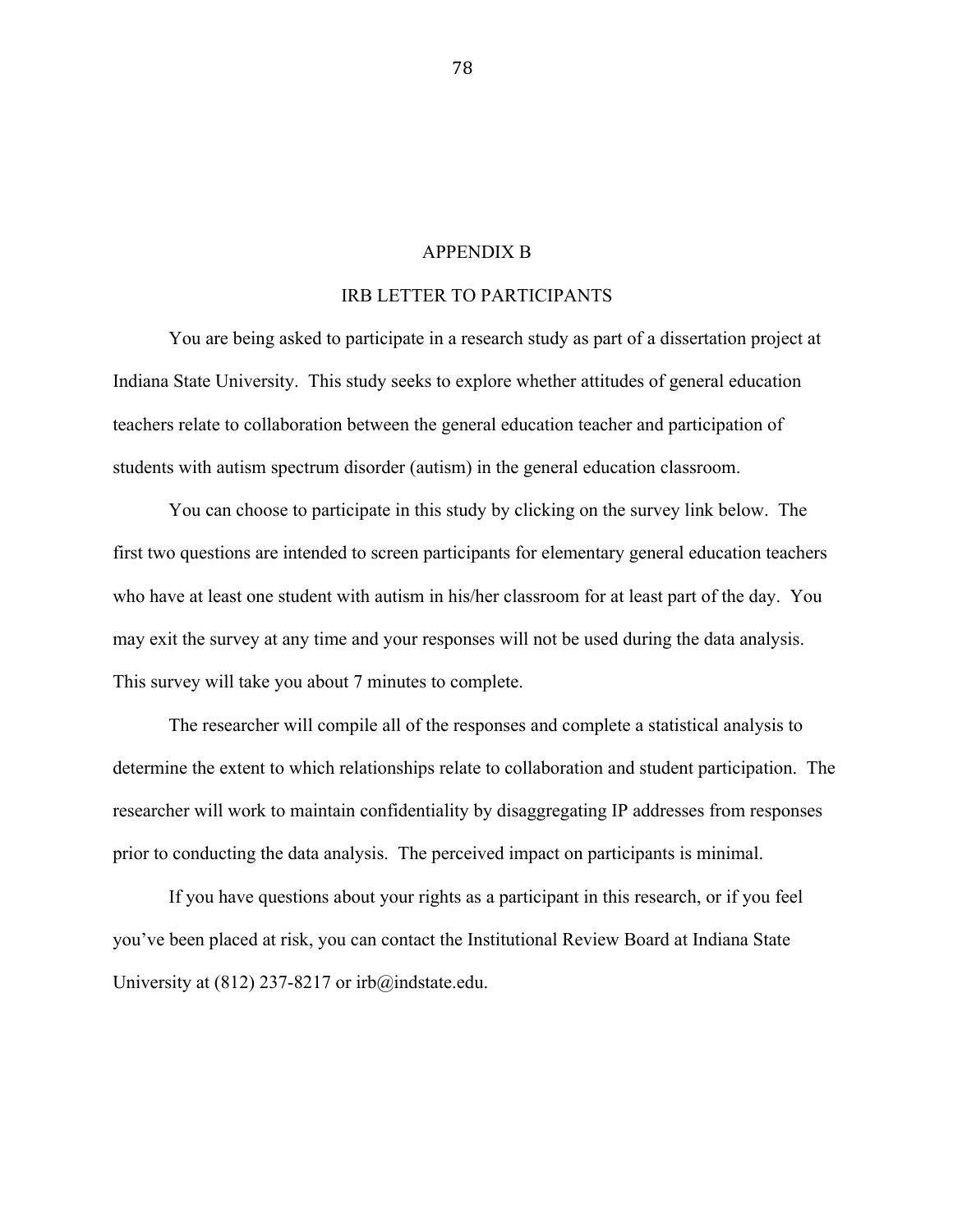Participation in this study is voluntary. Refusal to participate will involve no penalty or loss of benefit to which you may be otherwise entitled. You may discontinue at any time without penalty.